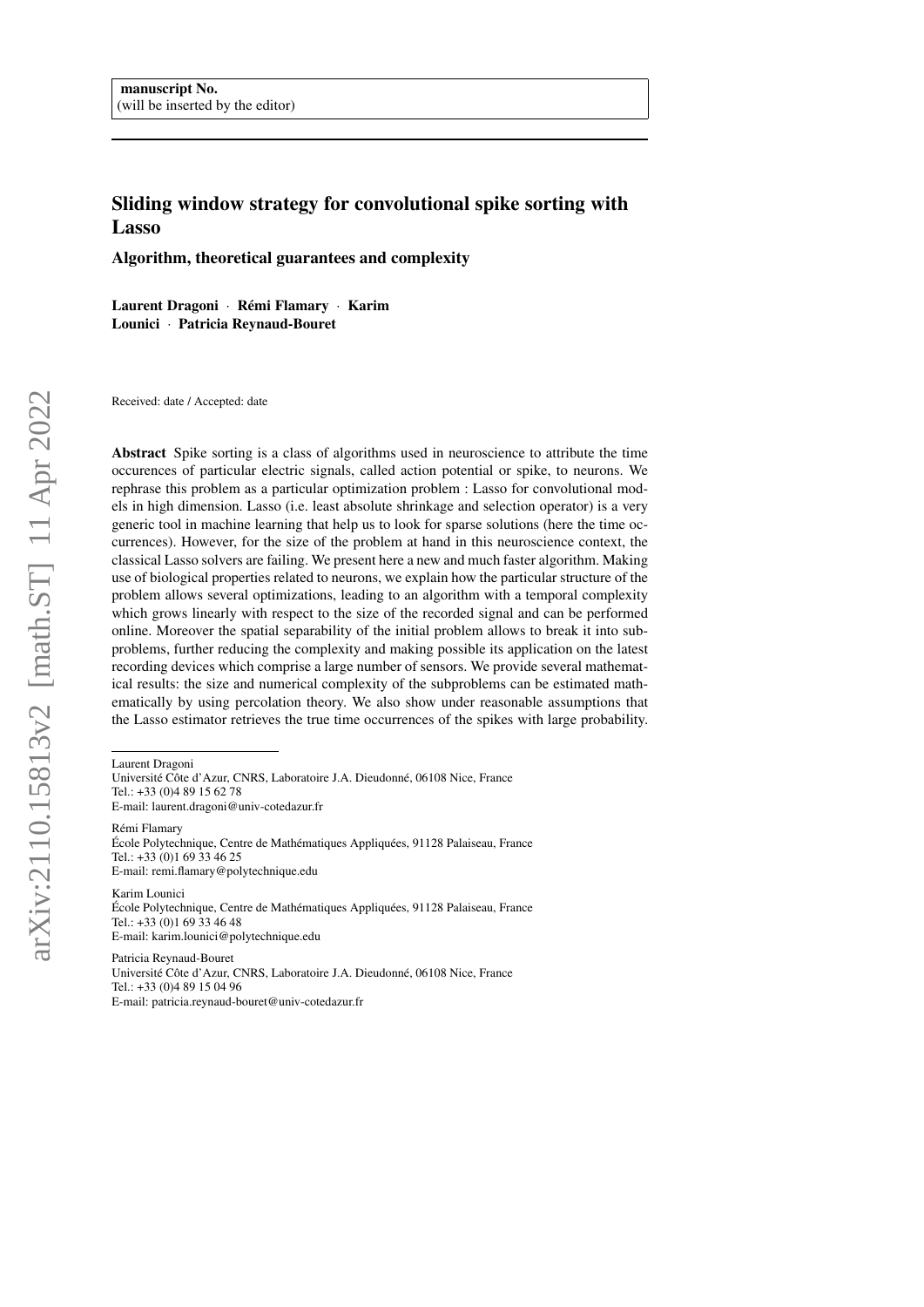Finally the theoretical time complexity of the algorithm is given. Numerical simulations are also provided in order to illustrate the efficiency of our approach.

Keywords Sparsity · Lasso · Optimization · Neuroscience · Spike sorting

# 1 Introduction

The main focus of the field of neuroscience consists in better understanding how the brain works. From brain activity recordings, obtained for instance by extracellular electrodes, the goal of the experimenter is to analyze the recorded signals in order to gain insights about important aspects of the neural code, for instance the firing rate coding or the synchronization between neurons [\[1,](#page-29-0) [19,](#page-30-0) [13\]](#page-30-1). It is well established that neurons communicate by emitting shorts bursts of current, called action potentials or spikes. Unfortunately, in practice the recorded signals are often a mixture of these action potentials from the neuronal population. A fundamental pre-processing step allowing further analyses aims at extracting from the recorded signals the mixture and spiking activity of each neurons. This step is called *spike sorting*. The main idea relies on a important property: since the shapes of the action potentials emitted by the individual neurons do not vary too much along time, these shapes can be viewed as the signature of a particular neuron. Therefore the goal of spike sorting is to gather the shapes of the action potentials, to associate them to their respective neuron and to detect at which times each particular neuron has emitted an action potential (the time occurrences of the action potentials of a given neuron is called a spike train). Numerous works have focused on designing efficient spike sorting procedures lately [\[21,](#page-30-2) [11,](#page-30-3) [12\]](#page-30-4). The estimation of the shapes of the action potentials usually involves dimensionality reduction techniques and clustering. In simple terms, this means that the raw signal as recorded by the electrodes is cut into pieces that look like spikes. These pieces are then represented in a low dimensional space (typically via Principal Component Analysis) and grouped into homogeneous clusters, that could be understood as the spike train of a given neuron up to the noise [\[28\]](#page-30-5). Despite their popularity in the neuroscience community, these methods have some severe limitations. A large number of manual calibrations from the experimenter is often required in order to recover both the shapes and the spike trains. These tasks become even harder when synchronization, that is the fact that two or more neurons emit spikes at almost the same time, takes place. But on the other hand, synchronization (see [\[1\]](#page-29-0) and the references therein) is known to be fundamental for the way neurons in our brain encode information and this phenomenon cannot be discarded in the preprocessing of the data. However, in practice, synchronization in spike sorting is often solved manually later on [\[28\]](#page-30-5). Therefore, the outcomes of these methods heavily depend on the person using them [\[38,](#page-31-0) [15\]](#page-30-6). These shortcomings may also limit the usability of the most recent acquisition devices called *MultiElectrode Arrays* (MEA) that can contain up to several thousand electrodes, whereas the classical recordings use only 4 electrodes, with devices called *tetrodes*. These MEA devices tend to produce large datasets in which the spike synchronization phenomenon worsens [\[10\]](#page-29-1), making the manual sorting mentioned above infeasible.

In this paper, we propose a spike sorting procedure that is able to analyze large datasets without the need for a large number of manual calibrations. More specifically, our procedure relies on a convolutional model in order to link the activity of the neurons and the recorded signals. This model aims at reconstructing the recorded signal as a temporal convolution between the shapes of the action potentials and the sparse neurons activations. This type of model, originally proposed in [\[33\]](#page-30-7) and applied for instance to speech signals [\[31\]](#page-30-8), has also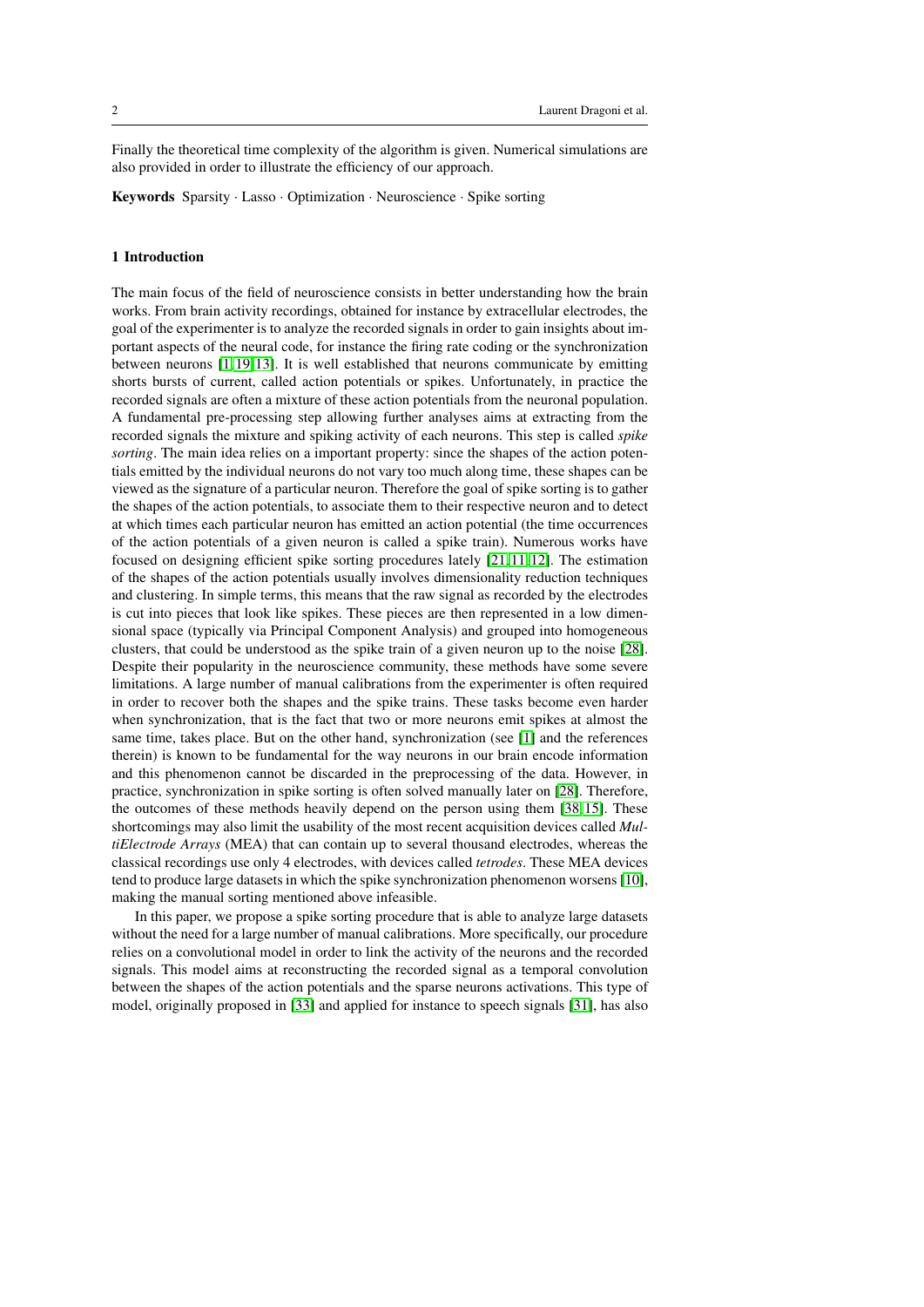been used with success for spike sorting [\[11,](#page-30-3) [12\]](#page-30-4). A precursor of this model in neuroscience is due to Roberts [\[37\]](#page-31-1) in 1979. A nice characteristic of this model is based on the linearity of the convolution operator. This permits to treat synchronizations as additive superpositions of the shapes, which is not possible with traditional spike sorting relying on clustering [\[21\]](#page-30-2). We focus here on the estimation of the activations of the neurons by assuming that the shapes of action potentials are known, a problem commonly refered to convolutional sparse coding. We explain in the next section why the hard part is indeed the estimation of the activations. We also see that this estimation leads to a large scale Lasso convex optimization problem, for which well-established strategies exist. Lasso stands for *Least Absolute Shrinkage and Selection Operator*. This learning method has been introduced in 1996 by Tibshirani [\[34\]](#page-30-9). This method, its variants and the numerous affiliated algorithms (basis pursuit, LARS, working set, FSS, etc) have had a lot of interest in the statistical and machine learning community because of its computability and the sparseness of its solution. In the present set-up, the basis pursuit estimator proposed in [\[11\]](#page-30-3), which is equivalent to the Lasso estimator, verifies important statistical properties. For example, under specific conditions  $[4, 7, 23]$  $[4, 7, 23]$  $[4, 7, 23]$ , it can be shown that it is able to recover the support of the activations (i.e. the activation times and the active neurons). Unfortunately computing this estimator is hard in practice since its computational complexity increases cubically with the number of variables of the optimization problem, which is here proportional to the length of the signal. In the more general context of sparse coding problems, [\[20\]](#page-30-11) proposed the Feature Sign Search (FSS) algorithm, which essentially consists in a working set strategy paired with the resolution of a Quadratic Programming problem. They notably showed that this strategy grants better results than the LARS on practical applications. [\[14\]](#page-30-12) proposed an extension of FSS to convolutional sparse coding applied to audio classification, by splitting the signal into smaller temporal windows. Although they managed to improve the performances of the original FSS strategy on large signals, the fact that these windows were fixed a priori required to consider multiple passes on the whole signal. Another similar approach, using an a priori partition of the signal proposed by [\[25\]](#page-30-13), aimed at solving smaller supbroblems with a local coordinate descent algorithm. But since the structure of this strategy imposes to wait for the convergence on every windows to reach global convergence, its domains of applications remain limited to offline analyses.

After introducing the convolutional model, we present an efficient algorithm for the computation of the Lasso. This algorithm refines the working set strategy by using temporal sliding windows, allowing it to scale in high dimension. In contrast with [\[14,](#page-30-12) [25\]](#page-30-13), our method requires a single pass on the whole signal and is fast enough to allow an online analysis.

Then we explain how we can take advantage of some biological facts in order to prove that the Lasso enjoys nice statistical properties. Furthermore we derive theoretical time complexity of the algorithm. In particular, we note that it grows linearly with respect to the size of the recorded signal. Other works have tackled similar optimization problems [\[17,](#page-30-14) [18\]](#page-30-15), but to the best of our knowledge the approach that we present is the first to fully take advantage of the structure of the problem and to attain linear complexity. Interestingly since we only perform linear operations such as convolutions, this algorithm can be adapted to GPU architectures, allowing a very efficient scaling. Finally we present some numerical results illustrating both the theoretical results and the performance of our approach. Note that this algorithm is designed to solve an estimation problem associated to a convolutional model, and it can potentially be used to other domains, as long as the quantities of interest verifies similar sparsity properties as in the spike sorting problem (for instance the recognition of musical notes).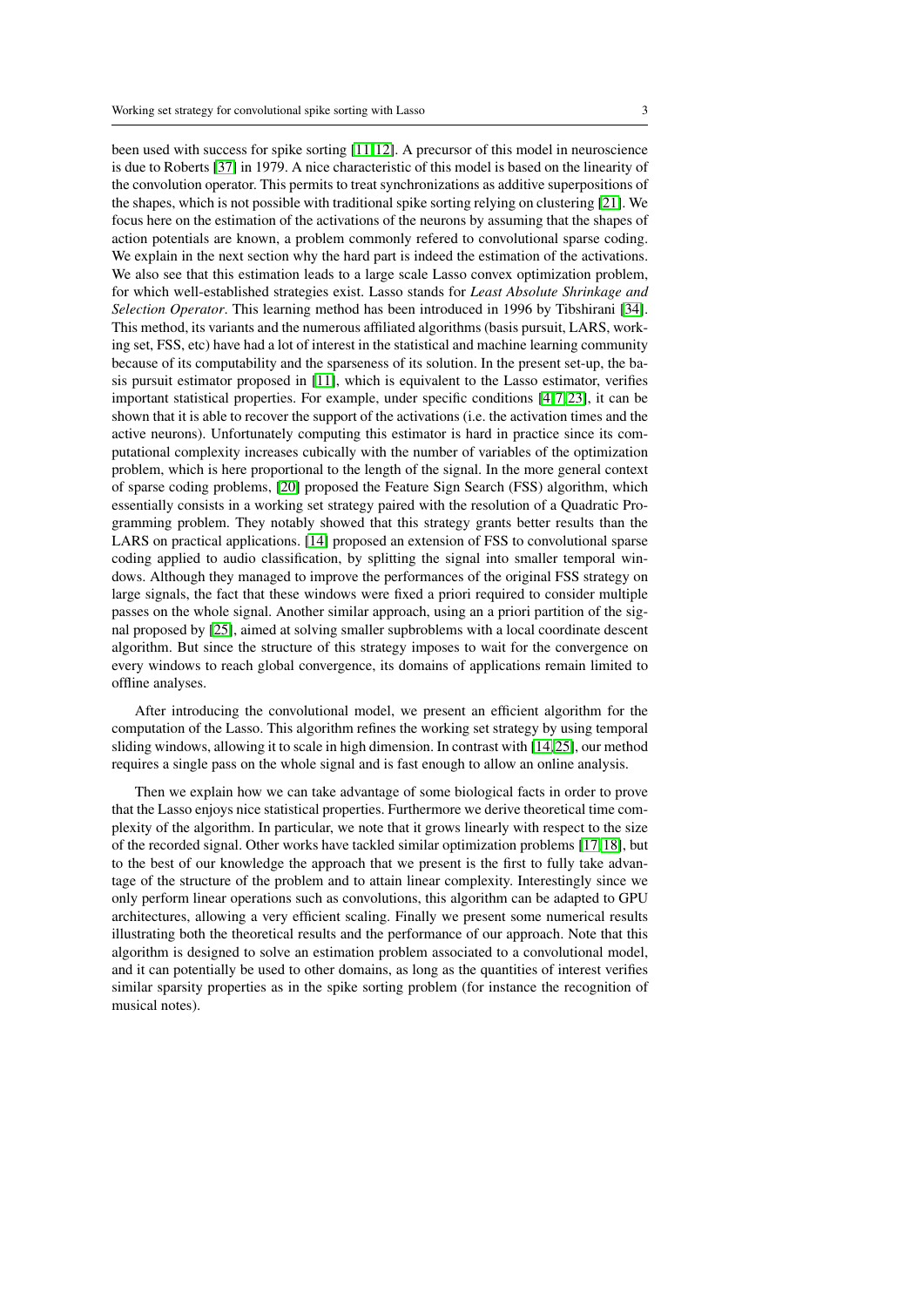# 2 Physical model & Optimization

#### 2.1 Convolutional model

During an experiment, *E* electrodes record the activity of *N* neurons. Each electrode records a signal of size *T* (number of time steps). We propose to model the link between the activity of the neurons and the recorded signals using a convolutional model, introduced by [\[11\]](#page-30-3). This model is written as

<span id="page-3-1"></span>
$$
\mathbf{Y} = \sum_{n=1}^{N} \mathbf{W}_n * \mathbf{a}_n^{\star} + \boldsymbol{\Xi},
$$
\n(1)

where  $Y \in \mathbb{R}^{E \times T}$  is the matrix of the observations containing the *E* recorded signals of size  $T, \mathbf{E} \in \mathbb{R}^{E \times T}$  is a random noise matrix, and  $*$  is the *convolution* operator along time defined for any two vectors  $\mathbf{x} \in \mathbb{R}^{\ell}$  and  $\mathbf{y} \in \mathbb{R}^{T}$  as

$$
(\mathbf{x} * \mathbf{y})_n = \sum_{i=1}^{\min(\ell,n)} x_i y_{n-i+1}.
$$

Note that we suppose 0 values for y outside of its support as is classical in signal processing <sup>[1](#page-3-0)</sup>. An illustration of the model for given parameters  $W_n$  and  $a_n$  is provided in Figure [1.](#page-4-0) The matrix  $\mathbf{W}_n = [\mathbf{w}_{n,1},...,\mathbf{w}_{n,E}]^\top \in \mathbb{R}^{E \times \ell}$  contains the shapes  $\mathbf{w}_{n,e}$  of the action potentials of neuron *n* on every electrodes *e*. Note that each shape is described by  $\ell \ll T$  points. This model assumes that for any neuron/electrode couple, its shape does not change along time (stationarity of the shape). The vector  $\mathbf{a}_n^* \in \mathbb{R}^T$  is called the activation vector of neuron *n*. The non zero entries of  $a_n^*$  correspond to the activation times of this neuron. We recall in table [1](#page-4-1) the main quantities from the model and data and provide some orders of magnitude. Note that while a natural assumption would be that vector  $\mathbf{a}_n^*$  is binary (0/1 values), the resulting optimization problem becomes NP-complete. In addition this does not allow to model the change of amplitude for the action potentials, which can occur for neurons [\[21\]](#page-30-2), typically after a burst of activity.

Let us write  $A^*$  the matrix in  $\mathbb{R}^{N \times T}$  which contains all the  $a_n^*$  in its columns. Estimating  $A^*$  when the number of neurons is greater that the number of electrodes would be impossible to tackle without additional structural assumptions. Since the firing rates of the neurons are very small compared to the sampling rate of the signal,  $\mathbf{a}_n^*$  is clearly a sparse vector. This encourages us to consider an estimator of  $A^*$  promoting sparsity. We choose the well-known Lasso estimator, originally proposed by [\[34\]](#page-30-9) and applied to spike sorting problems in [\[11\]](#page-30-3). The problem writes as:

<span id="page-3-2"></span>
$$
\min_{\mathbf{A}} \quad \left\| \mathbf{Y} - \sum_{n=1}^{N} \mathbf{W}_n \ast \mathbf{a}_n \right\|_2^2 + 2\lambda \sum_{n=1}^{N} \|\mathbf{a}_n\|_1,
$$
 (2)

where  $\lambda > 0$  is the regularization parameter of the Lasso and the norm are defined as the Frobenius norm  $||S||_2 = \sum_{i,j} S_{ij}^2$  and  $\ell_1$  norm  $||\mathbf{a}||_1 = \sum_i |a_i|$ . It is the only tuning parameter of the method and its value depends on the signal-to-noise ratio.

The activations  $\mathbf{a}_n$  and the shapes  $\mathbf{W}_n$  of the model [\(1\)](#page-3-1) could be estimated by alternative optimization. However, due to the orders of magnitude presented in table [1,](#page-4-1) the hardest

<span id="page-3-0"></span> $<sup>1</sup>$  For a Python implementation where the handling of the convolution on the borders can be passed</sup> as parameter, see for instance [https://docs.scipy.org/doc/scipy/reference/generated/scipy.](https://docs.scipy.org/doc/scipy/reference/generated/scipy.signal.convolve.html) [signal.convolve.html](https://docs.scipy.org/doc/scipy/reference/generated/scipy.signal.convolve.html)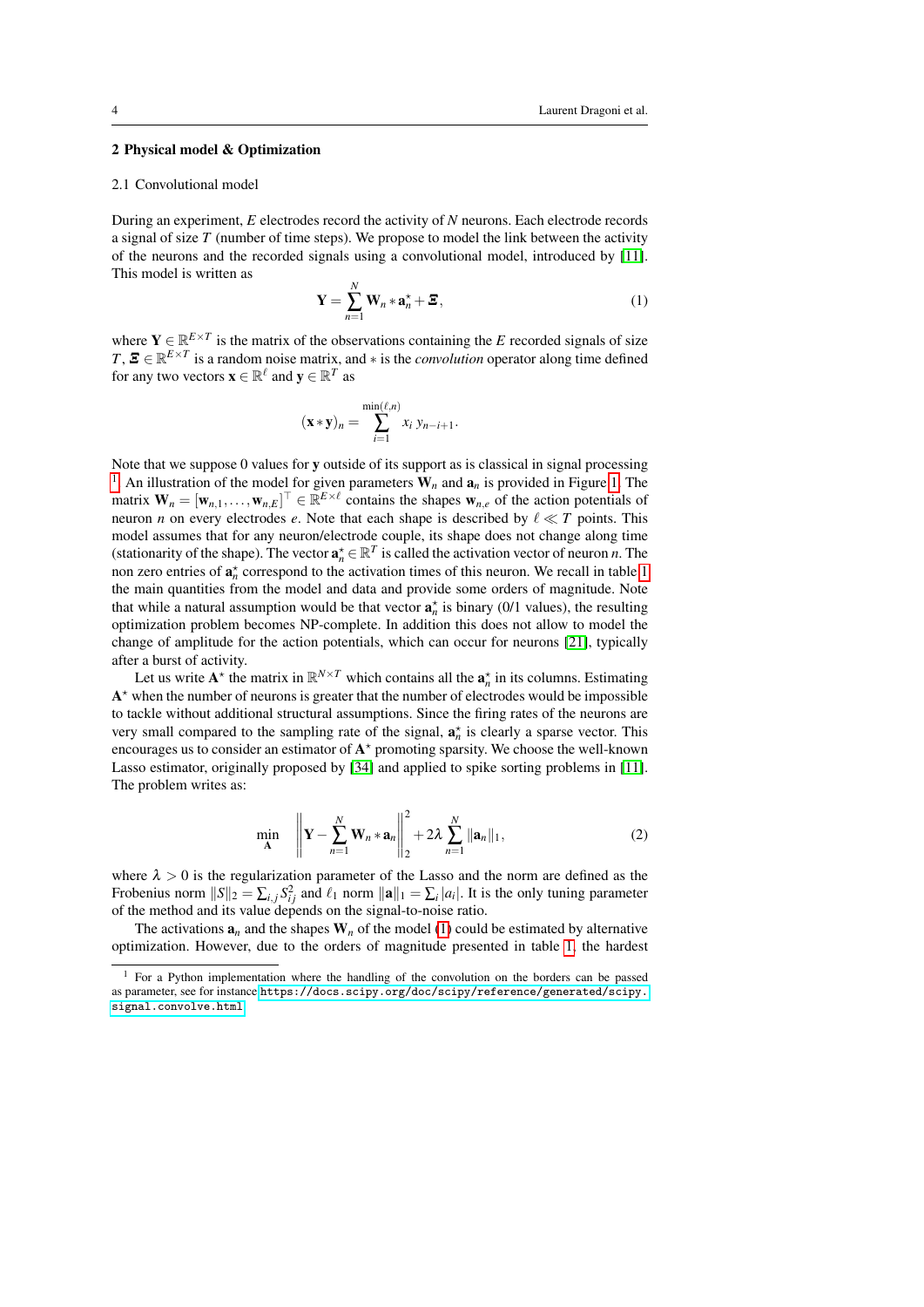

Fig. 1 Convolutional model illustration in the simple setting with  $E = 2$  electrodes and  $N = 2$  neurons. The shapes of the action potentials are represented in the bottom left part. Remark that for each activation in the top right corner, the corresponding shape appears on the recorded signal in the bottom right corner. Also note the unusual shapes recorded around the center of the graph. This phenomenon may appear when two neurons activate at almost the same time (synchronization). This causes a superposition of the action potentials that creates shapes which are not in the model.

<span id="page-4-0"></span>

| <b>Ouantity</b>      | Notation | Orders of magnitude |
|----------------------|----------|---------------------|
| Number of electrodes |          | 4-4000              |
| Number of neurons    |          | $1 - 1000$          |
| Number of time steps |          | 10 $8$              |
| Shape length         |          | $30 - 150$          |

<span id="page-4-1"></span>Table 1 Orders of magnitude for the quantities of the problem. This table illustrates a typical situation for a recording of one hour at the sampling rate of 30kHz. Taking a realistic neuron spiking rate of 30Hz, we then can expect that the number of non zero coordinates in each  $a_n$  is about  $10^5$ , which is very small compared to their size of  $10^8$ .

step would be the update of the  $a_n$ : indeed, their number of variables growths linearly with  $T$ , while  $\ell$  is fixed and small. Therefore, as announced in the introduction, we decide to focus on the estimation of the activations  $a_n$  while the shapes  $W_n$  are assumed to be known. In practice, we can obtain the shapes and the number of neurons from a classical spike sorting algorithm. Our estimation of the activations  $a_n$  then allows to handle correctly the synchronizations and all the spikes that were not sorted by the first algorithm. Note also that the biological signal that we are modeling here, is really small so that there is no problem in considering an additive superposition of the shapes since it can never reach the saturation of the device.

# 2.2 Vectorizing the Lasso problem and optimality condition

*Vectorized model* Since the convolution is a linear operator, the convolutional model [\(1\)](#page-3-1) can be translated as a linear model, doing a vectorization step. We define the vectorization as the concatenation of the temporal signals, *i.e.* the lines of the multivariate signals, with  $\mathbf{y} = (Y_{1,1}, Y_{1,2}, \dots, Y_{E,T-1}, Y_{E,T})^{\top}$  the vectorization of the recorded signals in Y and  $\xi = (\Xi_{1,1}, \Xi_{1,2}, \ldots, \Xi_{E,T-1}, \Xi_{E,T})^{\top}$  the concatenation of the noise signals in  $\Xi$  and  $\mathbf{a}^* = (A_{1,1}^*, A_{1,2}^*, \ldots, A_{N,T-1}^*, A_{N,T}^*)^\top = (\mathbf{a}_1^{\star \top}, \ldots, \mathbf{a}_N^{\star \top})^\top$  the concatenation of the activations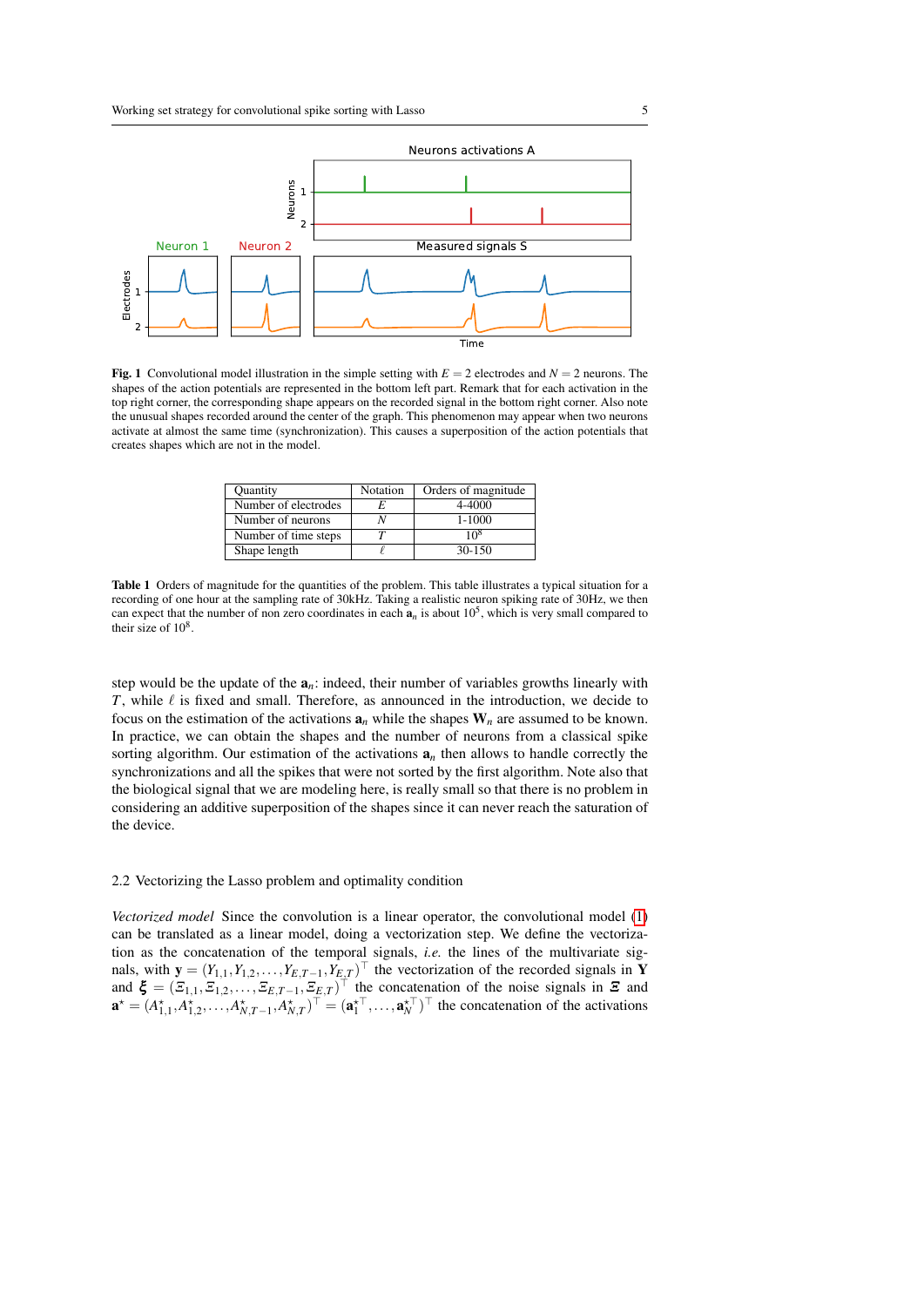in  $A^*$ . Note that in the following we will sometime index vectors a with doubles indices  $a_{n,t} = A_{n,t}$  for readability reason. The linear convolutional model in [\(1\)](#page-3-1) can be expressed in vectorized format as

<span id="page-5-3"></span>
$$
y = Ha^* + \xi \tag{3}
$$

where the matrix  $\mathbf{H} \in \mathbb{R}^{ET \times NT}$  is a very structured block Toeplitz matrix (due to the convolutions by the different shapes in  $W$ ). The columns of  $H$  will be indexed here by a time *t* and neuron index *n* for a better readability. The matrix  $\mathbf{H} = (\mathbf{h}_{1,1}, \mathbf{h}_{1,2}, \dots, \mathbf{h}_{NT-1}, \mathbf{h}_{NT})$ is the concatenation of columns  $\mathbf{h}_{n,t}$  corresponding to an activation of neuron *n* at time *t*. The column  $\mathbf{h}_{n,t}$  can be recovered from the shapes  $\mathbf{w}_{n,e}$  with  $\mathbf{h}_{n,t} = ((\mathbf{w}_{n,1}^{-t})^{\top}, \dots, (\mathbf{w}_{n,E}^{-t})^{\top})^{\top}$ where  $\mathbf{w}^{\rightarrow t}$  is a vector of size *T* where the shape **w** has been pushed at position  $t > 0$  and its remaining components have value 0.

*Optimization problem and KKT* The sparse estimation of the activations with the Lasso problem [\(2\)](#page-3-2) reformulates after vectorization as

<span id="page-5-0"></span>
$$
\hat{\mathbf{a}} = \underset{\mathbf{a} \in \mathbb{R}^{NT}}{\operatorname{argmin}} \quad \|\mathbf{y} - \mathbf{H}\mathbf{a}\|_2^2 + 2\lambda \left\|\mathbf{a}\right\|_1. \tag{4}
$$

An essential property of the Lasso are the following necessary and sufficient optimality conditions.  $\hat{\mathbf{a}} \in \mathbb{R}^{NT}$  is a Lasso solution, that is a solution of problem [\(4\)](#page-5-0), if and only if

$$
\begin{cases}\n\mathbf{h}_{n,t}^{\top}(\mathbf{y}-\mathbf{H}\hat{\mathbf{a}})=\lambda \operatorname{sign}(\hat{a}_{n,t}) , & \text{if } \hat{a}_{n,t}\neq 0, \\
|\mathbf{h}_{n,t}^{\top}(\mathbf{y}-\mathbf{H}\hat{\mathbf{a}})|\leq \lambda , & \text{if } \hat{a}_{n,t}=0.\n\end{cases}
$$
\n(5)

In particular for a Lasso solution  $\hat{a}$ , we have for any  $1 \le t \le T$  and  $1 \le n \le N$ 

<span id="page-5-1"></span>if 
$$
|\mathbf{h}_{n,t}^{\top}(\mathbf{y}-\mathbf{H}\hat{\mathbf{a}})| < \lambda
$$
, then  $\hat{a}_{n,t} = 0$ . (6)

Condition [\(6\)](#page-5-1) is simple to test and really useful in a context of high sparsity where the majority of coordinates in  $\hat{a}$  are optimal in 0. This suggests the use of an iterative scheme for the resolution of the Lasso problem: starting from the null vector, we can activate iteratively the coordinates of  $\hat{a}$ . This strategy, called working set, is presented in more details in the next subsection [2.3.](#page-5-2)

To describe this algorithm, we need the following notation. For any  $J \subset \{1, \ldots, NT\}$  and any  $\mathbf{a} \in \mathbb{R}^{NT}$ , we define  $\mathbf{a}_J$  as the vector obtained by keeping only the coordinates from a which are in *J*. We also define  $H_J$  as the matrix obtained by keeping only the columns from H which are in *J*.

# <span id="page-5-2"></span>2.3 Generic working set algorithm

From a computational point of view, computing straightforwardly a Lasso estimator, ie a solution of the problem [\(4\)](#page-5-0), can be very expensive in high dimension even when efficient convolution can be implemented instead of the full matrix product in [\(4\)](#page-5-0). In this work, we harness the working set strategy (also known as active set) [\[20,](#page-30-11)32,6] in order to compute it more efficiently. The main idea of the working set is to activate sequentially the coordinates of the solution using the optimality condition [\(6\)](#page-5-1) as a criterion.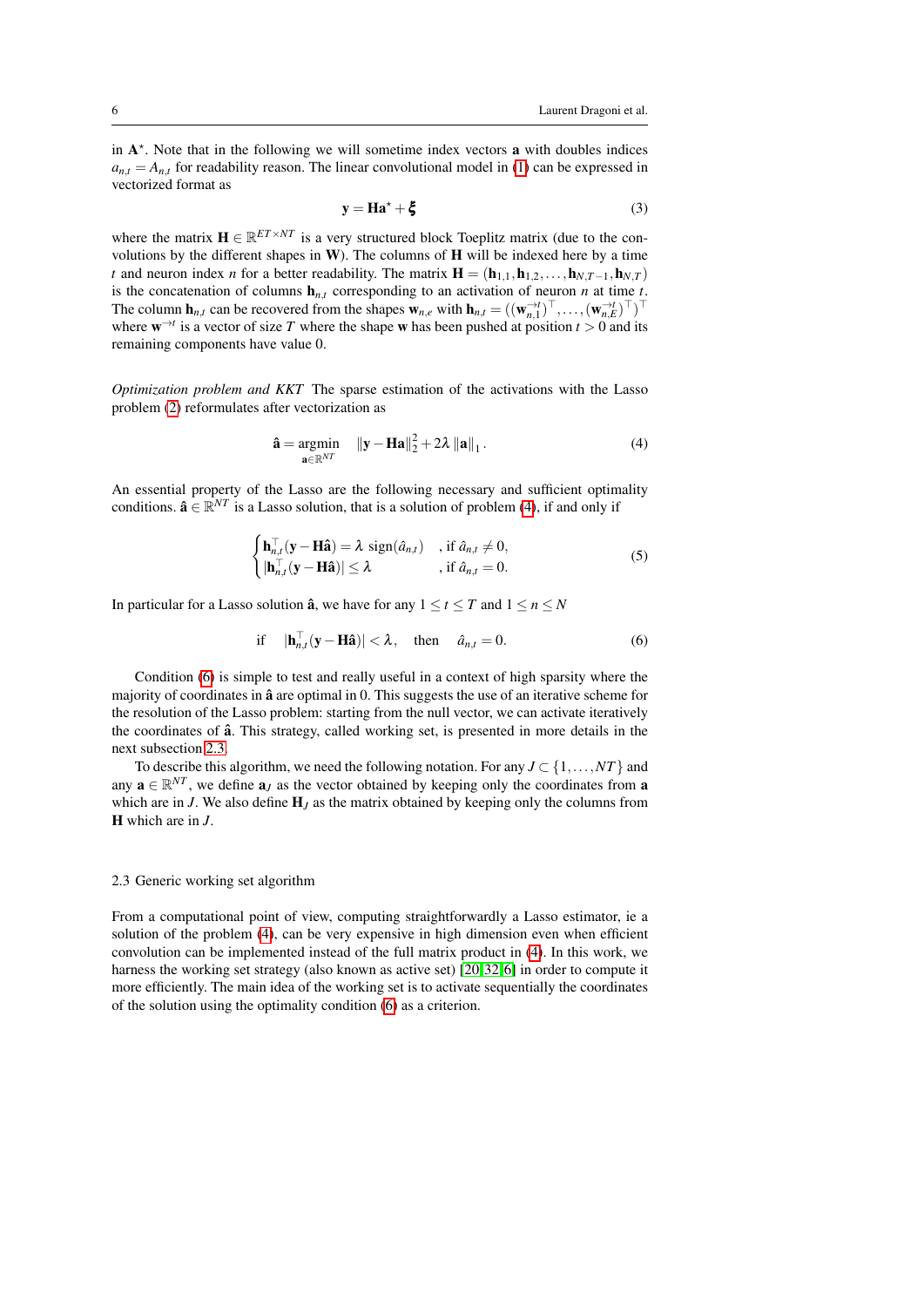Algorithm 1 Generic working set algorithm

<span id="page-6-4"></span><span id="page-6-3"></span><span id="page-6-2"></span><span id="page-6-1"></span><span id="page-6-0"></span>**Require:**  $y, H, \lambda > 0, \epsilon > 0$ 1:  $J \leftarrow \emptyset$ ,  $\hat{\mathbf{a}} \leftarrow \mathbf{0}$ 2: repeat 3:  $\mathbf{g} \leftarrow \mathbf{H}^{\top}(\mathbf{y} - \mathbf{H}\hat{\mathbf{a}})$ 4: *j*<sup>0</sup> ← argmax<sub>*l*∈*J*<sup>*c*</sup> |*gl*</sub> 5:  $J \leftarrow J \cup \{j_0\}$ 6:  $\hat{\mathbf{a}}_I \leftarrow$  Solve Lasso [\(4\)](#page-5-0) for sub-problem  $(\mathbf{H}_I, \mathbf{v})$ 7: until  $g_{j_0} < \lambda + \varepsilon$ 8: return  $\hat{a}$ , *J* 

*Principle of the algorithm* We call working set and we note *J* the set of the active coordinates in  $1, \ldots, NT$  of the solution. We provide a generic formulation of the algorithm in Algorithm [1.](#page-6-0) Initializing the solution as the null vector, we proceed iteratively as follows: as long as the optimality condition is not verified, we activate the coordinate  $j_0$  that violates the most the KKT condition [\(6\)](#page-5-1) (line [4](#page-6-1) of algorithm [1\)](#page-6-0), we add it to *J* (line [5\)](#page-6-2), and we update the solution by solving the Lasso problem on the current working set with  $H<sub>I</sub>$  (line [6\)](#page-6-3). Thanks to the sparsity of  $\mathbf{a}^*$ , we expect to solve several Lasso problems of size  $\leq |J|$ , which remains small compared to *ET*. In the worst case, the working set algorithm would activate every possible coordinates, thus it ends in finite time. In practice, the computation of the optimality condition vector (line [3\)](#page-6-4) and the update of the solution (line [6\)](#page-6-3) are the most expensive steps of the algorithm.

*Efficient implementation on convolutional models* One simple approach to solve problem [\(2\)](#page-3-2) would be to pre-compute the matrix H and use it for the KKT line [3](#page-6-4) and Lasso solvers line [6](#page-6-3) in Algo. [1.](#page-6-0) But this approach does not scale properly in memory since the memory complexity of storing **H** is  $O(ENT^2)$  where *T* is typically very large. The computational complexity of line [3](#page-6-4) for a dense matrix **H** is also  $O(ENT^2)$  which does not scale well with the problem dimensionality.

But in practice  $H$  is very sparse, completely defined through  $W$ , and the convolutional operator can be computed exactly with a much smaller memory footprint. Using direct convolution instead of a general matrix product, one can compute the gradient of the quadratic loss in line [3](#page-6-4) for a computational complexity of  $O(ENT\ell)$  and a memory complexity of  $O((E+N)T)$ . This means that this operation can be used to compute efficiently the KKT condition in the working set and to compute the gradient in the inner lasso solver line [6.](#page-6-3) Also note that in addition to the efficient implementation for the convolution operator, the matrix  $H_J$  in the working set is still very sparse with only an order of  $O(E|J|\ell)$  non-sparse lines, which means that the inner solver can be solved exactly on a much smaller subproblem with a matrix of size  $O(E|J|\ell) \times O(|J|)$ .

The efficient implementation discussed above allows to solve larger problems but several computational bottleneck persists: at each iteration in the working set one needs to perform  $O(ENT\ell)$  operations and since the number of iterations of the working set will be proportional to *T* it leads to at least a quadratic complexity *w.r.t. T*, which again does not scale well and does not allow to provide real time spike sorting. We propose in section [3](#page-8-0) the idea of sliding window working set, which takes advantage of the temporal structure of the problem to solve it more efficiently.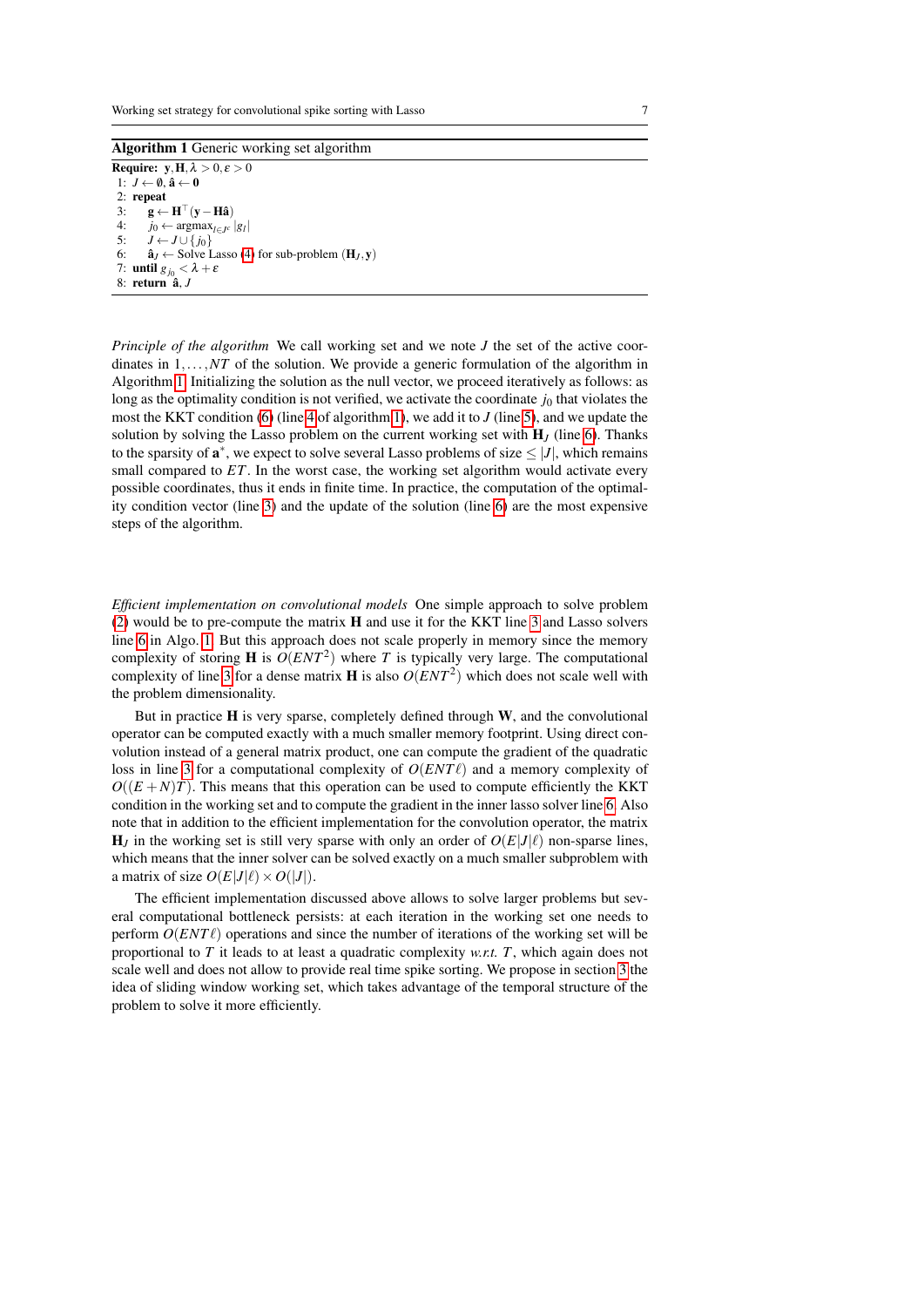#### <span id="page-7-0"></span>2.4 Biologically based assumptions

We present here some biological properties about neurons and action potentials and explain how these properties translate into mathematical assumptions related to our model. Taking advantage of these properties in later sections, we demonstrate that our estimator of  $a^*$  verifies nice statistical and computational properties. Moreover it also allows us to derive the theoretical temporal complexity of our algorithm.

<span id="page-7-2"></span>First we present the following assumption about the support  $S^* = Supp(\mathbf{a}^*)$  of the true model parameter  $a^*$ .

**Assumption 1** *(Absolute refractory period) All indices in the support S<sup>\*</sup> are at least*  $\ell + 1$ *apart.*

This assumption is a mathematical reformulation of the idea of refractory period of a neuron. Right after a neuron fired an action potential, there is a short period of time during which the neuron can not fire again. In the following, we assume that every neuron in the model shares the same refractory period. As stated in page 4 of [\[8\]](#page-29-5), this refractory period length is several times larger than the action potential length. For simplicity reason we suppose that this period is  $\ell$ , which is the length of the potential shape window. This assumption is of particular importance in our case: it means that the activation of a particular neuron are far away temporally which makes them easier to identify statistically.

After making some assumption on the support of the true model, we make some assumptions on the shapes of the action potentials of the individual neurons. These shape assumptions are better described as properties of the Gram matrix  $G = H<sup>T</sup>H$ . From the definition of the columns of  $H$  (see below Equation [3\)](#page-5-3), we can recover the following Lemma

<span id="page-7-4"></span>**Lemma 1** For all t and t' in  $\{1, ..., T\}$  and for all n and n' in  $\{1, ..., N\}$ , we have:

$$
G_{(n,t),(n',t')} = \mathbf{h}_{n,t}^{\top} \mathbf{h}_{n',t'} = \sum_{e=1}^{E} (\mathbf{w}_{n,e}^{-\lambda t})^{\top} \mathbf{w}_{n',e}^{-\lambda t'} \tag{7}
$$

*In particular it is null when*  $|t - t'| > \ell$ .

Note from the Lemma above that similarly to the columns  $\mathbf{h}_{n,t}$  that are indexed by neuron *n* and time *t* we will index the components of **G** such as  $G_{(n,t),(n',t')}$ . We now define below several correlation assumptions on the shapes.

#### <span id="page-7-3"></span>Assumption 2

**2.a** (Neurons are recognizable) There exists  $\varepsilon > 0$  such that for all  $n \neq n'$  and  $|t-t'| \leq \ell$ 

$$
|G_{(n,t),(n',t')}| \le \varepsilon. \tag{2.a}
$$

**2.b** (Spikes are peaky) There exists  $\rho \in (0,1)$ , such that for all n and  $0 < |t-t'| \leq \ell$ 

$$
|G_{(n,t),(n,t')}| \le \rho |G_{(n,t),(n,t)}|.
$$
 (2.b)

**2.c** (Shapes have bounded energy). There exist  $\overline{c} > c > 0$  such that for all n and t,

<span id="page-7-1"></span>
$$
\underline{c} \le |G_{(n,t),(n,t)}| \le \overline{c}.\tag{2.c}
$$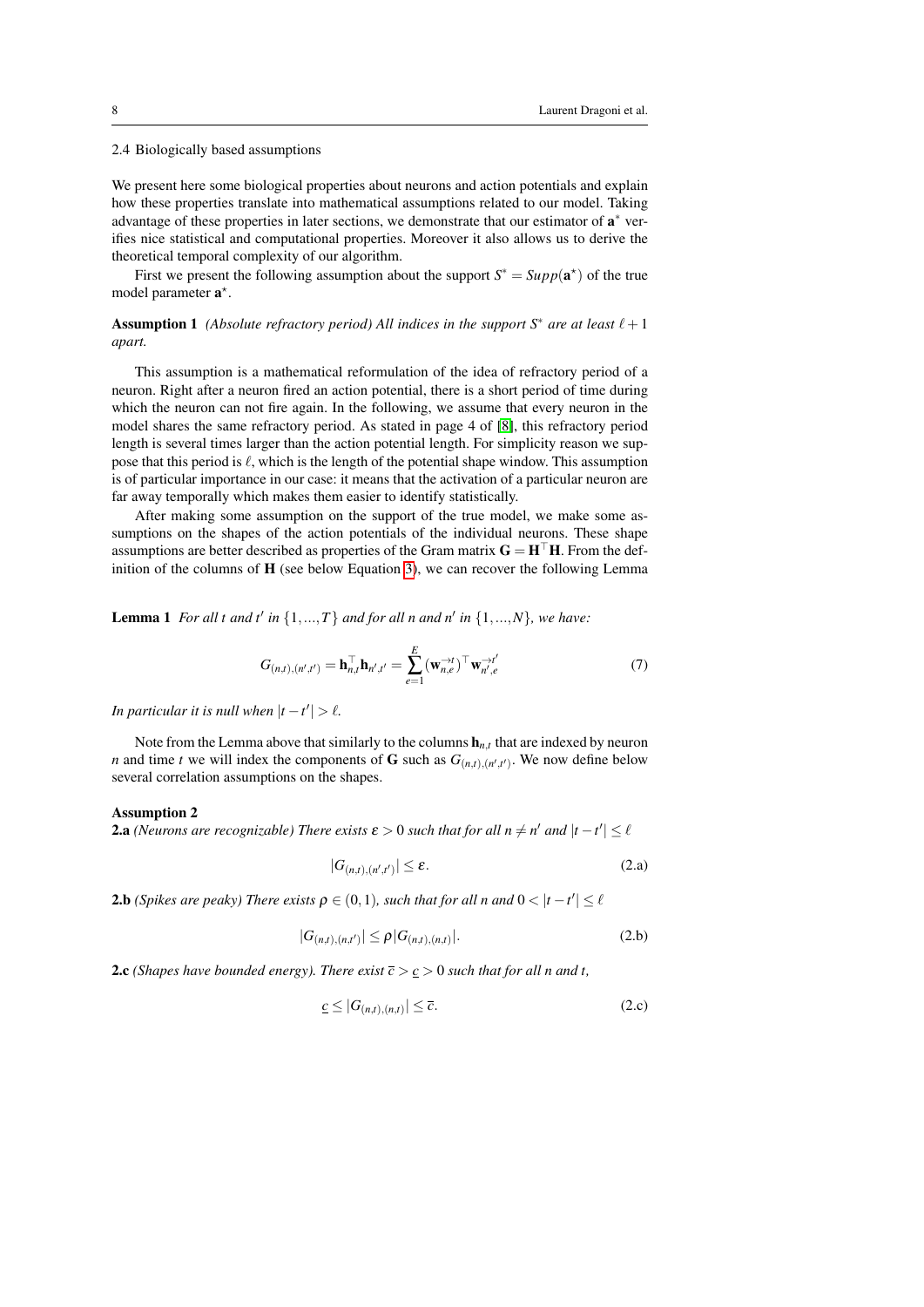Assumption 2.a is of great importance for the statistical analysis of our methodology. It essentially means that the shapes of two distinct neurons are distinguishable, allowing to attribute each spike to the correct neuron. This is reasonable due to the difference between neurons but also due to their spatial localization that will means different impact on different electrodes [\[5\]](#page-29-6). Assumption 2.b is also reasonable due to the fact that action potentials are also called spikes that will definitely diminish their autocorrelation in the presence of a temporal delay (see classical shapes for instance in [\[27\]](#page-30-17)). Finally Assumption 2.c is also physically plausible since an action potential with too small energy would be indistinguishable from recording noise and the potential obviously has a bounded energy [\[27\]](#page-30-17). In order to illustrate the statistical feasibility of our approach, we provide in section [5](#page-19-0) numerical values for the parameters  $\varepsilon$ ,  $\rho$ ,  $c$  and  $\bar{c}$  which we have introduced in these assumptions. Note that these values highly depend on the recordings and should be understood as just possible values.

#### <span id="page-8-0"></span>3 Sliding window working set algorithm

In this section we present our novel working set algorithm. This algorithm builds on the fact that thanks to the structure of the problem and of its solution, it can be decomposed into smaller problems. This will be illustrated and discussed next in [3.1.](#page-8-1) The algorithm is then introduced and illustrated in subsection [3.2](#page-10-0) and discussed more in detail in subsection [3.2.](#page-11-0)

In the sequel we need the following notation. We define a temporal window  $\omega = [\omega_1, \omega_2]$ where  $\omega_1 \leq \omega_2$  and  $\omega_1, \omega_2 \in \{1, ..., T\}$  that contain all samples whose temporal index  $\omega_1 \leq t \leq \omega_2$ . This temporal window will be used in the following to index vectors with  $\mathbf{a}_{\omega}$ , that contains the temporal samples  $\omega_1 \le t \le \omega_2$  for all neurons *n*, and matrix  $\mathbf{H}_{\omega}$  where are selected only the columns  $h_{n,t}$  where  $\omega_1 \le t \le \omega_2$ , for all neurons *n*.

#### <span id="page-8-1"></span>3.1 Overlaps and independent problems

We introduce here the notions of spatial and temporal overlaps that will be useful in the remaining. These overlaps will allow us to split the large optimization problem [2](#page-3-2) into several smaller scale problems that are individually easier to solve. We first discuss the notion of spatial overlap that will be important in the MEA case and is related to the physical position of the neurons. Next we discuss the temporal overlaps that are related to the temporal activations of the individual neurons.

# *3.1.1 Spatial overlaps*

In the MEA case, solving the problem on the full set of *N* neurons has a heavy computational cost. In this section, we want to take advantage of an important property of the problem: the spatial distribution of the neurons. Simply put, we harness the fact that two physically distant neurons are not recorded by the same electrodes. Thus their respective spikes should not overlap on any electrode, even if these neurons emit simultaneous spikes.

The problem is in fact a bit more complex than that because there might be transitive effect. Indeed in Figure [2,](#page-10-1) neuron  $N_1$  and  $N_3$  are recorded by disjoint sets of electrodes, but still it is not possible to speak of disjoint independent Lasso problems, because their spikes might be mixed with the ones of  $N_2$ . Hence we need to access the spatial overlaps that they form. We hope that these overlaps will form much smaller sets that the complete set of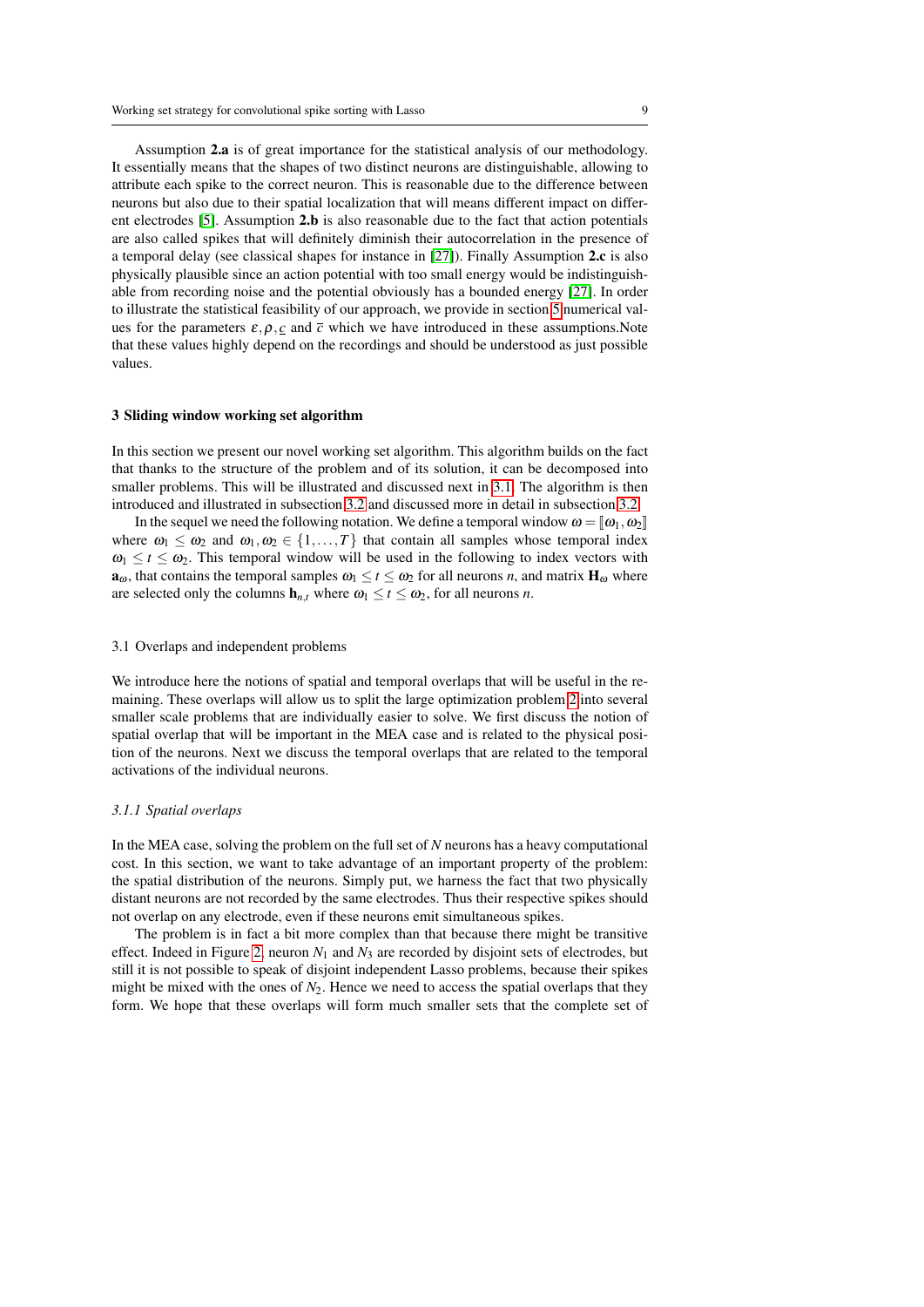neurons and this is linked to the spatial distribution of the neurons. So let us first precise why such a phenomenon might appear from a biological point of view in the MEA case. In the tetrode case, the number of electrodes is so small that such phenomenon is not relevant.

*Neuron density and localization* Typical studies of *in vitro* cultures report roughly 1000 neurons per *mm*<sup>2</sup> [\[5\]](#page-29-6). Note that these cultures usually provide a higher density of cells than in *ex vivo* experiments where slices of brain are used. The range between electrodes in a MEA depends on the type of MEA and might range from 200  $\mu$ m [\[5\]](#page-29-6) to about 30 $\mu$ m [\[26\]](#page-30-18). Finally the electrical signal that is emitted by a neuron suffers from various kind of attenuation and people analyzing MEA signals usually think that a neuron is recorded by very few nearby electrodes (for instance only 5 electrodes in the MEA are used by [\[26\]](#page-30-18), which corresponds to a range of about 200  $\mu$ m). These orders of magnitude mean that in practice the impact of the activation for a given neuron will be very localized between a few electrodes, which introduces nice properties discussed below. More precisely, in Section [4.1.1,](#page-14-0) we will leverage percolation results to upper bound the size of the spatial overlaps with large probability.

To fix the configuration, from now on, the MEA case corresponds to *E* electrodes placed on a square lattice.

*Spatial clustering of the neurons* Let us now formalize the concept of spatial overlaps to explain the algorithm. Two neurons  $n$  an  $n'$  are independent when we have:

<span id="page-9-0"></span>
$$
\forall e, \quad \mathbf{w}_{n,e} = 0 \text{ or } \mathbf{w}_{n',e} = 0. \tag{8}
$$

This condition is true when one of the two shapes is the null vector which happens when the two neurons do not share any electrode where they are both recorded (they do not overlap). Using this pairwise independence, one can easily construct a clustering of the neurons as illustrated in Figure [2.](#page-10-1)left where 3 independent spatial overlaps are recovered. Note that  $(8)$  implies that between two neurons *n* and  $n'$  in two independent clusters we have  $\mathbf{h}_{n,t}^{\top} \mathbf{h}_{n',t'} = 0$ ,  $\forall t, t'$ , which means that both the quadratic term and the Lasso regularizer are separable in several Lasso subproblems (one by spatial overlap) and that they can be solved independently. This means that by performing beforehand a clustering of the neurons based on the shapes of their action potentials, we can greatly decrease the complexity of the problem. In the following we will suppose that this clustering has been done and that the problem is solved on a subset of neurons (in a spatial overlap) and of electrodes (the ones active inside the spatial overlap).

# <span id="page-9-1"></span>*3.1.2 Temporal overlaps*

In addition to splitting the optimization problem thanks to the spatial overlaps of the neurons, one can also use the structure of the problem to split the problem into almost independent temporal windows. Let us first review the biological phenomenon which explains such reduction.

*Neuron activations and refractory period* Neurons fires quite scarcely and some classical models are either Poisson processes in continuous time with a frequency of usually 10Hz (max 100Hz) or their discrete counterpart that are Bernoulli process (see for instance [\[35,](#page-30-19) [30\]](#page-30-20) and the reference therein). Both models have been adapted to encode the refractory period, for instance using Poisson with dead time, which basically consists in erasing the spikes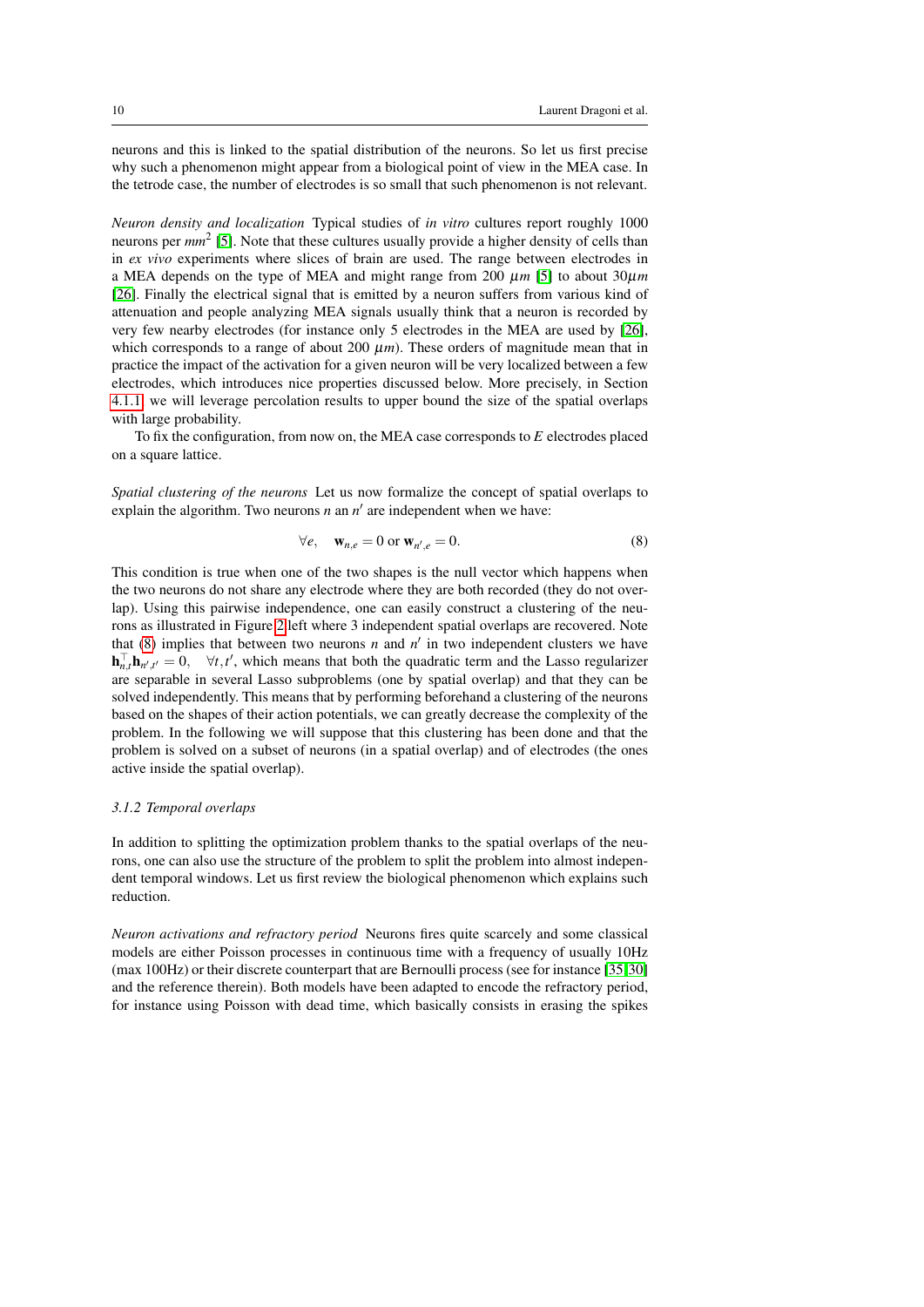

<span id="page-10-1"></span>Fig. 2 Illustration of the spatial and temporal overlaps. At the left hand side, we present an example of 3 spatial overlaps in the case of 5 neurons, on a regular grid of 36 electrodes. The position  $N_i$  of neuron *j* is represented by a check, and the reach of its spikes by a disc of radius *r*. On the right hand side, we provide an example of temporal overlaps for the neurons 1, 2 and 3. We provide the shapes of each neuron and the reconstructed signal on the electrode *e*. Remark that since neuron 1 is far away from *e*, its shape on *e* remains at 0. The independent spatial and temporal overlaps are illustrated with different colors.

that are too close. These more precise variations can only decrease the number of spikes. In case of synchronization, the synchronizations between neurons are usually simulated by joint Poisson or Bernoulli process [\[35\]](#page-30-19), so that the firing pattern of the whole system remains globally Poisson (or Bernoulli).

*Temporal overlap and independent windows* Similarly to spatial overlaps we can find independent temporal clusters (temporal windows) of activations. We define two activation at times *t* and *t*' as independent if  $|t - t'| > \ell$ . Indeed in this case the supports of the convolution (of size  $\ell$ ) do not overlap and it is easy to show that  $\mathbf{h}_{n,t}^{\top} \mathbf{h}_{n',t'} = 0$ ,  $\forall n,n'$ . This is interesting because it means that for any windows  $\omega$  and  $\omega'$  such that  $\omega_2 < \omega'_1 + \ell$  we have  $\mathbf{H}_{\omega}^{\top} \mathbf{H}_{\omega'} = \mathbf{0}$ where 0 is the null matrix. This implies again that the optimization problem can be solved independently on  $\omega$  and  $\omega'$ .

Similarly to spatial overlap, one can find independent windows that contain the activations of the neurons, as illustrated in Figure [2.](#page-10-1)right. But note that this time the temporal overlaps cannot be found *A priori* since the actual support of the temporal activations is not known. This means that despite this nice separability of the problem, one cannot use it to speedup the optimization until the support of the solution is known. The main motivation for the sliding window working set algorithm introduced below is to find this support and independent windows in an efficient and online way. Mathematically, the size of the temporal overlaps themselves is also controlled with large probability (see Section [4.1.1\)](#page-14-0) and this will impact the overall complexity of the algorithm.

#### <span id="page-10-0"></span>3.2 Sliding window working set for the global problem

We present here our sliding window working set algorithm. The main idea of the algorithm is to work only on a small temporal window and use the working set principle to simultane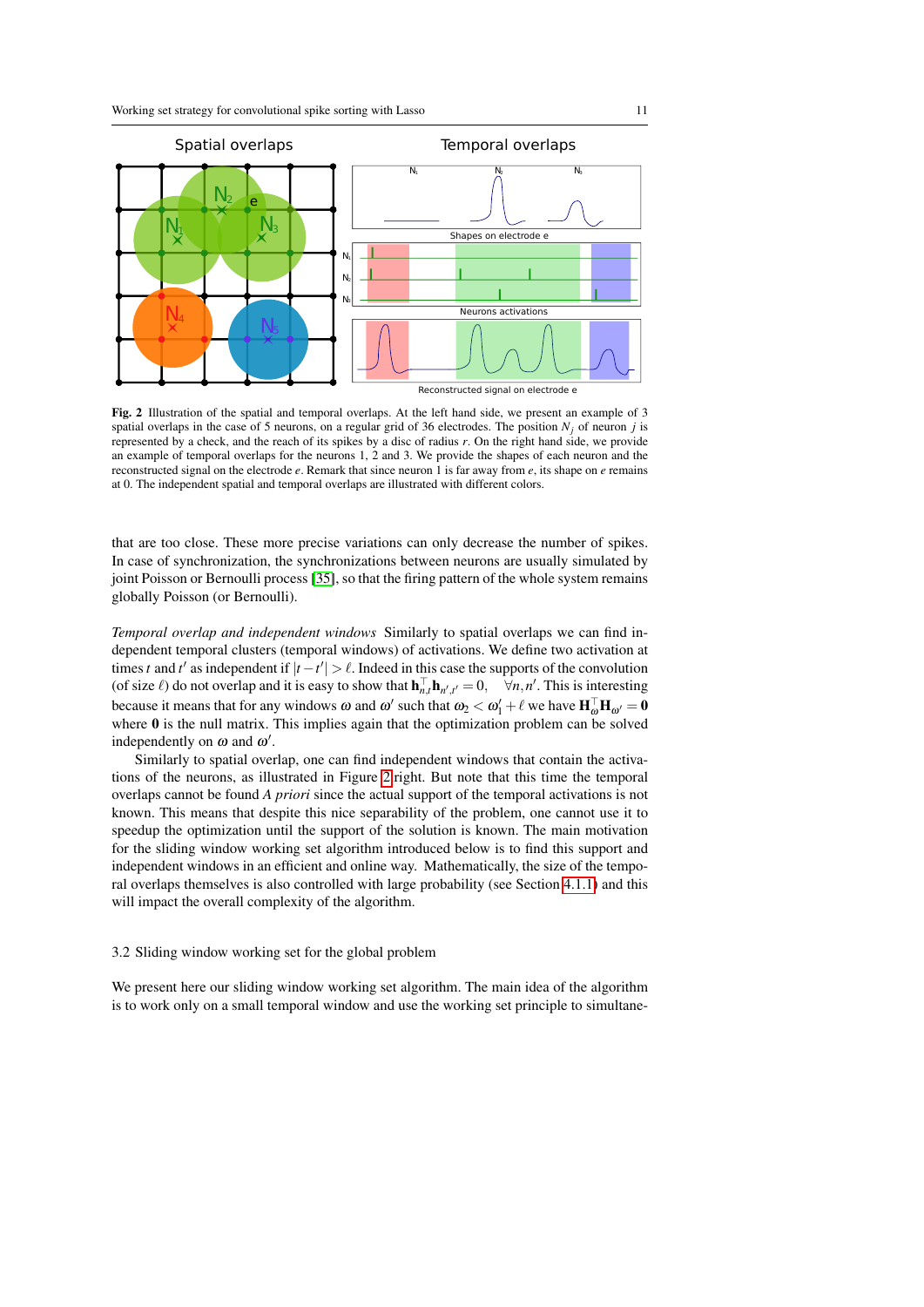ously solve the optimization problem in the window and find the window that is independent from the rest of the signal. Note that this algorithm is used on each independent spatial overlap so in fact for small values of *N* and *E* in the MEA case.

*Principle of the algorithm* The main algorithm is detailed in Algorithm [3.2](#page-11-1) where line 3 denotes an update of the large vector  $\hat{a}$  on the current window. The idea is to solve the Lasso problem on small windows  $\omega$  starting with the beginning of the signal  $\omega = [1, 4\ell]$ and perform the following operations until the end of the signal is reached:

- 1. Computing the Lasso solution  $\hat{\mathbf{a}}_{\omega}$ , on the window  $\omega$  with the working set algorithm.
- 2. Updating the window  $\omega$  depending on the support of  $\hat{a}_{\omega}$ :
	- (a) If the support  $Supp(\hat{a}_{\omega}) \in [\omega_1 + \ell, \omega_2 2\ell]$  then the current problem is independent from the rest of the signal and the window is updated as  $\omega = [\omega_2 + 1 - \ell, \omega_2 + 3\ell].$
	- (b) If the support  $Supp(\hat{a}_\omega) \cap [\omega_1, \omega_1 + \ell 1] \neq \emptyset$  has components in the first  $\ell$  samples of the window, then we merge the current window with the last (because the KKT conditions on the last  $\ell$  samples in the previous window have changed.)
	- (c) Else the window needs to be extended as  $\omega = [\omega_1, \omega_2 + \ell]$

<span id="page-11-1"></span>Once the Lasso is solved on the window  $\omega$  in step 1, the optimality conditions are verified on the window. If the support of the activation  $Supp(\hat{a}_\omega) \subset [\![\omega_1 + \ell, \omega_2 - 2\ell]\!]$ , it means that the reconstructed signal after convolution signal is entirely contained into  $\omega$ . This means that the solution on this window is independent from the previous one and probably independent from the next one (since there is no activations in the last  $\ell$  samples of the window). In this case, we have found the Lasso solution for the previous window, and then we can work on a new window immediately after it (step 2.a). The right border was chosen as  $2\ell$  instead of  $\ell$  to promote a better exploration ahead of time and well separated temporal clusters minimizing the occurrence of the more expensive case 2.b discussed below. If there are activations at the beginning of the window however (first  $\ell$  samples), it means that the residual and the KKT conditions have changed on the last  $\ell$  samples of the previous window and we need to potentially update the model there, so we merge the current and previous windows. Else, if there are activations in the last  $\ell$  samples of the window, we extend it in order to ensure that at least  $\ell$  samples are not activated at the end. Finally for each iteration after updating the current window, we solve again the Lasso on this window efficiently thanks to the working set strategy. For illustration, one execution of the algorithm with one electrode and two neurons is provided in Figure [3.](#page-13-0) It shows both configurations: when the window is extended and when the window is shifted to the right.

<span id="page-11-0"></span>*Algorithm solution* w.r.t. *the original Lasso* We now address the following question: is the proposed algorithm actually solving the global optimization problem [\(2\)](#page-3-2)? We provide to this end the following theorem.

<span id="page-11-2"></span>**Theorem 1** *The solution*  $\hat{a}$  *computed by the sliding window working set is a solution of the initial Lasso problem* [\(4\)](#page-5-0)*.*

*Proof* By construction of the algorithm, line [4](#page-12-0) of the algorithm will return a list of windows  $\Omega$  such that  $\forall \omega \in \Omega$  the support  $Supp(\hat{\mathbf{a}}_{\omega}) \in [\omega_1 + \ell, \omega_2 - 2\ell]$  which means that the current model will have an effect only inside  $\omega$  and that for two consecutive windows  $\omega$  and  $\omega'$ in  $\Omega$  the temporal indexes of all active variables  $\hat{a}_t \neq 0$  with  $t \in \omega$  and  $\hat{a}_{t'} \neq 0$  with  $t' \in \Omega$  $\omega'$  are by construction  $|t'-t| > 3\ell$ . This means that as discussed in subsection [3.1.2,](#page-9-1) the Lasso problems can be split as two independent problems on the support and all the other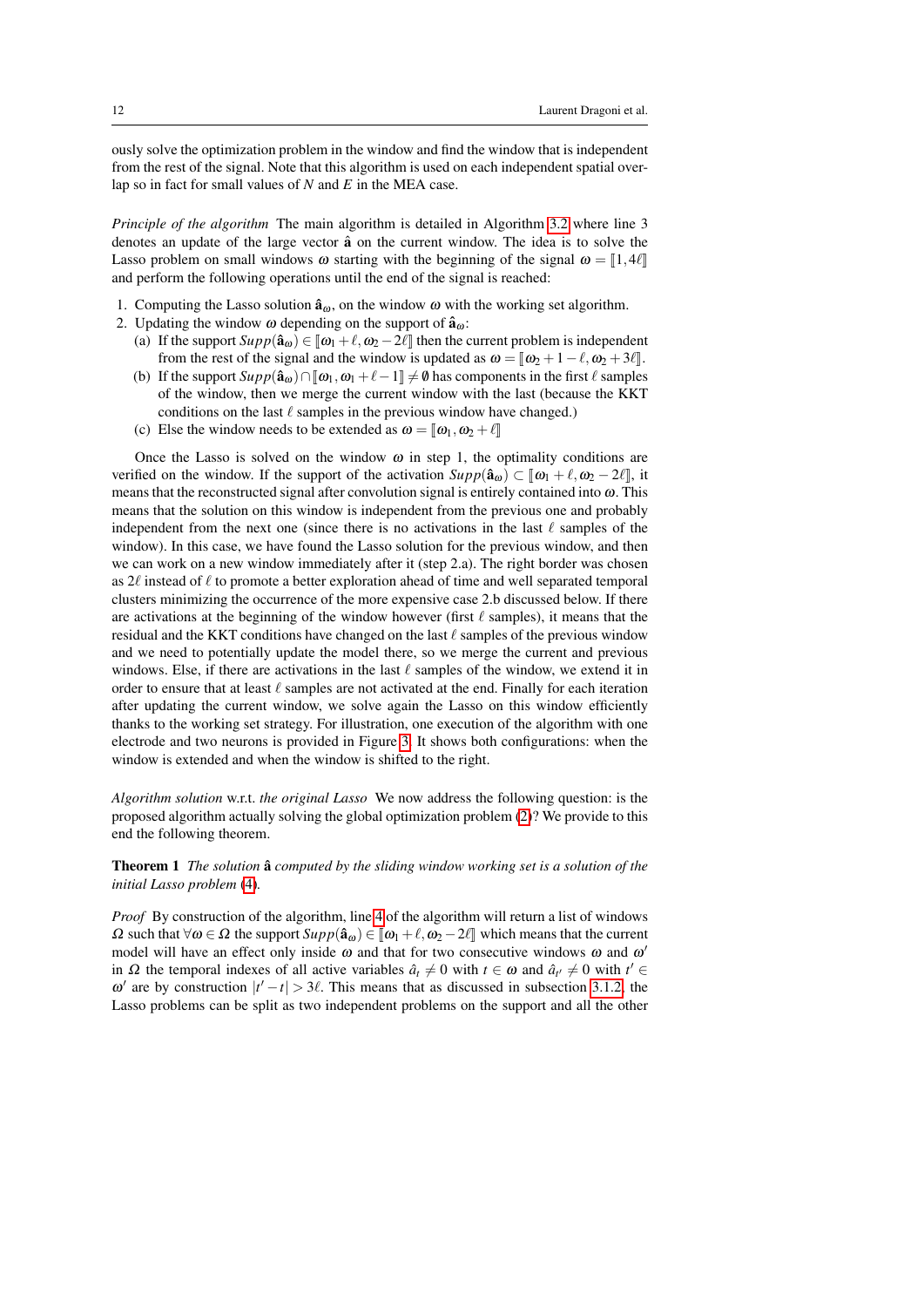<span id="page-12-1"></span><span id="page-12-0"></span>Algorithm 2 Sliding window working set Require:  $y, H, \lambda > 0$ 1:  $\hat{\mathbf{a}} \leftarrow \mathbf{0}, \omega = [\![\omega_1, \omega_2]\!] \leftarrow [\![1, 4\ell]\!]$ , Empty list of windows  $\Omega = [\!]$ 2: repeat 3:  $\hat{\mathbf{a}}_{\omega} \leftarrow$  Solve Lasso with algo. [1](#page-6-0) for sub-problem  $(\mathbf{H}_{\omega}, \mathbf{y})$  using warm-start  $\hat{\mathbf{a}}_{\omega}$ <br>4: if  $Supp(\hat{\mathbf{a}}_{\omega}) \subset [\omega_1 + \ell, \omega_2 - 2\ell]$  then 4: **if**  $Supp(\hat{a}_{\omega}) \subset [\omega_1 + \ell, \omega_2 - 2\ell]$  then<br>5:  $\Omega \leftarrow [\Omega, \omega]$ 5:  $\Omega \leftarrow [\Omega, \omega]$  //Insert current window ω at the end of list Ω<br>6:  $\omega \leftarrow [\omega_0 + 1 - \ell, \omega_0 + 3\ell]$  //Independent problem solved so move window to next time segmen 6:  $\omega \leftarrow [\omega_2 + 1 - \ell, \omega_2 + 3\ell]$  //Independent problem solved so move window to next time segment <br>7. else if  $Sunn(\hat{a}_{\omega}) \cap [\omega_1, \omega_2 + \ell - 1] \neq \emptyset$  then 7: **else if**  $\text{Supp}(\hat{\mathbf{a}}_{\omega}) \cap [\omega_1, \omega_1 + \ell - 1] \neq \emptyset$  then<br>8:  $\tilde{\omega}, \Omega \leftarrow \text{Return last window } \tilde{\omega} = [\tilde{\omega}_1, \tilde{\omega}_2]$ 8:  $\tilde{\omega}, \Omega \leftarrow$  Return last window  $\tilde{\omega} = [\[\tilde{\omega}_1, \tilde{\omega}_2\]]$  in  $\Omega$  and remove it from the list  $\Omega$ .<br>9:  $\omega \leftarrow [\[\tilde{\omega}_1, \omega_2\]]$  // merge current windo 9:  $\omega \leftarrow [\![\tilde{\omega}_1, \omega_2]\!]$  // merge current window with last window 10: else 11:  $\omega \leftarrow [\omega_1, \omega_2 + \ell]$  // Extend window to find the independent temporal overlap 12: end if 13: **until**  $\omega_2^{(m)} \geq T$ 14: return  $\hat{\mathbf{a}}$ ,  $\Omega = [\omega_1, \omega_2, \dots]$ 

components that are not active respect the KKT meaning that they will be 0. The solution  $\hat{a}$ is obtained by successive juxtaposition of the solutions of independent problems on disjoint windows that are estimated line [3.](#page-12-1)

*Numerical complexity and efficient implementation* We now discuss why the proposed algorithm is more efficient than the convolutional working set discussed in section [2.3.](#page-5-2) In the standard working set, we recall that the computational cost for the optimality condition is of order  $O(ENT\ell)$  at each step because of the multiple convolutions necessary to compute the KKT conditions. In the sliding window working set, the KKT are computed only on the window  $\omega$ , and their complexity is reduced to  $O(|\omega|NE\ell)$  with  $|\omega| << T$ . Proving mathematically this reduced computational complexity is one of the main focus of section [4.](#page-14-1) Note that the complexities above are given on the whole problem, but as discussed above, in the MEA case, the spatial clustering of the neurons means the the complexity depends on the size  $E_c$  and  $N_c$  of the spatial overlap instead of  $E$  and  $N$ .

*Comparison with a similar approach* We can find in [\[25\]](#page-30-13) a similar strategy, named Distributed Convolution Coordinate Descent (DICOD), for the efficient resolution of large scale convolutional sparse coding formulated as Lasso problems. By considering a temporal partition of the whole signal, their approach aims at solving small local problems using coordinate descent algorithm. Since the update of a coordinate only influences its vicinity, these local problems can be treated in parallel, almost as independent problems. In the same manner as theorem [1,](#page-11-2) they could prove under mild assumptions that the computed solution is indeed a Lasso solution. Although they demonstrated an important speedup with respect to the global coordinate descent, they do not provide the theoretical complexity of their algorithm with respect to the sizes of the problem. Taking advantage of the biological assumptions presented in section [2.4,](#page-7-0) we prove in the following sections not only that the Lasso estimator retrieves the true support, but also ascertain the theorical complexity of the sliding window working set algorithm. Moreover, in our approach, the temporal exploration of the signal with a window allows to treat the problem in an online manner.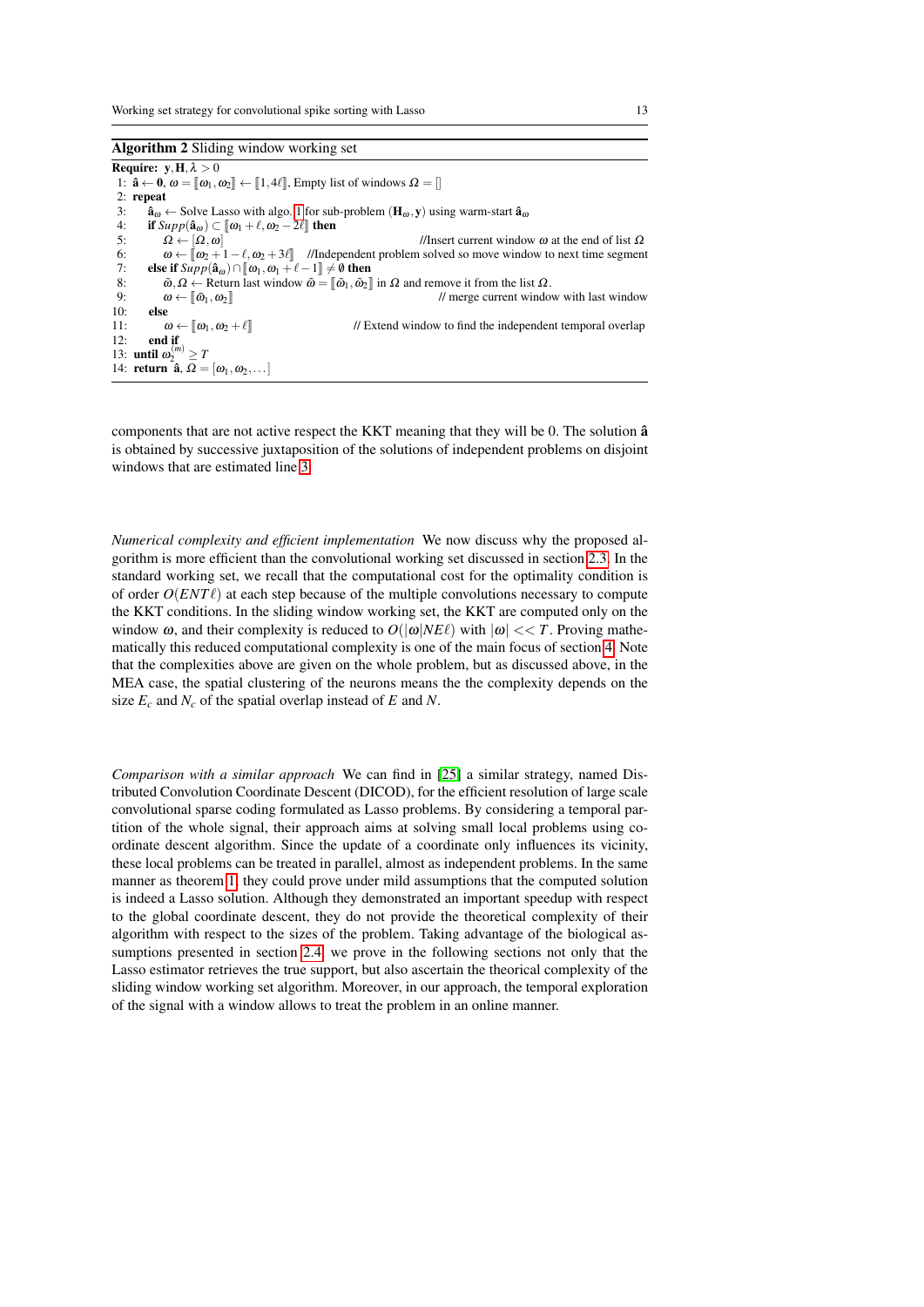

<span id="page-13-0"></span>Fig. 3 Illustration of the different steps in the proposed algorithm. (left) Observed signal S with model reconstruction and sparse model a*<sup>i</sup>* The current window is illustrated as a light blue background. True activation are illustrated with transparency (right) KKT violation at the current step. temporal instant and neuron violating the KKT are over the black line.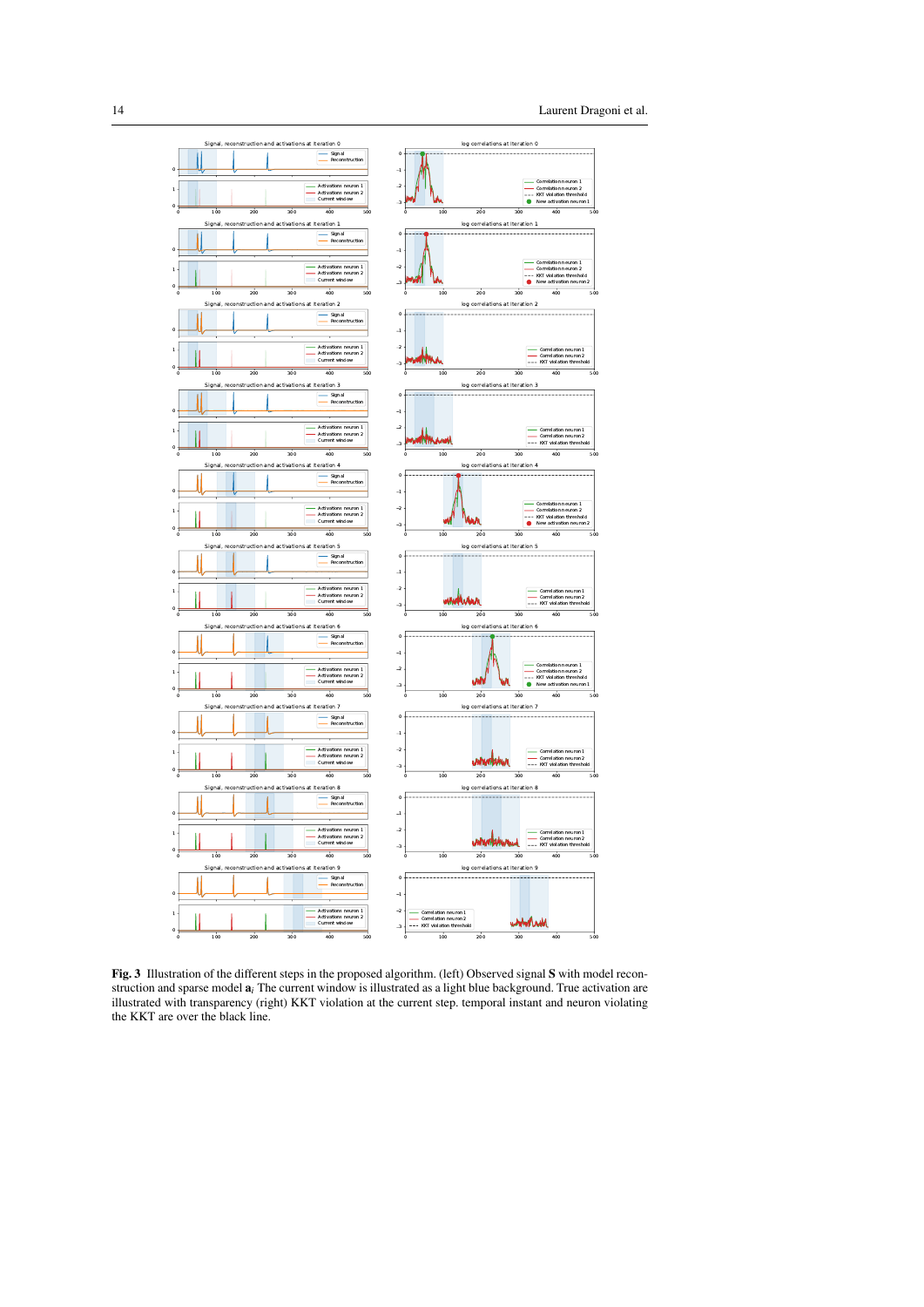#### <span id="page-14-1"></span>4 Mathematical results

4.1 Control of the spatial and temporal overlaps

#### <span id="page-14-0"></span>*4.1.1 Spatial overlaps*

In the MEA case, the *E* electrodes are placed on a square lattice with fixed distance  $\delta$ between adjacent electrodes. The range of detection of a neuron by an electrode is  $r_0$ . We classically approximate the spatial distribution of the neurons on the lattice by a Poisson process of constant intensity γ. An electrode detects a neuron if it is at distance less than  $r_0$ . Therefore two neurons can be detected by the same electrode if their distance is less than  $r<sub>0</sub>$ . If this is the case, we say that these neurons are "connected". Spatial clusters are given by maximal sets of neurons that are connected together, or for which there exists a path in between of "connected neurons".

This framework is known in probability as a particular case of the Poisson-Boolean percolation (see [\[9\]](#page-29-7) and references therein). Thanks to this, we can prove the following proposition.

<span id="page-14-2"></span>**Proposition 1** *There exists a critical value*  $\gamma_c > 0$  *which only depends on r<sub>0</sub>, such that, if*  $\gamma < \gamma_c$ *, then for all*  $\alpha$  *in* (0,1)*, such that*  $E \ge \tau \log(3/\alpha)$  *for some positive constant*  $\tau$ *, there*  $e$ xists an event  $\Omega_{\alpha,s}$  of probability larger than  $1-\alpha$ , such that on  $\Omega_{\alpha,s}$ , any spatial overlap *of neurons c, with cardinality Nc, satisfies*

$$
N_c \leq \kappa[\log(E/\alpha)]^2,
$$

*with*  $\kappa > 0$ *, which only depends on*  $\gamma$ *,*  $\delta$ *,*  $\tau$  *and*  $r_0$ *. Similarly the number of active electrodes* for a given spatial overlap  $c$  can be bounded as  $E_c\leq \bar{\kappa}[\log(E/\alpha)]^2$ , with  $\bar{\kappa}>0$ , which only *depends on*  $\gamma$ ,  $\delta$ ,  $\tau$  *and*  $r_0$ *.* 

*The event*  $\Omega_{\alpha,s}$  *only depends on the position of the neurons on the lattice representing the MEA.*

The proof is given in Section [6.1.](#page-22-0)

Let us comment this result qualitatively. First of all  $\gamma_c$  is a critical parameter of the percolation theory. When the parameter γ is small with respect to γ*c*, as usual for crital percolation parameters, clusters cannot reach infinity, whereas they can if  $\gamma$  is too big. As far as we know, precise knowledge of  $\gamma_c$  is unknown, but one can still have the following heuristic reasoning : if a neuron can be detected at a range of  $r_0$  and if the intensity  $\gamma$  (that is, informally, the density of neurons) is very low, it will be quite rare to have two connected neurons, and the cluster size will be roughly one. On the other hand if  $\gamma$  is too large, the distance between neighbors will be very small and eventually all neurons will belong to one giant cluster.

Note that when the shape of the action potential as perceived by the various electrodes are known, it is very easy to find these spatial overlaps before hand and we will easily know if we are in a subcritical regime where the size of the spatial overlaps vary logarithmically with *E* or not.

In the rest of the paper,

- (i) either we focus on a tetrode like case where  $E$  is small, so that we discard totally the dependence in *E*,
- (ii) or on a supercritical regime for a lattice MEA, and then  $N_c$  is roughly of the size of  $N$ , that is the total number of neurons and we can as well solve the big system,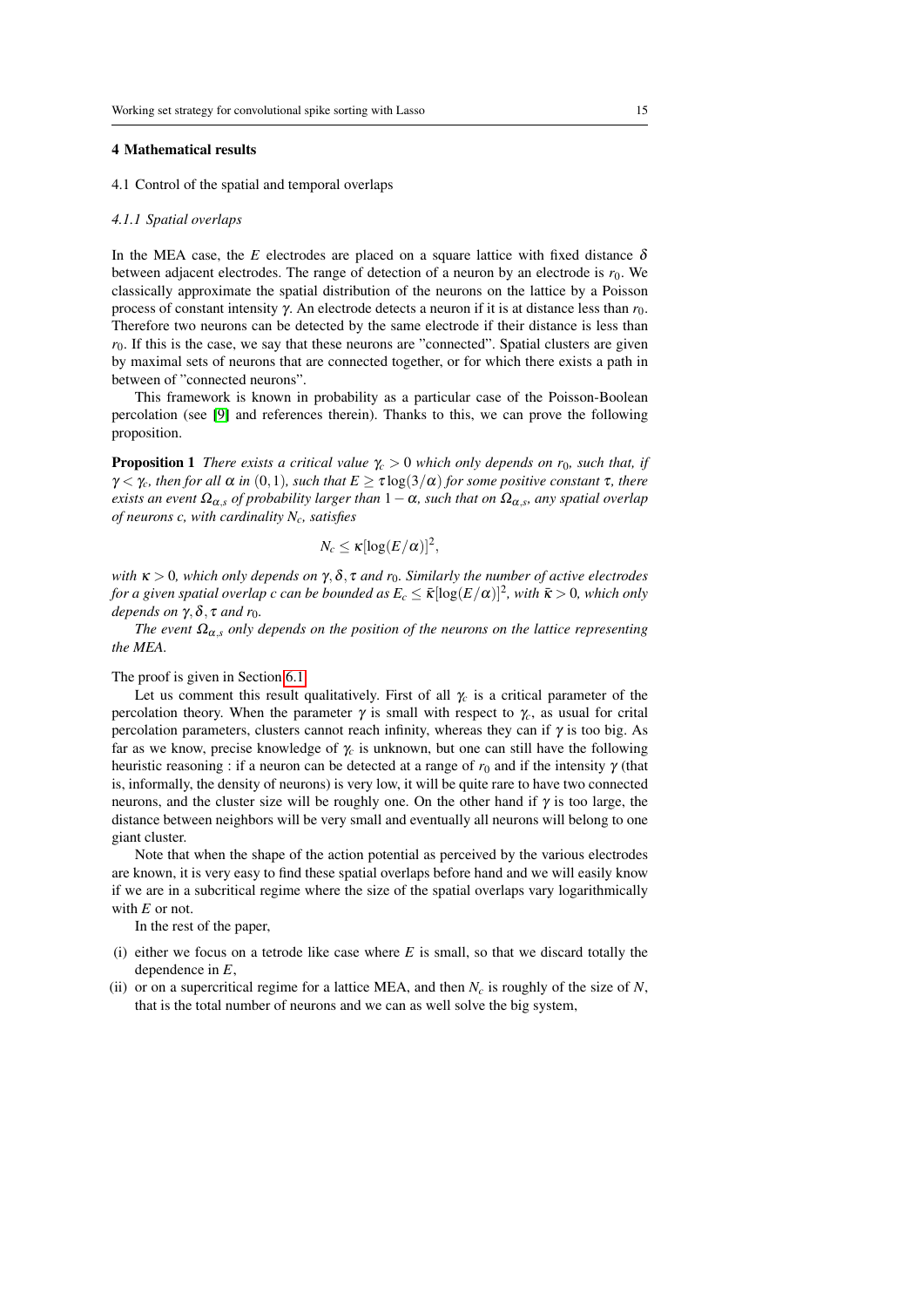(iii) or we are in a subcritical regime for a lattice MEA and once restricted to the event  $\Omega_{\alpha,s}$ , we can solve independently the Lasso problems for each of the spatial overlaps *c*. In this case, the number of neurons is roughly of the order  $(\log E)^2$ .

Note that in (i) or (ii), *N* is thought to be fixed and a parameter of the problem whereas in (iii) the number of neurons is a random variable and the event  $\Omega_{\alpha,s}$  to which we restrict ourselves depends on it.

#### *4.1.2 Temporal overlaps*

Here we assume that the activations  $a^*$  are the realisation of a given random process. More specifically, and as explained in Section [3.1.2,](#page-9-1) we do not need to model each neuron individually and we do not need to model the amplitude of  $a^*$ . Hence the following formalism can be seen as a worst case scenario.

We denote A the joint process of length  $T$  with values 0 or 1, 1 meaning that at least one of the recorded neurons has fired. Note if we are in the subcritical regime, *A* is restricted to the neurons in a given spatial overlap.

We model *A* by a Bernoulli process of rate  $p = Nm\Delta$ , with *m* the average firing rate and *N* the number of neurons (of the spatial overlap possibly) (that is the *Ai*'s are i.i.d. Bernoulli with parameter *p*). Note that in this set up, we force  $\Delta \ll 1/N$  so that we cannot analyze too much neurons at the same time. Another way to see this is to say that *p* should be small and to fix ideas we assume that  $p \leq 1/2$ .

We are saying that two successive spikes *t* and *t'* in *A* are overlapping if  $|t - t'| \le \eta = 4\ell$ . As from a spatial point of view, from a temporal point of view, the spikes in *A* that includes all the activation times of all the neurons (of the spatial overlap) are therefore partitioned in overlaps. We can, as for the spatial overlaps, control their size.

# <span id="page-15-0"></span>Proposition 2 *The temporal overlaps are controlled as follows.*

– *In the non-subcritical MEA case or in the tetrode case, with a global activation rate*  $p = Nm\Delta \leq 1/2$ , there exists an event  $\Omega_{\alpha,A}$  of probability larger than  $1-\alpha$  such that *on* Ωα,*A, each temporal overlaps has a length bounded by*

$$
\mathscr{W}=c'\log(T/\alpha),
$$

*with*  $c' > 0$  *depending only on*  $\eta$ *.* 

 $−$  *In the subcritical MEA case, with an activation rate per cluster*  $p_c = N_c m\Delta ≤ 1/2$ *, there*  $e$ xists an  $\Omega_{\alpha,A,s}$  *such that, on*  $\Omega_{\alpha,A,s}$ *, for each spatial overlap and for each temporal overlap inside a spatial overlap, the size of this temporal overlap is bounded by*

$$
\mathscr{W}=c''\log(ET/\alpha),
$$

*with*  $c$ " > 0 *depending only on*  $\eta$ ,  $\delta$ ,  $\gamma$ ,  $\tau$  *and*  $r_0$ *.* 

The proof is given in Section [6.2.](#page-23-0)

In the subcritical MEA Case, the condition is on the activation rate per cluster ( $p_c \leq$  $1/2$ ), which means that the result holds valid even when the global activation rate is  $p > 1$ 1/2. In this sense, if the problem is subcritical, even if the MEA is very large and record a huge number of neurons, the size of the temporal overlaps, which governs the numerical complexity, will still be reasonable.

Note that in the first case, the event  $\Omega_{\alpha,A}$  depends only on the distribution of the spikes, whereas in the second case,  $\Omega_{\alpha,A,s}$  depends both on the spiking distribution but also on the spatial distribution of the neurons.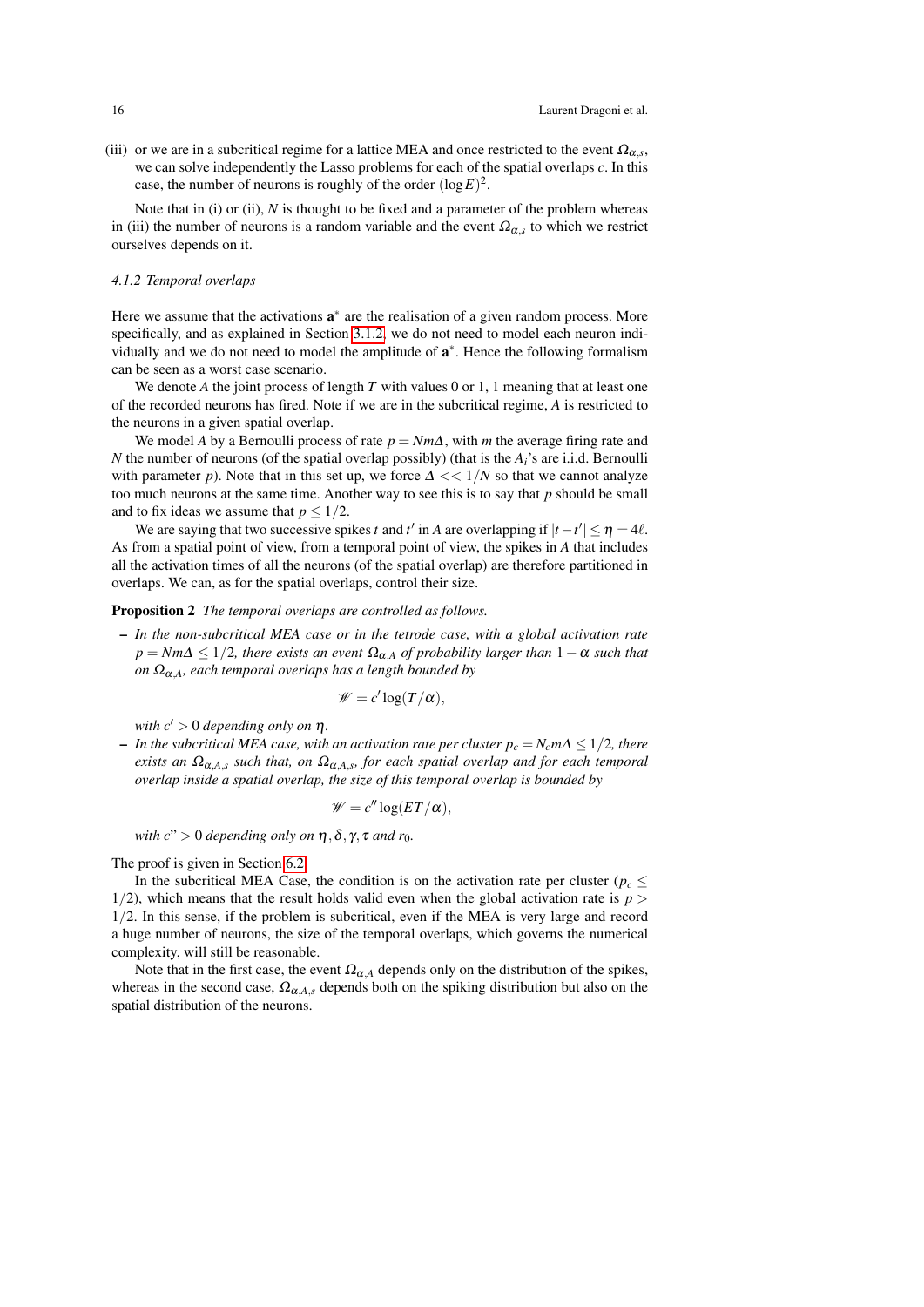# 4.2 Control of the noise

<span id="page-16-0"></span>**Lemma 2** Assume that the noises  $((\xi_{e,t})_{e,t})$  are i.i.d. normal random variables with zero mean and finite variance  $\sigma^2$ *. For*  $\alpha \in (0,1)$ *, define* 

$$
z_{\alpha} = \sqrt{2\sigma^2 \overline{c} \log\left(\frac{2NT}{\alpha}\right)},
$$

*where*  $\bar{c}$  *is given in* (2.*c*) and the event

$$
\Omega_{\alpha,\xi} = \bigcap_{n,t} \left\{ \left| h_{n,t}^{\top} \xi \right| \leq z_{\alpha} \right\}.
$$
\n(9)

*Then we have*

$$
\mathbb{P}\left(\Omega_{\alpha,\xi}\right)\geq1-\alpha.
$$

The proof is given in Section [6.3.](#page-24-0)

This lemma is very classical and help us to control the level of the noise. From now on,  $\Omega_{\alpha}$  refers to the event of probability controlled by 1 –  $\alpha$  which is either  $\Omega_{\alpha/2,A} \cap \Omega_{\alpha/2,\xi}$  in the tetrode or non-subcritical MEA case, or  $\Omega_{\alpha/2,A,s} \cap \Omega_{\alpha/2,\xi}$  in the subcritical MEA case.

# 4.3 Theoretical properties of the Lasso estimator

<span id="page-16-3"></span>**Theorem [2](#page-7-3)** *Fix*  $\alpha \in (0,1/2)$ *. Let Assumptions [1](#page-7-2) and 2 be satisfied and let us assume that the noises are i.i.d. Gaussian. With the notation of Propositions [1,](#page-14-2) [2](#page-15-0) and Lemma [2,](#page-16-0) there exists an event*  $\Omega_{\alpha}$  *of probability larger than*  $1-\alpha$  *such that, on*  $\Omega_{\alpha}$ *, for all temporal window*  $\omega$ and any solution  $\hat{a}_\omega$  of the Lasso problem  $(\mathbf{H}_\omega, \mathbf{y})$  with regularization parameter  $\lambda$  (possibly *restricted in the subcritical MEA case to any spatial overlap), the following holds.*

*1. No spurious activation is discovered, that is*

$$
\mathit{Supp}(\hat{a}_\omega)\subset S^*\cap\omega,
$$

 $where S^* = Supp(a^*)$  *is the true set of activations, as long as* 

<span id="page-16-1"></span>
$$
\lambda > \frac{c + 2\rho\bar{c}}{c - 2\rho\bar{c} - 4\varepsilon \mathcal{N}} \left( z_{\alpha} + 2(\rho\bar{c} + \varepsilon \mathcal{N}) \|\mathbf{a}^*\|_{\infty, \partial \omega} \right) \quad \text{and} \quad \underline{c} > 2\rho\bar{c} + 4\varepsilon \mathcal{N} \tag{10}
$$

*with the convention that*

$$
\|{\mathbf{a}}^*\|_{\infty,\partial\omega}=\sup_{n,t\in\partial\omega}|{\mathbf{a}}_{n,t}^*|,
$$

*where the boundary*  $\partial \omega = \{t \notin \omega / \exists s \in \omega, |t - s| < \ell \}$  *and with* 

$$
\mathcal{N} = \begin{cases} N \text{ in the tetrode or non subcritical MEA case} \\ \kappa[\log(E/\alpha)]^2 \text{ in the subcritical MEA case} \end{cases}
$$

*2. Moreover, if*

$$
\inf_{(n,t)\in S^*\cap\omega}|\mathbf{a}_{n,t}^*|>\frac{z_{\alpha}+\lambda+2\|\mathbf{a}^*\|_{\infty,\partial\omega}(\rho\overline{c}+\varepsilon\mathcal{N})}{\underline{c}-2\varepsilon\mathcal{N}},\qquad(11)
$$

<span id="page-16-2"></span>.

*then*

$$
Supp(\hat{a}_{\omega})=S^*\cap\omega.
$$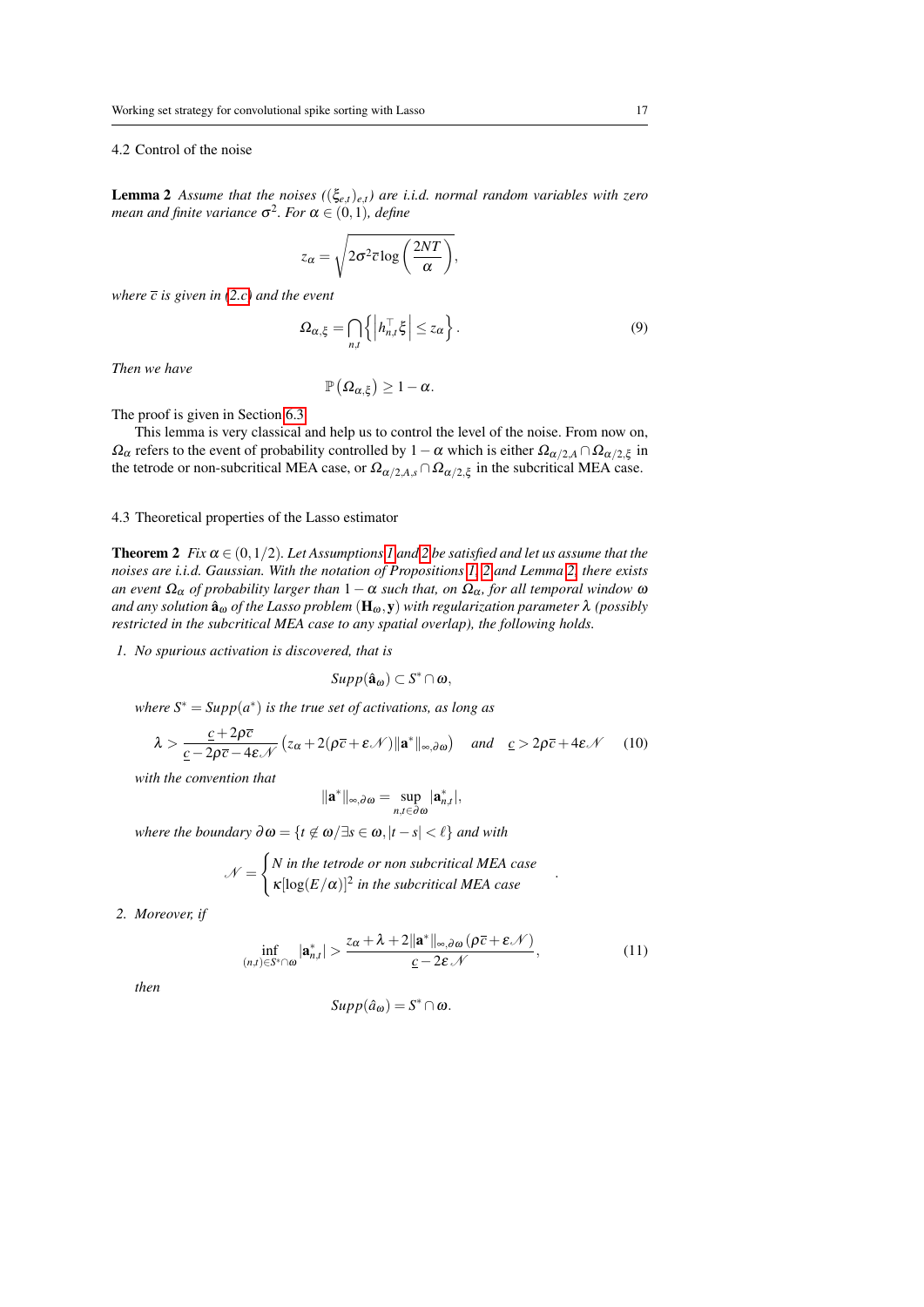See Section [6.4](#page-24-1) for the proof.

This theorem is stronger than the usual retrieval of support for Lasso estimator. Indeed it first applies to all possible subwindows at the same time, including the whole Lasso estimator itself. Next it does not calibrate  $\lambda$  by the level of sparsity, that is  $|S^*|$ . Indeed in our problem even if  $|S^*|$  is small compared to *T*, this grows linearly with *T* since in expectation, under the assumptions of Proposition [2,](#page-15-0) it is roughly *pT*.

Let us now discuss a bit more the choice of  $\lambda$  and the calibration conditions. The first stringent condition is

$$
\underline{c} > 2\rho \overline{c} + 4\varepsilon \mathcal{N}.
$$

Note that by Cauchy Schwarz, we already have that  $c > \rho$ , so what we ask here is a little bit stronger. The shape of the action potentials need to be picky enough to have  $\rho$  small. In the same way, we need action potential shapes that are sufficiently different to have  $\varepsilon$ small. The multiplication by  $N$  is in fact very large and a conservative upper-bound to the phenomenon taking place here. By looking at the proof, we can see that this is in fact the number of neurons (in a spatial overlap) that synchronizes with a lag less than  $\ell$ , that is a few milliseconds. In practice, if this phenomenon is important for the neural coding [\[36\]](#page-31-2), it usually involves a few neurons, except during epileptic crisis.

Next,  $a^*$  is usually assumed to be a binary 0/1 vector in the classical problem. Therefore [\(10\)](#page-16-1) means that we need

$$
\lambda > \frac{c + 2\rho\bar{c}}{c - 2\rho\bar{c} - 4\varepsilon\mathcal{N}} \left( \sqrt{2\sigma^2 \bar{c} \log(2NT/\alpha)} + 2(\rho\bar{c} + \varepsilon\mathcal{N}) \right),
$$

On the other hand, Condition [\(11\)](#page-16-2) becomes

$$
\lambda < \underline{c} - 2\rho \overline{c} - 4\varepsilon \mathcal{N} - \sqrt{2\sigma^2 \overline{c} \log(2NT/\alpha)}.
$$

So there is room to find such a  $\lambda$  if typically

$$
\underline{c} > \max\left(10\rho\overline{c} + 8\varepsilon\mathcal{N} \quad , \quad 3\sqrt{2\sigma^2\overline{c}\log(2NT/\alpha)} + 4\rho\overline{c} + 6\varepsilon\mathcal{N}\right).
$$

This condition is reasonable in the context of spike sorting with high energy and peaky spike shapes, weak correlations between different neurons and normal neural activity.

Moreover the windows generated by Algorithm [3.2](#page-11-1) are built to guarantee that

$$
\|\hat{\mathbf{a}}_{\omega}\|_{\infty,\partial\omega}=0,
$$

which would imply that

$$
\|\mathbf{a}^*_\omega\|_{\infty,\partial\omega}=0
$$

So in practice,

$$
\lambda > \frac{c + 2\rho\bar{c}}{\underline{c} - 2\rho\bar{c} - 4\varepsilon\mathcal{N}}\sqrt{2\sigma^2\bar{c}\log(2NT/\alpha)}
$$

should be sufficient.

<span id="page-17-0"></span>Also the windows which are generated by the algorithm can be controlled, as we can see in the following result.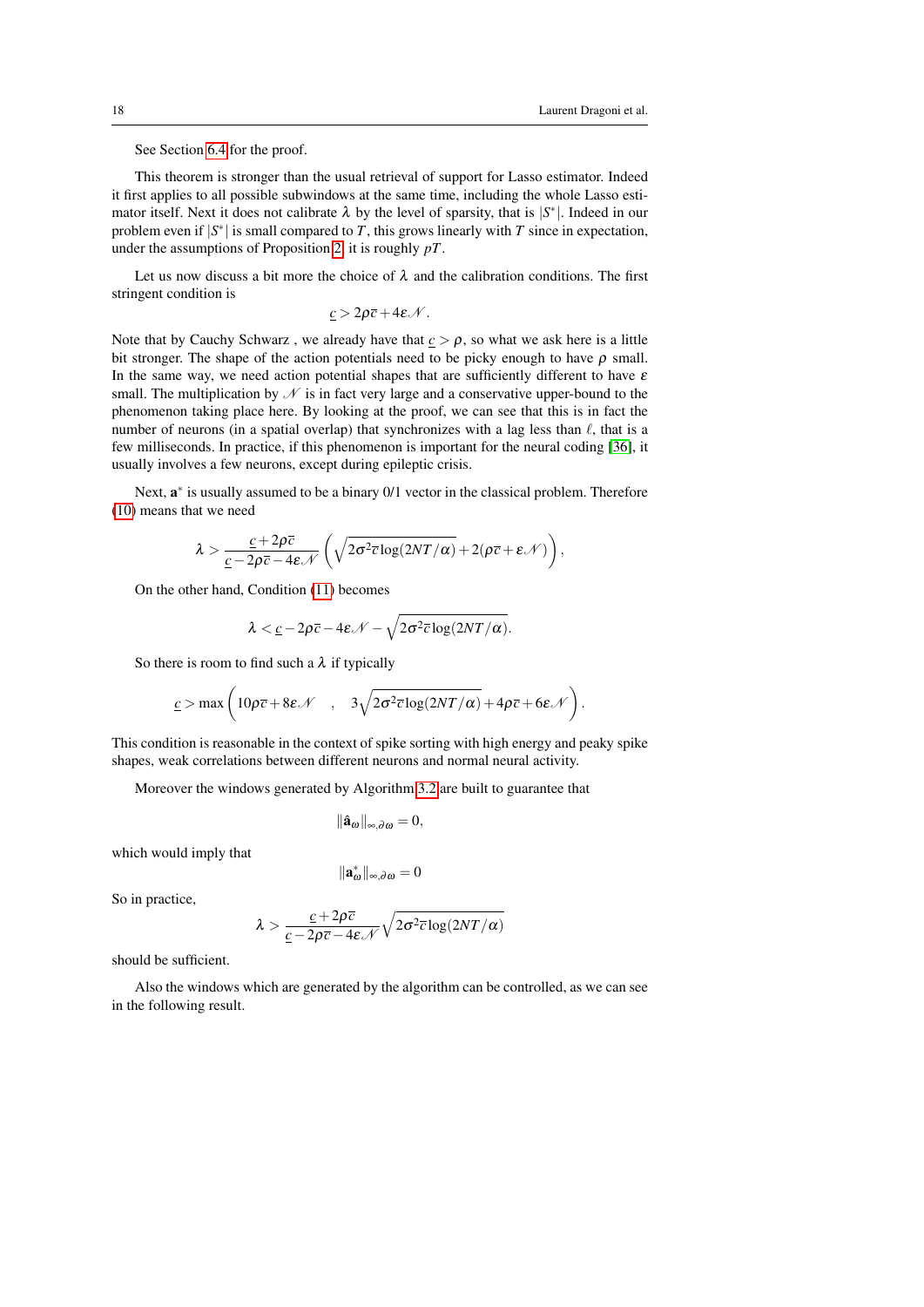**Corollary [1](#page-7-2)** *Fix*  $\alpha \in (0,1/2)$ *. Let Assumptions 1 and [2](#page-7-3) be satisfied and let us assume that the noise variables are i.i.d. Gaussian. With the notations of Propositions [1,](#page-14-2) [2](#page-15-0) and Lemma [2,](#page-16-0) on the same event*  $\Omega_{\alpha}$  *of probability larger than*  $1 - \alpha$ *, if*  $\lambda$  *is chosen so that* [\(10\)](#page-16-1) *and* [\(11\)](#page-16-2) *are satisfied, then all the windows*  $\omega \in \Omega$  *constructed by Algorithm* [3.2](#page-11-1) *have a length controlled by*

$$
\mathscr{W} = \begin{cases} c' \log(T/\alpha) & \text{in the non-subcritical MEA or the tetrode case} \\ c'' \log(ET/\alpha) & \text{in the subcritical MEA case} \\ c'' \log(ET/\alpha) & \text{in the subcritical MEA case} \end{cases} \quad \text{as soon as the rate per cluster } p_c = N_c m \Delta \le 1/2.
$$

*Also on the same event, steps 7,8 and 9 of the algorithm never occur.*

#### 4.4 Complexity of the sliding window working set algorithm

We recall first an important existing result which gives the general (approximate) complexity of solving the Lasso with a working set algorithm.

Theorem 3 ([\[22\]](#page-30-21), Section 2.4) *Consider the Lasso problem* [\(3\)](#page-5-3) *with n observations and p features. Then in order to compute a Lasso solution which selects k features out of p, the working set algorithm has an approximate complexity of*

<span id="page-18-0"></span>
$$
C_{ws}(n, p, k) = O(n^2pk + nk^3 + k^4).
$$
 (12)

Therefore applying Theorem [3](#page-18-0) to the resolution of the global Lasso problem with the working set strategy gives the following complexity.

<span id="page-18-1"></span>Proposition 3 *Under the hypothesis of Theorem [2,](#page-16-3) the algorithm [1](#page-6-0) solves a problem of T E observations with TN features and a number of true activations O*(*TN*)*, an application of Theorem [3](#page-18-0) recovers an approximate complexity of*

$$
C_{ws}(TE,TN,TN) = O(T^4(E^2N^2 + EN^3 + N^4)).
$$
\n(13)

This result informs us that the naive global working set strategy cannot solve in an efficient manner our problem. For a multi electrode array, the constants *E* and *N* are expected to be large. But even in the tetrode case, for which the constants *E* and *N* remains small, the length of the signal *T* might arbitrarily increase depending on the duration of the experiment. The quartic complexity in *T* and *N* makes it impossible to apply this algorithm in practical situations.

By contrast, we now state our result regarding the complexity of the sliding window working set.

<span id="page-18-2"></span>**Theorem 4** *Under the hypothesis of Theorem [2](#page-16-3) and Corollary [1,](#page-17-0) there exists an event*  $\Omega_{\alpha}$ *of probability larger than*  $1 − α$  *such that, on*  $Ω<sub>α</sub>$ *, the sliding window working set algorithm [3.2](#page-11-1) has the following approximate complexity*

– *In the non-subcritical MEA case or in the tetrode case*

<span id="page-18-3"></span>
$$
O(T \log^4(T/\alpha)(E^2 N^2 + E N^3 + N^4)).
$$
\n(14)

– *In the subcritical MEA case*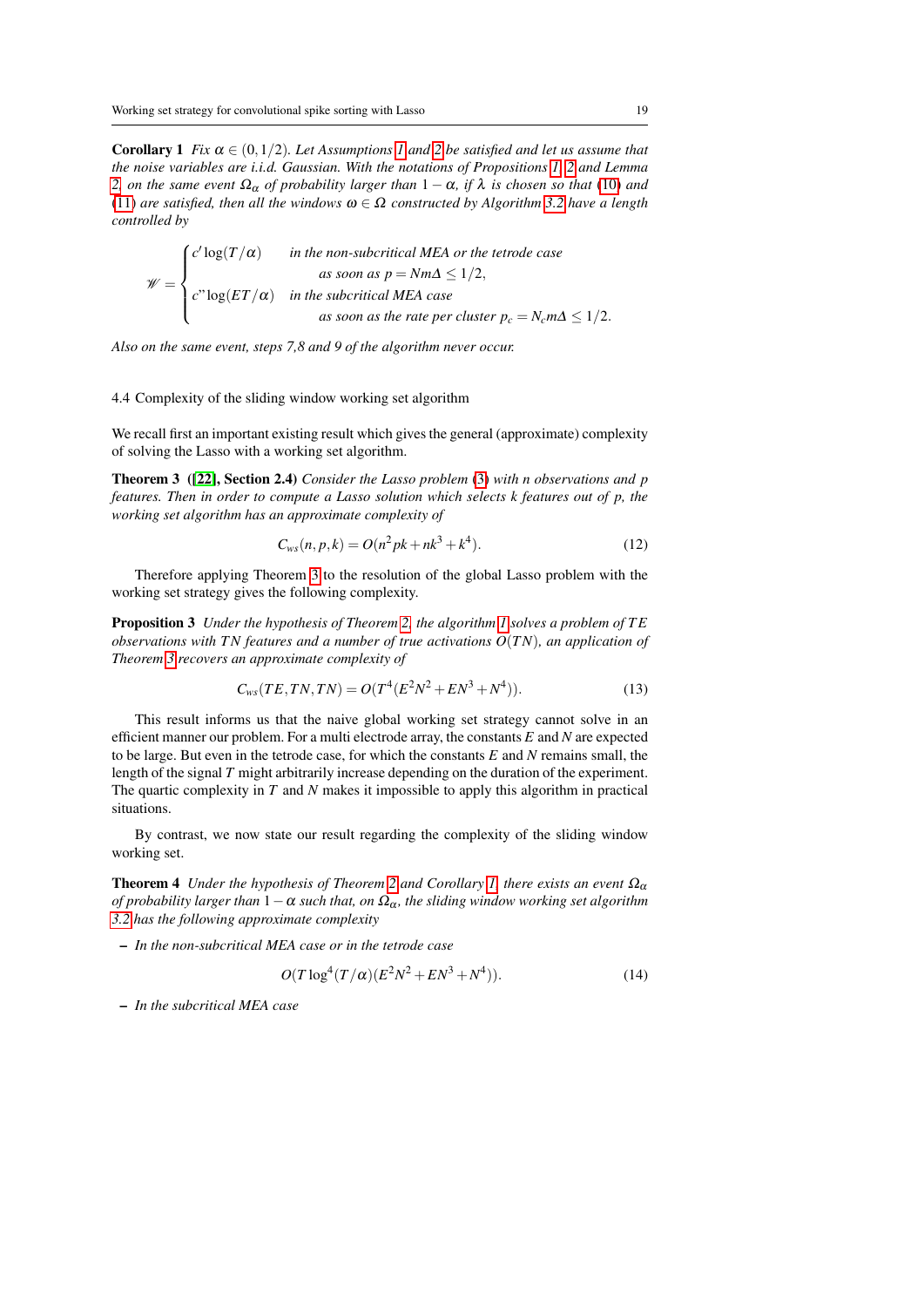<span id="page-19-1"></span>
$$
O(ET \log^4 (ET/\alpha) \log(E/\alpha)^8). \tag{15}
$$

The above result reveals that our sliding window working set can avoid the high computational quartic costs from Proposition [3](#page-18-1) of the naive working set method thanks to the structure of the convolution. In addition our method achieves with high probability a very impressive quasi-linear time complexity  $(T \log(T)^4)$  in *T* for both tetrode and MEA. The complexity quadratic in *E* and quartic in *N* is still quartic in the non-subcritical MEA case or in the tetrode case but becomes quasi-linear with  $O(E \log(E)^{12})$  in the subcritical MEA case where the spatial overlaps limit the increase in size for the independent sub-problems.

To the best of our knowledge, this is the first proof of complexity with high probability that recovers a quasi-linear complexity in the dimensionality of the data for solving the Lasso.

#### <span id="page-19-0"></span>5 Numerical experiments

In this section we show with numerical simulations the performance of the sliding window working set presented in section [3.](#page-8-0) First we compare its computation time with other approaches. As all these approaches require to solve efficiently Lasso problems, we used the parallel implementation of the accelerated proximal gradient FISTA [\[2\]](#page-29-8) from [\[24\]](#page-30-22). Then we show the accuracy of the support of the Lasso estimator for several values of the regularization parameter and noise level, and also when the number of synchronization between neurons grow. All experiments were performed of a simple notebook having 8GB memory and a CPU Intel(R) Core(TM)  $i7-4810MQ$  CPU @ 2.80GHz. The Python code from the experiments will be made available on Github upon publication.

#### 5.1 Computational complexity

In order to illustrate the performances of the sliding window working set, we present here a comparison of the computation times of four different approaches detailed below:

- Global solver: This is a generic Lasso solver of [\[24\]](#page-30-22) using the accelerated proximal gradient FISTA to solve the global problem  $(4)$  with a pre-computed matrix **H**. Since the size of the design matrix **H** growths as  $O(T^2)$ , this approach rapidly suffers from the growth of *T*, both in terms of computation times and memory usage.
- **Working set (naive)**: This is a straightforward implementation of the working set algorithm [1](#page-6-0) using FISTA as the inner Lasso solver. As previously stated, this approach does not scale properly in memory. Moreover, the computational complexity of the computation of the KKT is  $O(ENT^2)$ , which also does not scale well with the problem dimensionality.
- Working set with convolution: As discussed above, using standard solvers with a precomputed matrix H is not scalable with the signal length *T*. In this method, we adapt the standard working set algorithm Algorithm [1](#page-6-0) to take into account the structure of H. The computational bottleneck comes from the KKT violation (line 3 of Algorithm [1\)](#page-6-0). But in practice those conditions can be computed efficiently using a convolution with the shapes W, instead of expensive matrix products. The residual  $y - H\hat{a}$  and the correlation  $H<sup>T</sup>(y - Hâ)$  (a convolution with reversed shapes) can be computed with complexity  $O(ENT\ell)$  hence linear in *T*. The use of a working set also means that the storage of **H**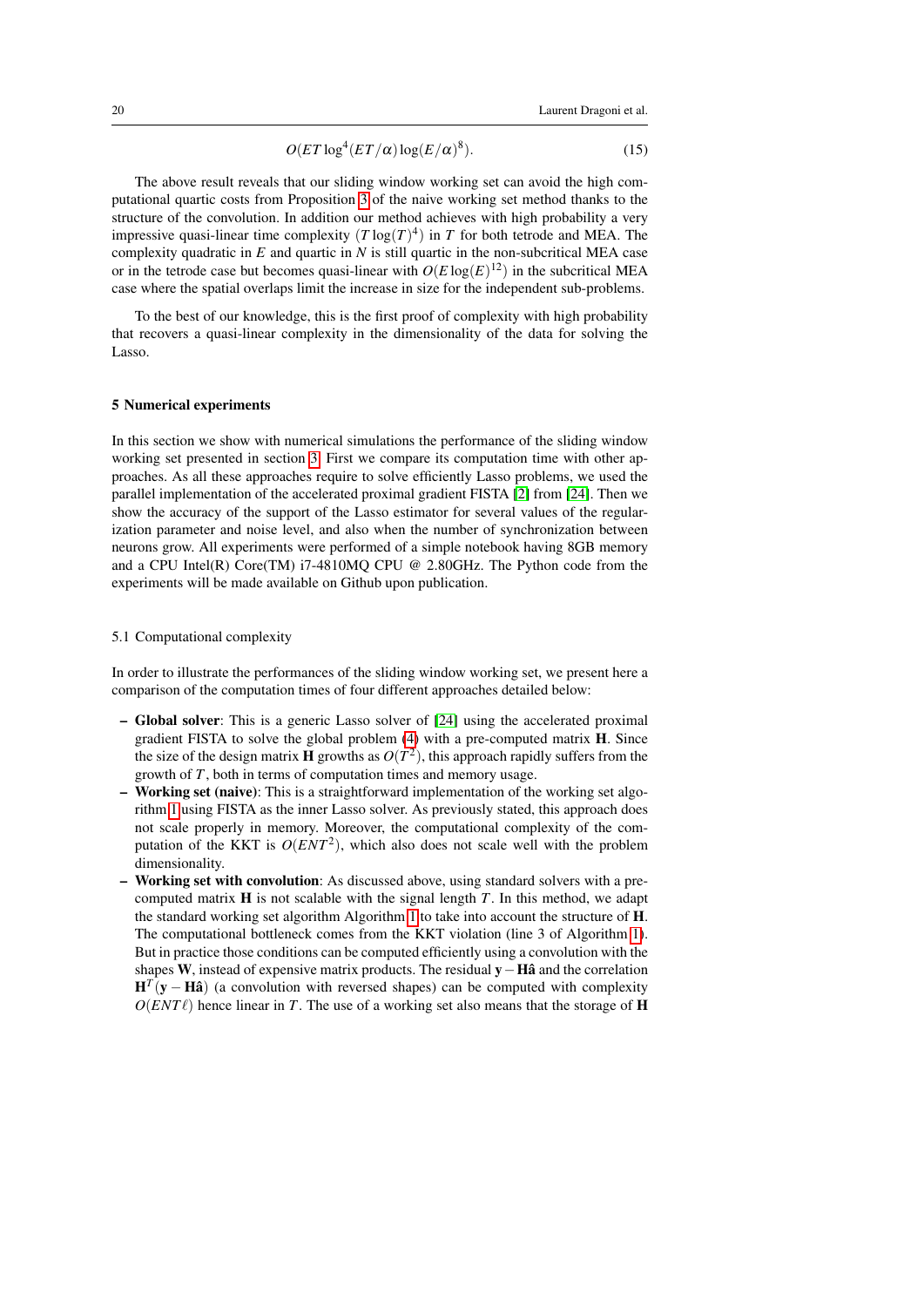| <b>Quantity</b> | Mean  | Stdev |
|-----------------|-------|-------|
| £               | 173   | 175   |
| ο               | 0.828 | 0.013 |
|                 | 24.5  | 77    |
|                 | 918   | 1052  |

Table 2 Orders of magnitude for the parameters introduced in Assumption [2.](#page-7-3)

is not necessary anymore since we solve the Lasso on the much smaller  $H_J$ . We use the FISTA solver from [\[24\]](#page-30-22) to solve the sub-problems at each iteration. Finally note that H*<sup>J</sup>* will be very sparse due to the convolutional model and the sub-problem can be solved on a matrix  $\tilde{\mathbf{H}}_J$  of  $O(E|J|\ell)$  lines instead of  $O(ET)$ .

– Sliding window working set: This is the method proposed in section [3](#page-8-0) and described in Algorithm [3.2.](#page-11-1) It focuses only on a small temporal window and slides the window when the problem is locally solved. Furthermore, since the research of the new activation is only carried out on the current window  $\omega$  and not on the full signal, the computation cost of the KKT condition is greatly reduced from  $O(ENT\ell)$  to  $O(EN|\omega|\ell)$ .

We have simulated our dataset realistically by using the classical model from [\[16\]](#page-30-23) for the description of the shape of the action potentials, and implemented by [\[27\]](#page-30-17). In order to focus our study on the influence of  $T$ , we limited ourselves to reasonable values for the number of neurons ( $N = 5$ ) and the number of electrodes ( $E = 4$ ). Note that these small sizes for the parameters would actually correspond to the resolution of the problem on a single spatial group or to the tetrode case. We present in Table [2,](#page-7-3) numerical values which correspond to the parameters introduced in Assumption [2.](#page-7-3) These values depend a lot on the recordings in practice.

We present in Figure [4](#page-21-0) the computation times of the different methods and their 20/80 percentiles for different values of *T* (each simulation is performed 40 times). It is clear from the figure that the proposed algorithm is the most efficient and is actually the only one that can solve problems with  $T = 10^6$  temporal samples. The slopes of the different methods in the log-log space also show the differences in computational complexities, with a slope near 1 for the proposed algorithm. This corresponds to the *O*(*T* log*T*) complexity obtained in the theoretical results.

Also note that we applied the algorithms to the same data, in order to verify that they all compute the same activation vectors, and therefore estimate the same supports.

#### <span id="page-20-0"></span>5.2 Influence of the noise and the regularization parameter

Proper calibration of the regularization parameter  $\lambda$  is crucial for the success of the estimation. We want to visualize the influence of this choice, especially for various noise levels. Using real shapes of action potentials recorded in [\[3\]](#page-29-9) and that have been already spike sorted by classical algorithms, we simulate signals of size  $T = 500$  for different noise levels, with  $N = 2$  neurons firing at  $50Hz$  and recorded by  $E = 4$  electrodes.

In order to measure the performance of the algorithm to recover the true support we consider fist the classical F-measure used for binary classification, which estimates a balance between false positive and false negative rates. More precisely, we define the precision as  $PRE = \frac{TP}{TP+FP}$  and the recall as  $REC = \frac{TP}{TP+FN}$ , where *TP*, *FP* and *FN* are respectively the numbers of true positives, false positives and false negatives. Then the F-measure is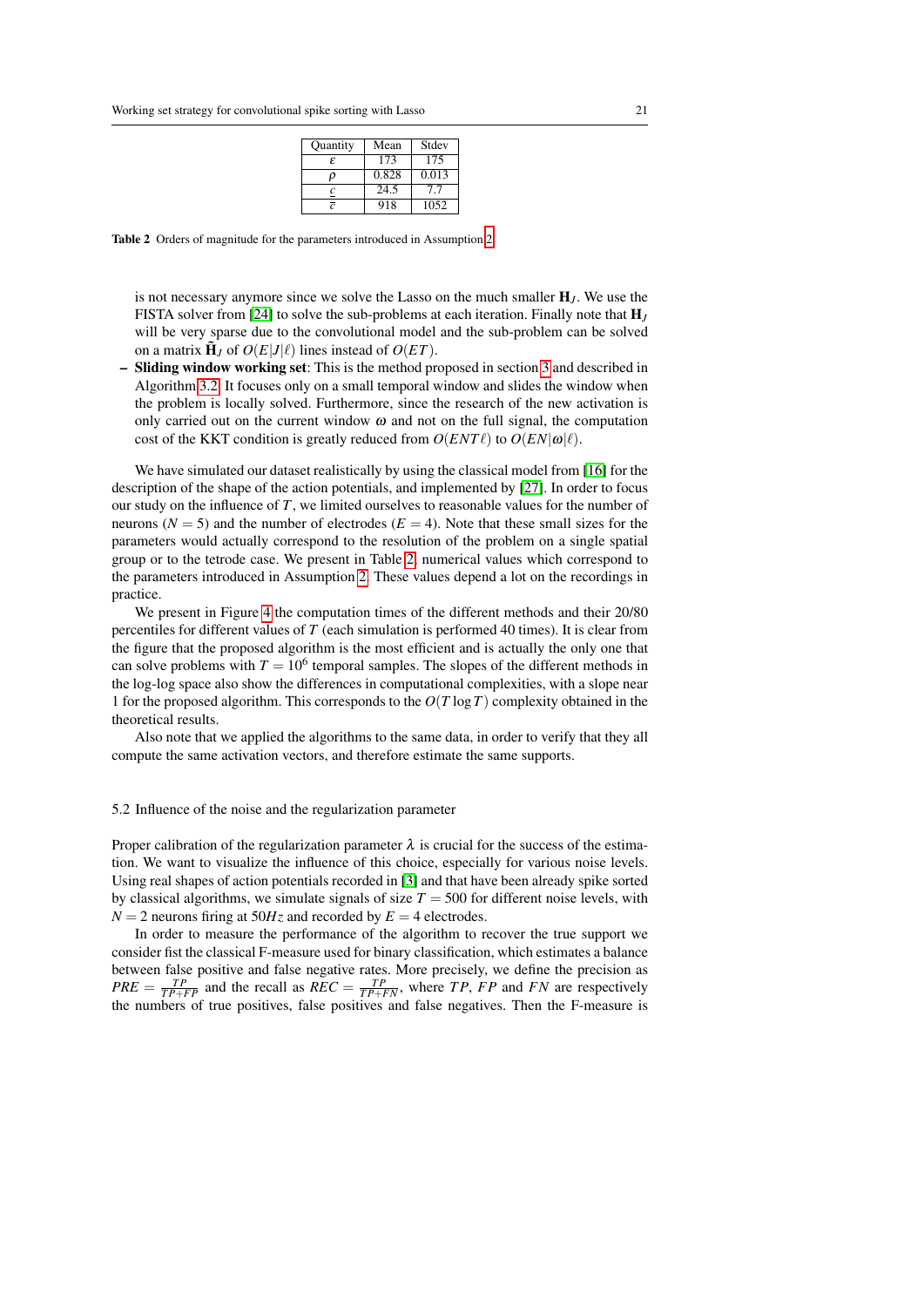

<span id="page-21-0"></span>Fig. 4 Comparison of the execution times for four different algorithms, when the size of the signals *n* growths. We represented the median execution times over 40 simulations as the dotted lines. The bands represent the execution times between the 20 and 80 percentiles.

computed as  $2 \frac{PRE.REC}{PRE + REC}$ . This measure tends to be pessimistic as it penalizes equally short and long temporal deviations in the recovery. We introduce a softer measure of performance:  $\text{CP}(\mathbf{x}, \mathbf{y}) = 1 - \|K \times (\mathbf{x} - \mathbf{y})\|_1 / (\|\mathbf{x}\|_1 + \|\mathbf{y}\|_1)$ , where *K* is a normalized rectangular function. Depending on the size of the support of  $K$ , this measure allows us to penalize less small time deviations than large time deviation. Here we took the size of its support equal to 10, which corresponds to an accepted error of the order of 1ms.

We provide on Figure [5](#page-22-1) the performance in F1 score (left) and the proposed convolutional performance (right). We can see that the support recovery is very good in a large interval of values for the large SNR but becomes narrow for low SNR where the support is harder to recover. High SNR recordings constitute an ideal setting for performing spike sorting, therefore the extracellular recording devices should be placed so that this SNR is high enough. Unfortunately this ideal environment may not always be guaranteed, especially in presence of bursting neurons, which action potential amplitudes may decrease down to the noise level [\[21\]](#page-30-2). Therefore these experiments show that our method is robust enough to even treat low SNR recordings. Moreover even if the values in Table [2](#page-7-3) are not very favorable to the method, we see that the method works well in practice.

# 5.3 Comparison with distance-based spike sorting methods

We now compare the performance of the Lasso estimator with distance based methods that rely usually on K-means clustering for spike sorting. In a clustering setting,the spike shapes  $W_n$  are the centroids of the method ([\[12\]](#page-30-4)). After the activation times have been estimated classical approach select the neuron corresponding to the activation as the one closest to the centroid. We now compare the Lasso and distance-based spike sorting in the presence of synchronization between neurons (simultaneous spike).

Using similar data as in subsection [5.2,](#page-20-0) we compare in Figure [6](#page-22-2) the performance of the methods when the number of synchronizations increases. To this end we use the true time activation (left) where only which neurons are active is unknown and the support recovered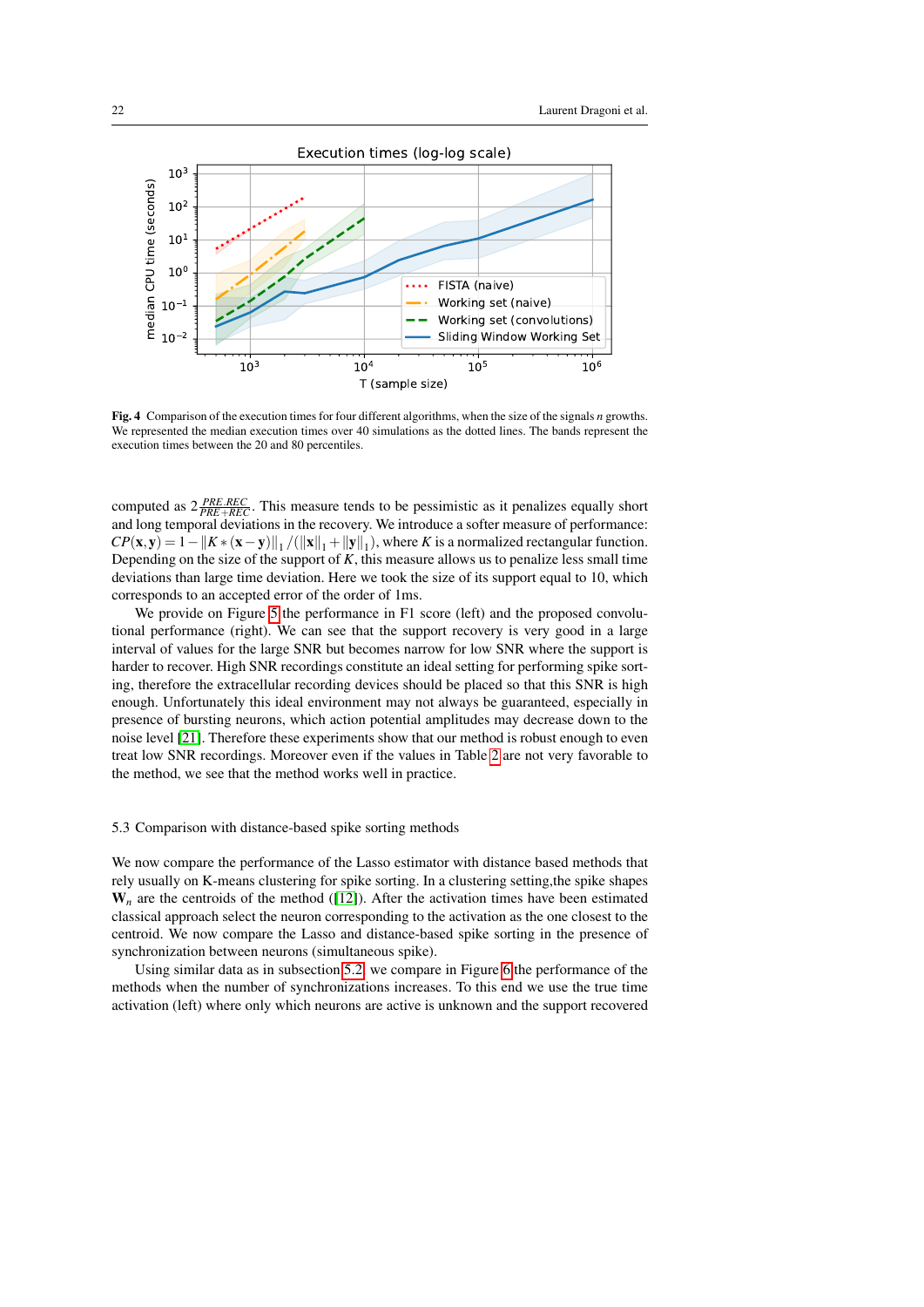

Fig. 5 Influence of  $\lambda$  and the signal-to-noise ratio on the performances of the Lasso estimator. Results are averaged over 5 draws.

<span id="page-22-2"></span><span id="page-22-1"></span>

Fig. 6 Comparison of Lasso and clustering performances (F-measure). Results are averaged over 50 draws.

with our Lasso estimator The synchronizations have a minor impact on the performances of the lasso estimator, illustrating the robustness of the method due to the fact that the Lasso estimator is additive which mens that it can handle simultaneous activation.

# 6 Proofs

#### <span id="page-22-0"></span>6.1 Proof of Proposition [1](#page-14-2)

In the sequel we use the term percolation term "cluster" to refer to spatial overlap. It has been shown in [\[9\]](#page-29-7) that there exists a critical value  $\gamma_c > 0$  which only depends on  $\delta$  and  $r_0$ , such that if  $\gamma < \gamma_c$ , the probability for a typical cluster to reach a radius *r* (or a diameter 2*r*) is less than  $exp(-c(\gamma, r_0)r)$ , with  $c(\gamma, r_0) > 0$ , depending on  $\gamma$  and  $r_0$ .

But the number of neurons,  $N$ , that can be sensed by the MEA is the number of neurons which are in a square of area  $(\sqrt{E} + 2)^2 \delta^2$ . This is therefore a Poisson variable with mean  $(\sqrt{E}+2)^2\delta^2\gamma$ .

So by using basic concentration inequalities for Poisson variables (see for instance [\[29\]](#page-30-24)), we obtain that, for all positive *x*

$$
\mathbb{P}(N > (\sqrt{E} + 2)^2 \delta^2 \gamma + (\sqrt{E} + 2)\delta \sqrt{2\gamma x} + x/3) \le e^{-x}.
$$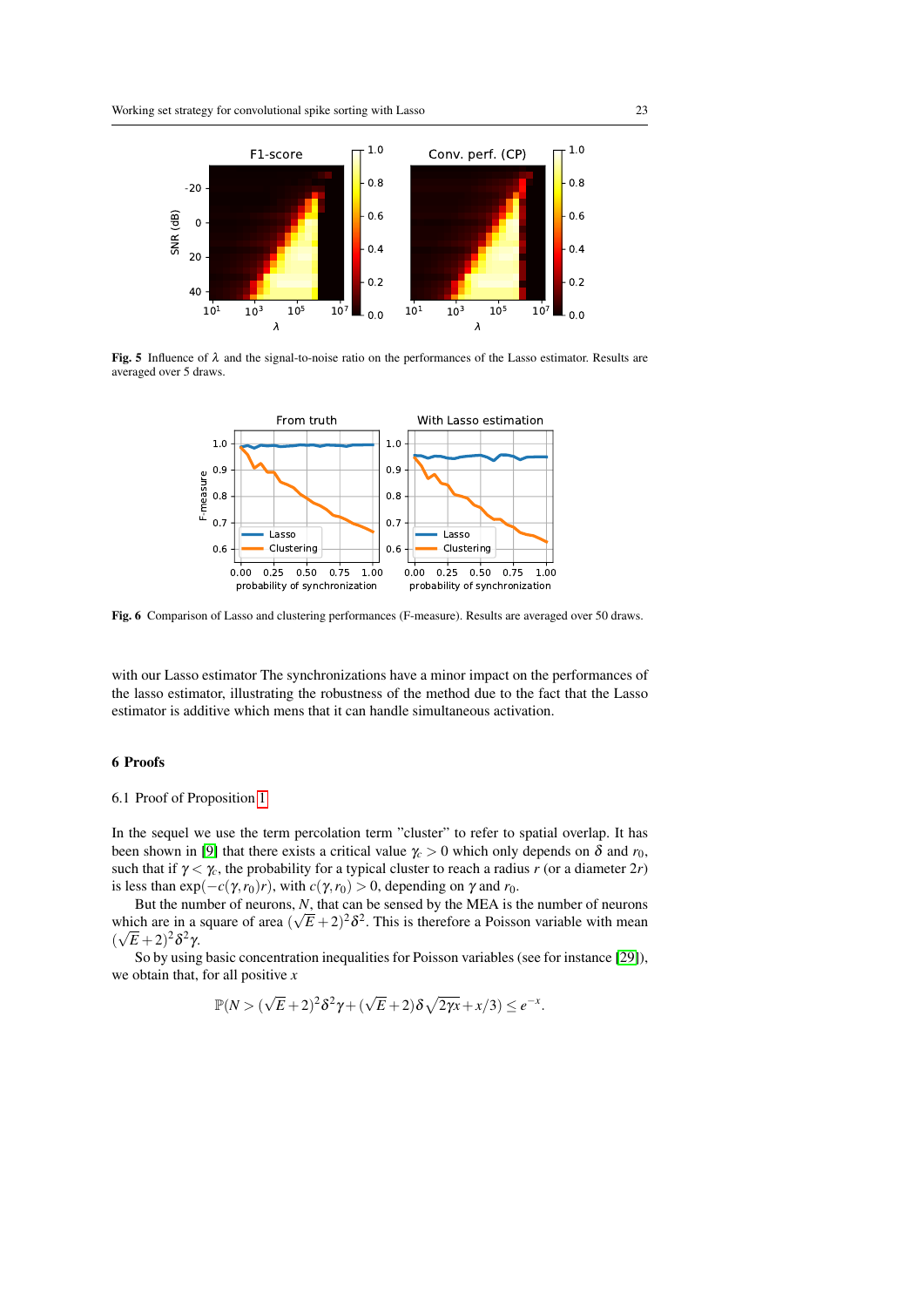Let us take  $e^{-x} = \alpha/3$  and let us enumerate the points (neurons) of the Poisson process in the whole plan with the first being the ones in the square of size  $(\sqrt{E} + 2)\delta$ . We say that a cluster is attached to a neuron if the neuron belongs to this cluster.

We use a union bound to control the size of each cluster attached to each neuron *n* such that  $n \le Q$ , with  $Q$  the largest integer such that

$$
Q \leq (\sqrt{E} + 2)^2 \delta^2 \gamma + (\sqrt{E} + 2) \delta \sqrt{2 \gamma \log(3/\alpha)} + \log(3/\alpha)/3.
$$

So we get that the probability to have one of these clusters of diameter larger than *r* is smaller than

$$
\left[ (\sqrt{E}+2)^2 \delta^2 \gamma + (\sqrt{E}+2) \delta \sqrt{2 \gamma \log(3/\alpha)} + \log(3/\alpha)/3 \right] e^{-c(\gamma, r_0)r}.
$$

We take *r* such that this bound is less than  $\alpha/2$ , that is

$$
r = \kappa' \log(E/\alpha),
$$

with

$$
\kappa' = \frac{1}{c(\gamma, r_0)} \left( 1 + \frac{\log(2C)}{\log(\tau)} \right)
$$

,

.

and

$$
C = 4\delta^2 \gamma + 2\delta \sqrt{\frac{2\gamma}{\tau}} + \frac{1}{3\tau}
$$

which depend only on  $\gamma$ ,  $\delta$ ,  $\tau$  and  $r_0$ .

Finally, we can also control the number of neurons that belongs to each of the *Q* balls that are used to encompass the *Q* clusters of the first *Q* points.

With similar arguments as before on the control of Poisson variables and union bound, we can upper bound by  $\alpha/3$ , the probability that there is one of the *Q* balls with more than  $\kappa'' \log(E/\alpha)^2$  neurons in it.

Therefore if we define  $\Omega_{\alpha,s}$  as the event where (i) the total number of neurons is controlled (ii) the range of the *Q* first clusters is controlled (iii) the number of neurons per ball for the first *Q* balls is controlled, we obtain the desired result.

#### <span id="page-23-0"></span>6.2 Proof of Proposition [2](#page-15-0)

If  $T_i$  is the *i*th index where  $A_{T_i} = 1$ , then for all *i*,  $\tau_i = T_i - T_{i-1}$  are independent Geometric variable on  $\{1, 2, ...\}$  with parameter *p*, with the convention  $T_0 = 0$ .

We define  $X_0 = 1$  and

$$
X_1 = \min\{j > 1, \tau_j > \eta\}
$$
 and  $X_i = \min\{j > X_{i-1}, \tau_j > \eta\}.$ 

Similarly, for  $i \geq 1$ ,  $\delta_i = X_i - X_{i-1}$  are independent geometric variables of parameter (1 −  $(p)$ <sup> $\eta$ </sup>.

Therefore the *i*th overlap, which happens between  $T_{X_{i-1}}$  and  $T_{X_i}$  has a length  $D_i = T_{X_i}$  −  $T_{X_{i-1}} + 1$ .

So for all integer *k*,

$$
\mathbb{P}(D_i > k\eta + 1) \le \mathbb{P}(\delta_i > k) \le (1 - (1 - p)^{\eta})^k \le (1 - 0.5^{\eta})^k.
$$

We have at most *R* overlaps with *R* the largest integer such that  $R \leq T/\eta$ .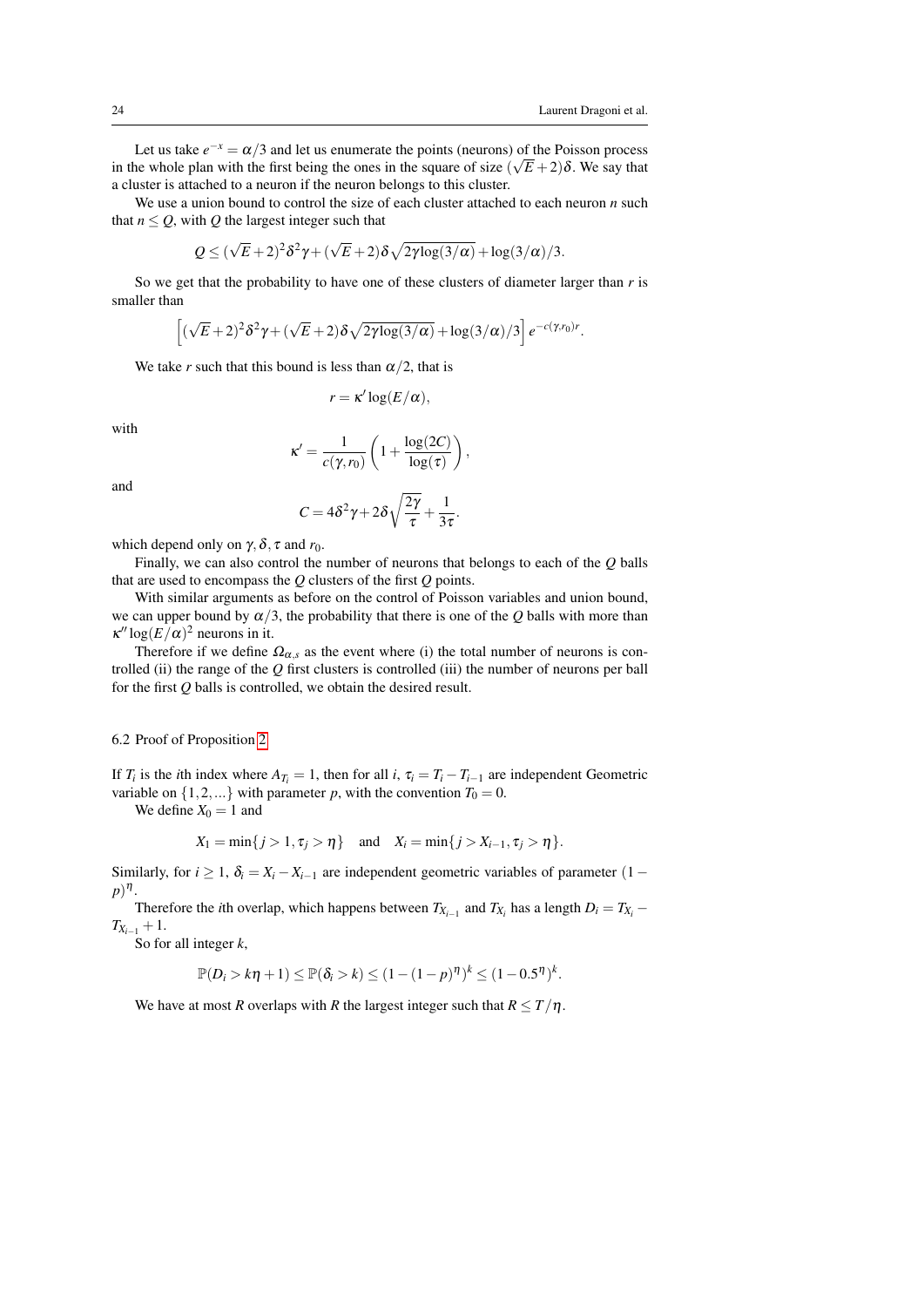By a union bound we can control all the *R* first overlaps and the probability to have at least one overlap larger than  $k\eta + 1$  is controlled by

$$
T/\eta (1-0.5^{\eta})^k.
$$

Forcing this last term to be  $\alpha$  gives the value of  $k$  and concludes the proof in the non subcritical case. The complementary event is  $\Omega_{\alpha A}$ .

In the subcritical case, using the notation of the proof of Proposition [1,](#page-14-2) we need to control it for all the first *Q* clusters, which lead us to

$$
QT_{max}/\eta(1-(1-p)^{\eta})^k,
$$

hence the other choice of *k*. The complementary event is  $\Omega_{\alpha A}$ . We then use here  $\Omega_{\alpha A,s}$  $\Omega_{\alpha/2,s} \cap \Omega_{\alpha/2,A}$ 

<span id="page-24-0"></span>6.3 Proof of Lemma [2](#page-16-0)

For a fix  $(n,t)$ , since the noise is Gaussian, the random variable

$$
\mathbf{h}_{n,t}^{\top} \boldsymbol{\xi} = \sum_{e=1}^E (\xi_t^e,...,\xi_{t+\ell}^e) \mathbf{w}_{n,e}^{\rightarrow t}
$$

is also a Gaussian variable with variance bounded by  $\bar{c}\sigma^2$ . Thus the event

$$
\left|\mathbf{h}_{n,t}^{\top}\boldsymbol{\xi}\right|\geq z
$$

is of probability less than  $2e^{-z^2/(2\sigma^2 \overline{c})}$ .

This argument is valid for any  $(n, t)$ . Therefore, by an union bound argument, we get, for a fixed  $\alpha \in (0,1)$ , with the choice  $z = z_\alpha$ , for all *n* in 1,...,*N* and all *t* in 1,...,*T*,

$$
\left|\mathbf{h}_{n,t}^{\top}\boldsymbol{\xi}\right| \leq z_{\alpha},
$$

with probability larger than  $1-\alpha$ .

#### <span id="page-24-1"></span>6.4 Proof of Theorem [2](#page-16-3)

Note that if Algorithm [3.2](#page-11-1) needs to work with sparse matrices for computational reasons, mathematically speaking, we can as well work with the corresponding inflated matrices and this will not change the value of the solution, but just the space in which it is represented. Therefore, for the sake of convenience when we investigate the statistical properties of the method, we define  $a_j$  as the vector obtained by setting to 0 all the coordinates from a with their index not in  $J$ . We define similarly  $H_J$  as the matrix obtained by replacing all the columns from H with their index not in *J* by the zero vector. Therefore in the sequel vectors a and matrix H have always the same dimensions.

We work on the event  $\Omega_{\alpha}$ , which as stated in the remarks below Lemma [2](#page-16-0) is of probability greater than  $1 - \alpha$ . We fix a spatial overlap if we are in the subcritical MEA case or we work with the whole set of sensors in the other cases. In every cases, the number of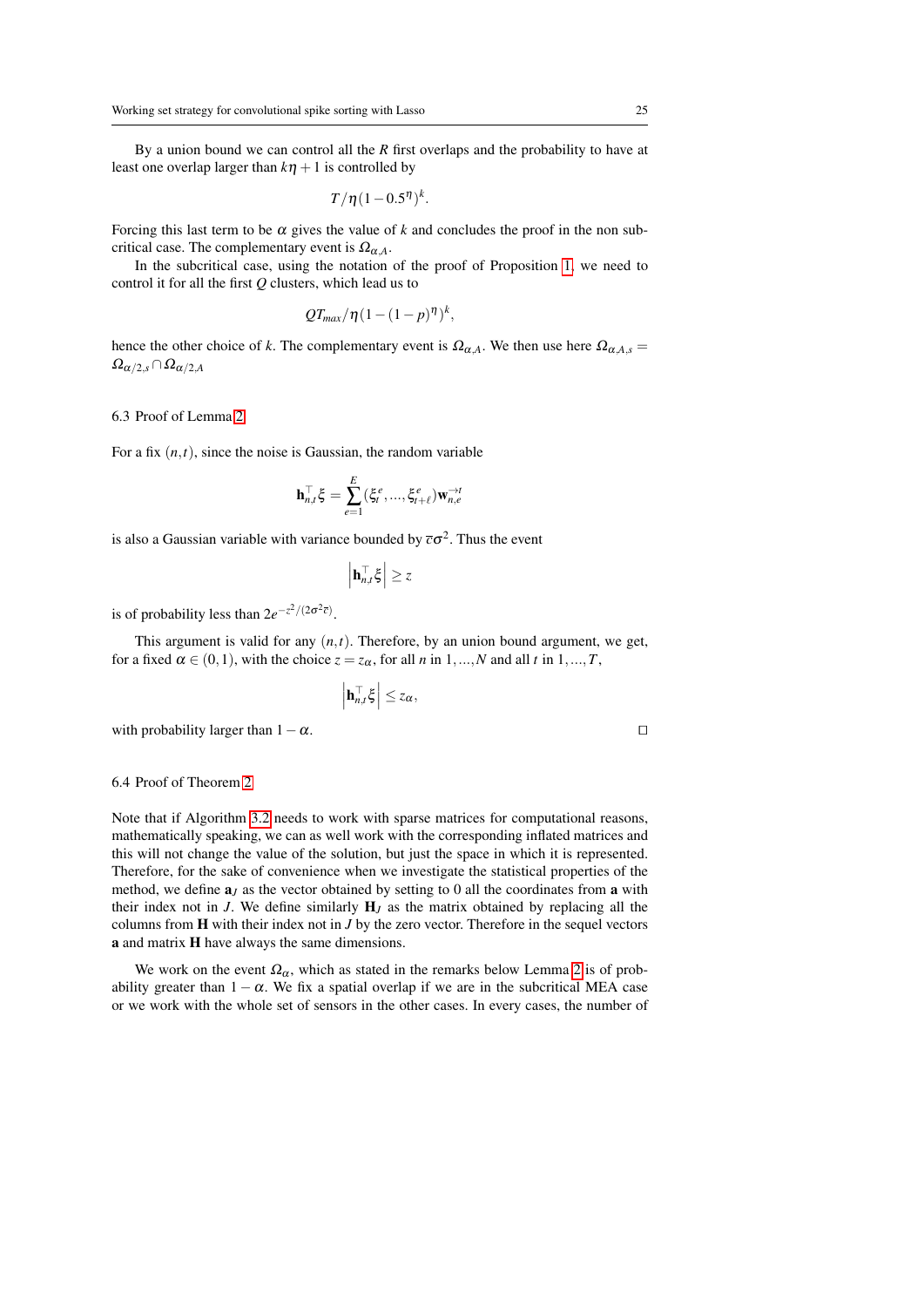neurons in the restricted problem is bounded by  $\mathcal N$  thanks to Proposition [1.](#page-14-2) We also fix a given window ω.

We now solve the Lasso problem on the temporal window  $\omega$  on the possibly restricted set of neurons:

$$
\hat{\mathbf{a}}_{\omega} = \arg\min_{\mathbf{a}/\text{Supp}(\mathbf{a}) \subset \omega} \|\mathbf{y} - \mathbf{H}_{\omega}\mathbf{a}\|_{2}^{2} + 2\lambda \|\mathbf{a}\|_{1},
$$

where we have used a slight abuse of language: " $Supp(a) \subset \omega$ " means that the temporal indices *t* of  $\mathbf{a} = (\mathbf{a}_{n,t})_{n,t}$  have to be in the temporal window  $\omega$ . Let us define the solution of the Lasso optimization problem on  $S^* \cap \omega$  where we recall that  $S^*$  is the true support of  $\mathbf{a}^*$ :

$$
\hat{\mathbf{a}}_{S^*\cap\omega} = \arg\min_{\mathbf{a}/\text{Supp}(\mathbf{a}) \subset S^*\cap\omega} \|\mathbf{y} - \mathbf{H}_{S^*\cap\omega}\mathbf{a}\|_2^2 + 2\lambda \|\mathbf{a}\|_1,
$$

where we have also made a slight abuse of language:  $S^* \cap \omega = \{(n,t) \in S^* / t \in \omega\}$ . Note that  $\hat{\mathbf{a}}_{S^* \cap \omega}$  and  $\hat{\mathbf{a}}_{\omega}$  are both of dimension *NT*, with (temporal) support inside  $\omega$ .

Our goal is to prove that  $\hat{a}_{\omega}$  is null outside of  $S^*$ . To this end, we first prove that the vector  $\hat{\mathbf{a}}_{S^*\cap \omega}$  satisfies the KKT conditions on the temporal window  $\omega$ .

Noting that  $H_\omega \hat{\bf a}_{S^*\cap\omega} = H_{S^*\cap\omega} \hat{\bf a}_{S^*\cap\omega}$ , we see that  $\hat{\bf a}_{S^*\cap\omega}$  already satisfies the KKT condition for any  $(n,t) \in S^* \cap \omega$ . We only have to check the KKT conditions for  $(n,t) \in \omega \setminus S^*$ (with the same kind of language abuse as before).

To this end, we first need to prove a bound on  $\|\mathbf{a}^* - \hat{\mathbf{a}}_{S^* \cap \omega}\|_{\infty, \omega}$  where  $\|\mathbf{a}\|_{\infty, J} := \max_{n, t \in J} |a_{n,t}|$ . By definition, the Lasso solution  $\hat{\mathbf{a}}_{S^* \cap \omega}$  satisfies the following necessary condition for all  $(n,t) \in S^* \cap \omega$ :

$$
|\mathbf{h}_{n,t}^{\top}(\mathbf{y}-\mathbf{H}_{S^*\cap\omega}\,\hat{\mathbf{a}}_{S^*\cap\omega})|\leq\lambda.
$$

We deduce that, for all  $(n,t) \in S^* \cap \omega$ ,

$$
|\mathbf{h}_{n,t}^\top \mathbf{H}_{S^* \cap \omega}(\mathbf{a}^* - \hat{\mathbf{a}}_{S^* \cap \omega})| \leq \lambda + |\mathbf{h}_{n,t}^\top \xi| + |\mathbf{h}_{n,t}^\top \mathbf{H}_{S^* \cap \omega^c} \mathbf{a}^*|,
$$

with  $\omega^c$  being the complementary in  $\llbracket 1, T \rrbracket$  of the temporal window  $\omega$ .

In view of Lemma [1,](#page-7-4) we have for all  $(n,t) \in S^* \cap \omega$  that

<span id="page-25-0"></span>
$$
\mathbf{h}_{n,t}^\top \mathbf{H}_{S^* \cap \omega^c} \, \mathbf{a}^* = \mathbf{h}_{n,t}^\top \mathbf{H}_{S^* \cap \partial \omega} \, \mathbf{a}^*.
$$

In addition, Assumption [2](#page-7-3) guarantees that  $|G_{(n,t),(n',t')}|\leq \varepsilon$  for all  $n\neq n'$  and  $|G_{(n,t),(n,t')}|\leq$  $\rho|G_{(n,t),(n,t)}| \leq \rho \bar{c}$  for any  $t \neq t'$ . Also, given the refractory period, there can be at most only 1 activation on any interval of length *l*. Thus we get, for all  $(n,t) \in S^* \cap \omega$ ,

$$
|\mathbf{h}_{n,t}^{\top} \mathbf{H}_{\mathbf{S}^* \cap \omega^c} \mathbf{a}^*| \le 2(\rho \overline{c} + \varepsilon \mathcal{N}) ||\mathbf{a}^*||_{\infty, \partial \omega}.
$$
 (16)

Next, we have for all  $(n,t) \in S^* \cap \omega$ 

$$
\begin{aligned} \mathbf{h}_{n,t}^\top \mathbf{H}_{S^*\cap \omega}\left(\mathbf{a}^* - \hat{\mathbf{a}}_{S^*\cap \omega}\right) = & \sum_{t':\, (n,t') \in S^*\cap \omega} \mathbf{G}_{(n,t),(n,t')}(\mathbf{a}_{n,t'}^* - (\hat{\mathbf{a}}_{S^*\cap \omega})_{n,t'}) \\ & + \sum_{n' \neq n} \sum_{(n',t') \in S^*\cap \omega} \mathbf{G}_{(n,t),(n',t')}(\mathbf{a}_{n',t'}^* - (\hat{\mathbf{a}}_{S^*\cap \omega})_{n',t'}). \end{aligned}
$$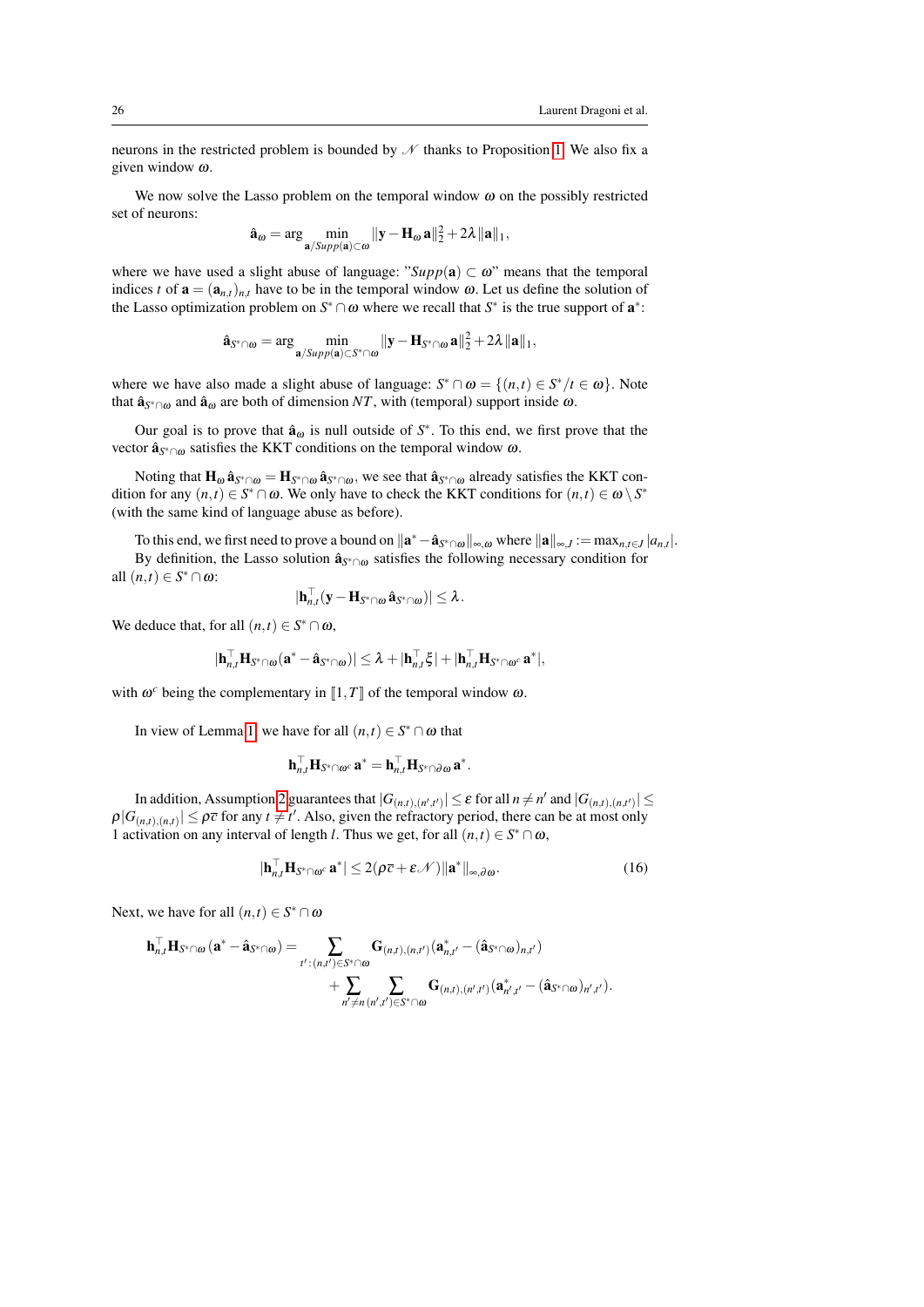Given the block-band structure of the Gram matrix *G* (see Lemma [1\)](#page-7-4), the first sum in the above display contains exactly 1 nonzero term corresponding to  $t' = t$ :

$$
\sum_{t':(n,t')\in S^*\cap \omega} {\bf G}_{(n,t),(n,t')}({\bf a}_{n,t'}^*-(\hat{{\bf a}}_{S^*\cap \omega})_{n,t'}):={\bf G}_{(n,t),(n,t)}({\bf a}_{n,t}^*-(\hat{{\bf a}}_{S^*\cap \omega})_{n,t}).
$$

Regarding the second sum, we also have in view of Lemma [1:](#page-7-4)

$$
\sum_{n'\neq n} \sum_{(n',t')\in S^*\cap \omega} {\bf G}_{(n,t),(n',t')} ({\bf a}^*_{n',t'}-(\hat{\bf a}_{S^*\cap \omega})_{n',t'})=\sum_{n'\neq n} \sum_{(n',t')\in S^*\cap \omega, |t'-t|\leq l} {\bf G}_{(n,t),(n',t')} ({\bf a}^*_{n',t'}-(\hat{\bf a}_{S^*\cap \omega})_{n',t'})
$$

Set  $\Delta_{n,t} := \mathbf{a}_{n,t}^{\star} - (\hat{\mathbf{a}}_{S^*\cap\omega})_{n,t}$ . Combining the last four displays, we get for all  $(n,t) \in S^*\cap\omega$ ,

$$
\mathbf{G}_{(n,t),(n,t)}|\Delta_{n,t}|\leq \sum_{n'\neq n}\sum_{(n',t')\in S^*(\cap\omega,\,|t'-t|\leq l}|\mathbf{G}_{(n,t),(n',t')}|\,|\Delta_{n',t'}|+|\mathbf{h}_{n,t}^{\top}\xi|+\lambda+2(\rho\overline{c}+\varepsilon\mathcal{N})\|\mathbf{a}^*\|_{\infty,\partial\omega}.
$$

Assumption [2](#page-7-3) guarantees that  $|\mathbf{G}_{(n,t),(n',t')}| \leq \varepsilon$  for all  $n \neq n'$  and  $G_{(n,t),(n,t)} > \underline{c}$ . Also for a given *n'*, because of the refractory period, there is at most 2 activations for this particular neuron at distance  $\ell$  of *t*. Thus we get, for all  $(n,t) \in S^* \cap \omega$ ,

$$
\underline{c} |\Delta_{n,t}| \leq 2\varepsilon \mathscr{N} \|\Delta\|_{\infty,\omega} + \max_{(n,t)\in S^* \cap \omega} |\mathbf{h}_{n,t}^\top \xi| + \lambda + 2(\rho \overline{c} + \varepsilon \mathscr{N}) \|\mathbf{a}^*\mathbf{a}^*\|_{\infty,\partial\omega},
$$

and consequently, since we are on  $\Omega_{\alpha}$ ,

$$
(\underline{c}-2\epsilon\,\mathscr{N})\|\Delta\|_{\infty,\omega}\leq z_\alpha+\lambda+2(\rho\overline{c}+\epsilon\,\mathscr{N})\|\mathbf{a}^*\|_{\infty,\partial\omega}.
$$

Combining this result with Lemma [2,](#page-16-0) we get

<span id="page-26-0"></span>
$$
\|\mathbf{a}^* - \hat{\mathbf{a}}_{S^* \cap \omega}\|_{\infty, \omega} \le \frac{z_{\alpha} + \lambda + 2(\rho \overline{c} + \varepsilon \mathcal{N}) \|a^*\|_{\infty, \partial \omega}}{\underline{c} - 2\varepsilon \mathcal{N}}.
$$
\n(17)

We now check the KKT conditions for  $\hat{\mathbf{a}}_{S^*\cap\omega}$  on  $\omega \setminus S^*$ . For any  $(n,t) \in \omega \setminus S^*$ , we have

$$
\begin{aligned} \mathbf{h}_{n,t}^{\top}(\mathbf{y}-\mathbf{H}_{\omega}\hat{\mathbf{a}}_{S^*\cap\omega})&=\mathbf{h}_{n,t}^{\top}(\mathbf{H}\mathbf{a}^*+\boldsymbol{\xi}-\mathbf{H}_{\omega}\hat{\mathbf{a}}_{S^*\cap\omega})\\&=\mathbf{h}_{n,t}^{\top}\mathbf{H}_{\omega}\left(\mathbf{a}^*-\hat{\mathbf{a}}_{S^*\cap\omega}\right)+\mathbf{h}_{n,t}^{\top}\mathbf{H}_{S^*\cap\partial\omega}\mathbf{a}^*+\mathbf{h}_{n,t}^{\top}\boldsymbol{\xi}\,.\end{aligned}
$$

In view of [\(16\)](#page-25-0) and [\(17\)](#page-26-0), we have on the event  $\Omega_{\alpha, A, s} \cap \Omega_{\alpha, \xi}$ , for all  $(n, t) \in \omega \setminus S^*$ ,

$$
|\mathbf{h}_{n,t}^{\top}(\mathbf{y}-\mathbf{H}_{\omega}\hat{\mathbf{a}}_{S^*\cap\omega})|\leq z_{\alpha}+2(\rho\overline{c}+\varepsilon\mathcal{N})\left(||\mathbf{a}^*||_{\infty,\partial\omega}+\frac{z_{\alpha}+\lambda+2(\rho\overline{c}+\varepsilon\mathcal{N})||\mathbf{a}^*||_{\infty,\partial\omega}}{\underline{c}-2\varepsilon\mathcal{N}}\right).
$$
\n(18)

We need the following condition to satisfy the strict KKT conditions:

$$
\lambda > z_{\alpha} + 2(\rho \overline{c} + \varepsilon \mathscr{N}) \left( \|\mathbf{a}^*\|_{\infty, \partial \omega} + \frac{z_{\alpha} + \lambda + 2(\rho \overline{c} + \varepsilon \mathscr{N}) \|\mathbf{a}^*\|_{\infty, \partial \omega}}{\underline{c} - 2\varepsilon \mathscr{N}} \right),
$$
 (19)

or equivalently

$$
\lambda > \frac{1 + \frac{2(\rho \overline{c} + 2 \epsilon \mathcal{N})}{\underline{c} - 2 \epsilon \mathcal{N}}}{1 - \frac{2(\rho \overline{c} + 2 \epsilon \mathcal{N})}{\underline{c} - 2 \epsilon \mathcal{N}}} (z_{\alpha} + 2(\rho \overline{c} + \epsilon \mathcal{N}) || \mathbf{a}^* ||_{\infty, \partial \omega}).
$$

This means that  $\hat{\mathbf{a}}_{S^*\cap \omega}$  satisfies the strict KKT conditions in [\(20\)](#page-27-0) below on the temporal window ω. Thus we proved, that  $\hat{\mathbf{a}}_{S^* \cap \omega}$  is a solution of the Lasso minimization problem on the temporal window  $\omega$ , on the event  $\Omega_{\alpha}$ .

<span id="page-26-1"></span>The following property is an immediate consequence of the convexity of the Lasso objective function.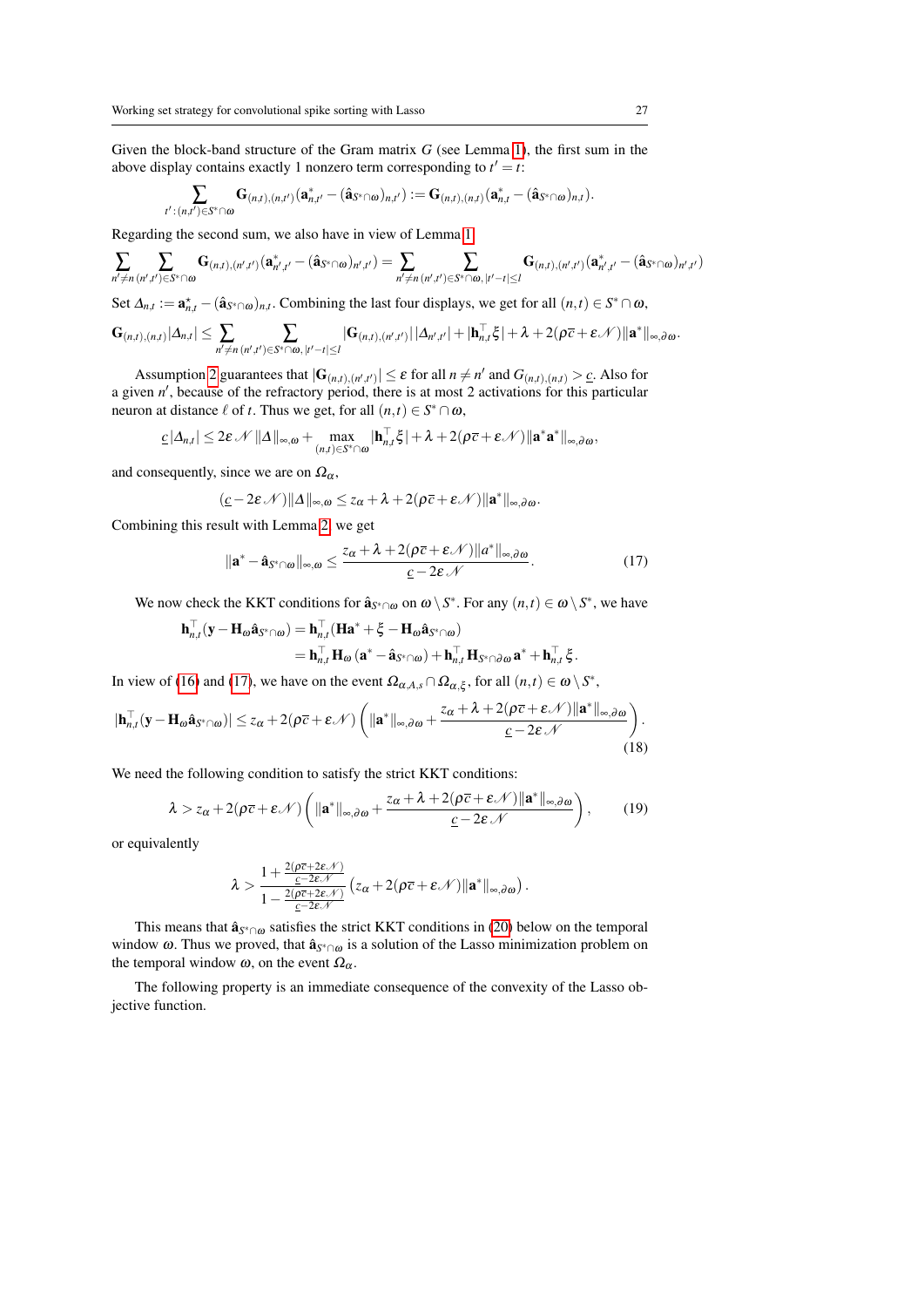**Lemma 3** *Consider Crit*( $\mathbf{a}$ ) =  $\|\mathbf{y} - \mathbf{H}_{\omega}\mathbf{a}\|_{2}^{2} + 2\lambda \|\mathbf{a}\|_{1}$ *. Let*  $\tilde{\mathbf{a}}_{\omega}$  *be a minimizer of Crit*( $\mathbf{a}$ *)*, *hence satisfying the KKT conditions:*

<span id="page-27-0"></span>
$$
\begin{cases}\n\mathbf{h}_{n,t}^{\top}(\mathbf{y}-\mathbf{H}_{\omega}\tilde{\mathbf{a}}_{\omega})=\lambda \ \operatorname{sign}((\tilde{a}_{\omega})_{n,t}) & , \text{ if } (\tilde{\mathbf{a}}_{\omega})_{n,t}\neq 0, \\
|\mathbf{h}_{n,t}^{\top}(\mathbf{y}-\mathbf{H}_{\omega}\tilde{\mathbf{a}}_{\omega})|\leq \lambda & , \text{ if } (\tilde{\mathbf{a}}_{\omega})_{n,t}=0.\n\end{cases}
$$
\n(20)

*Let*

$$
\tilde{S} = \{ (n,t) / |\mathbf{h}_{n,t}^{\top} (\mathbf{y} - \mathbf{H}_{\omega} \tilde{\mathbf{a}}_{\omega})| = \lambda \}.
$$

*Then for any other minimizer*  $\hat{\mathbf{a}}_{\omega}$  *of Crit*( $\mathbf{a}$ )*, we have* 

 $Supp(\hat{\mathbf{a}}_{\omega}) \subset \tilde{S}$ .

Note that  $\tilde{S}$  might be larger than the true support of  $\tilde{a}_\omega$  because there might be coordinates  $(n,t)$  such that  $(\tilde{\mathbf{a}}_{\omega})_{n,t} = 0$  and for which  $|\mathbf{h}_{n,t}^{\top}(\mathbf{y} - \mathbf{H}_{\omega} \tilde{\mathbf{a}}_{\omega})| = \lambda$ .

#### *Proof (Lemma [3\)](#page-26-1)*

In view of [\(20\)](#page-27-0), we have for any  $(n,t) \in \omega$ ,

$$
\mathbf{h}_{n,t}^{\top}(\mathbf{y}-\mathbf{H}_{\boldsymbol{\omega}}\tilde{\mathbf{a}}_{\boldsymbol{\omega}})=\lambda \, s_{n,t},
$$

where  $(s_{n,t})_{(n,t)\in\omega}$  is such that,

$$
\begin{cases} |s_{n,t}| \le 1 & , \text{ in all cases,} \\ s_{n,t} = \text{sign}((\tilde{a}_{\omega})_{n,t}) & , \text{ if } (\tilde{\mathbf{a}}_{\omega})_{n,t} \ne 0, \\ |s_{n,t}| < 1 & , \text{ if } (n,t) \in \tilde{S}^c. \end{cases}
$$

Therefore, we have

$$
Crit(\tilde{\mathbf{a}}_{\omega} + \mathbf{a}) - Crit(\tilde{\mathbf{a}}_{\omega}) = ||\mathbf{y} - \mathbf{H}_{\omega}(\tilde{\mathbf{a}}_{\omega} + \mathbf{a})||_2^2 - ||\mathbf{y} - \mathbf{H}_{\omega}\tilde{\mathbf{a}}_{\omega}||_2^2 + 2\lambda(||\tilde{\mathbf{a}}_{\omega} + \mathbf{a}||_1 - ||\tilde{\mathbf{a}}_{\omega}||_1)
$$
  
\n
$$
= ||\mathbf{H}_{\omega}\mathbf{a}||_2^2 - 2 < \mathbf{y} - \mathbf{H}_{\omega}\tilde{\mathbf{a}}_{\omega}, \mathbf{H}_{\omega}\mathbf{a} > +2\lambda(||\tilde{\mathbf{a}}_{\omega} + \mathbf{a}||_1 - ||\tilde{\mathbf{a}}_{\omega}||_1)
$$
  
\n
$$
= ||\mathbf{H}_{\omega}\mathbf{a}||_2^2 + 2\lambda(\sum_{(n,t)\in\omega} |(\tilde{\mathbf{a}}_{\omega})_{n,t} + \mathbf{a}_{n,t}| - |(\tilde{\mathbf{a}}_{\omega})_{n,t}| - \mathbf{a}_{n,t}s_{n,t}).
$$

Set  $\mathbf{a} = \hat{\mathbf{a}}_{\omega} - \tilde{\mathbf{a}}_{\omega}$ . By convexity of the *l*<sub>1</sub>-norm, we have for all  $(n, t) \in \omega$ ,

$$
|(\tilde{\mathbf{a}}_{\omega})_{n,t}+\mathbf{a}_{n,t}|-|(\tilde{\mathbf{a}}_{\omega})_{n,t}|-s_{n,t}\mathbf{a}_{n,t}\geq 0.
$$

Thus,

$$
\sum_{(n,t)}(|(\tilde{\mathbf{a}}_{\omega})_{n,t}+\mathbf{a}_{n,t}|-|(\tilde{\mathbf{a}}_{\omega})_{n,t}|-s_{n,t}\mathbf{a}_{n,t})\geq 0
$$

Assume that  $Supp(\hat{a}_{\omega})$  is not included in  $\tilde{S}$ . Then there exists  $(n_0,t_0) \in Supp(\hat{a}_{\omega}) \cap \tilde{S}^c$ such that  $\mathbf{a}_{n_0,t_0} = (\hat{\mathbf{a}}_{\omega})_{n_0,t_0} \neq 0$  and  $|s_{n_0,t_0}| < 1$ . Consequently, we get

$$
|\mathbf{a}_{n_0,t_0}|-s_{n_0,t_0}\mathbf{a}_{n_0,t_0}>0.
$$

Since both  $\hat{\mathbf{a}}_{\omega}$  and  $\tilde{\mathbf{a}}_{\omega}$  are Lasso solution, we have

$$
0 = Crit(\hat{\mathbf{a}}_{\omega}) - Crit(\tilde{\mathbf{a}}_{\omega})) \geq 2\lambda \sum_{(n,t)} |(\tilde{\mathbf{a}}_{\omega})_{n,t} + \mathbf{a}_{n,t}| - |(\tilde{\mathbf{a}}_{\omega})_{n,t}| - \mathbf{a}_{n,t} s_{n,t}| \geq 2\lambda (|\mathbf{a}_{n_0,t_0}| - s_{n_0,t_0} \mathbf{a}_{n_0,t_0}) > 0.
$$

We obtain a contradiction. This means that

$$
Supp(\hat{\mathbf{a}}_{\omega}) \subset \tilde{S}.
$$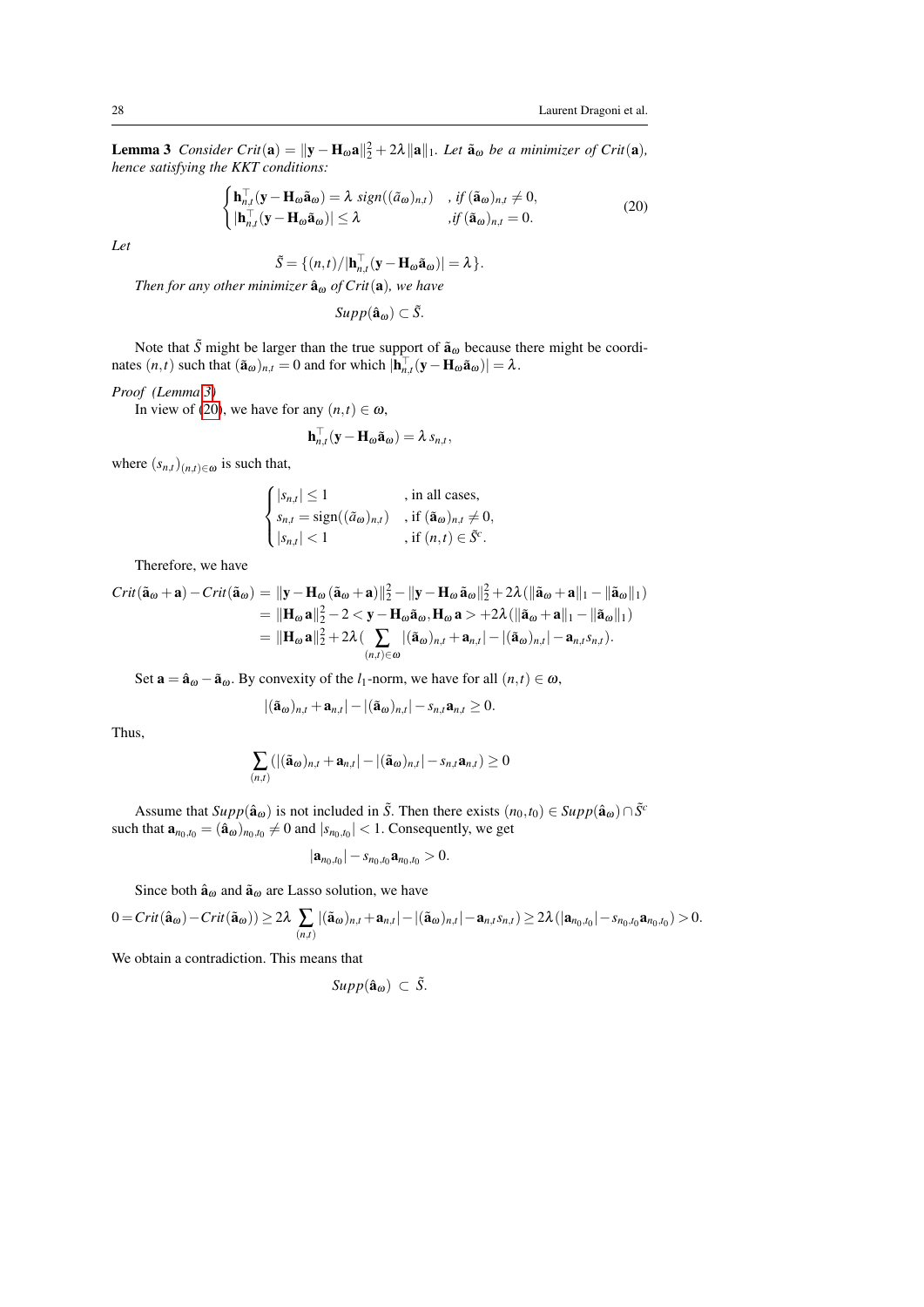*Proof of Theorem* [2](#page-16-3) *(continued)* By Lemma [3](#page-26-1) applied to  $\tilde{\mathbf{a}}_{\omega} = \hat{\mathbf{a}}_{S^* \cap \omega}$ , we get the first inclusion.

We assume in addition [\(11\)](#page-16-2). Then, in view of [\(17\)](#page-26-0), we have on the event on  $\Omega_{\alpha}$ 

 $Supp(\hat{\mathbf{a}}_{S^*\cap\omega})=S^*$ .

6.5 Proof of Corollary [1](#page-17-0)

With the choices provided in Algorithm [3.2,](#page-11-1) we start with the window  $\omega = [1, 4\ell]$ . So  $\omega$ is included in the first temporal overlap of size  $\eta = 4\ell$ . Next the algorithm will compute and expand this window  $\omega$  to the first time that no activation of  $\hat{a}_{\omega}$  is found in the last  $2\ell$ coordinates. Thanks to Theorem [2,](#page-16-3) this means that this is also the first time that  $a^*$  has no activation in a segment of length  $2\ell$ . This is not necessarily the first hole of size  $2\ell$ , because the algorithm only looks at  $k\ell$  for some integer  $k$ , but definitely, the algorithm will stop and start a new window at the first "hole" of size  $4\ell$ .

In this sense, the first window will not be expanded not after the first hole of size  $\eta$ . Therefore its length is controlled by the control of the temporal overlap (see Proposition [2\)](#page-15-0). The next step of the algorithm (Steps 7,8,9) cannot happen on the same event, indeed it would mean that the lasso estimator finds something at the beginning of the new window, whereas the estimator on the previous window (and therefore the truth) have no activation there. This is not possible since on every window, the Lasso estimator has the same support as the truth.

Therefore we start a new window without merging with the one before and expand it again. The same arguments as before will apply recursively to prove our statement.

This conclude the proof of the theorem.

#### 6.6 Proof of complexity in Theorem [4](#page-18-2)

In this proof we assume that the problem respects the hypothesis of Theorem [2](#page-16-3) and Corollary [1,](#page-17-0) there exists an event  $\Omega_{\alpha}$  of probability larger than  $1 - \alpha$ . The following of the proof suppose that we are on  $\Omega_{\alpha}$ .

We first investigate the non-subcritical MEA case or in the tetrode case. Let us define  $\tilde{T} = \log(T/\alpha)$  for the bounds on the window sizes. In this case we need to solve  $O(T)$  temporal independent problems whose window size is bounded by  $O(\tilde{T})$  (as proven in Corollary [1\)](#page-17-0). Those independent problems, using notations from Theorem [3,](#page-18-0) have dimensionalities of  $O(E\tilde{T})$  observations,  $O(N\tilde{T})$  features and  $O(N\tilde{T})$  selected features. This means that the complexity is

$$
\mathcal{C}(Alg.3.2, Tetrode) = O(TC_{ws}(E\tilde{T}, N\tilde{T}, N\tilde{T})))
$$
  
= 
$$
O(T((E\tilde{T})^2(N\tilde{T})^2 + (E\tilde{T})(N\tilde{T})^3 + (N\tilde{T}^4)))
$$
  
= 
$$
O(T \log(T/\alpha)^4 (E^2N^2 + EN^3 + N^4))
$$

which proves the result in equation  $(14)$ .

In the subcritical MEA case, the problem can be solved with  $O(ET)$  independent problems (using both spatial and temporal overlaps). But those problems are of much smaller size. In order to simplify the notations, let us now define  $\tilde{T} = \log(ET/\alpha)$  and  $\tilde{N} = \tilde{E}$  $log(T/\alpha)^2$  for the bounds on the window sizes,  $N_c$  and  $E_c$ . Indeed Corollary [1](#page-17-0) tells us that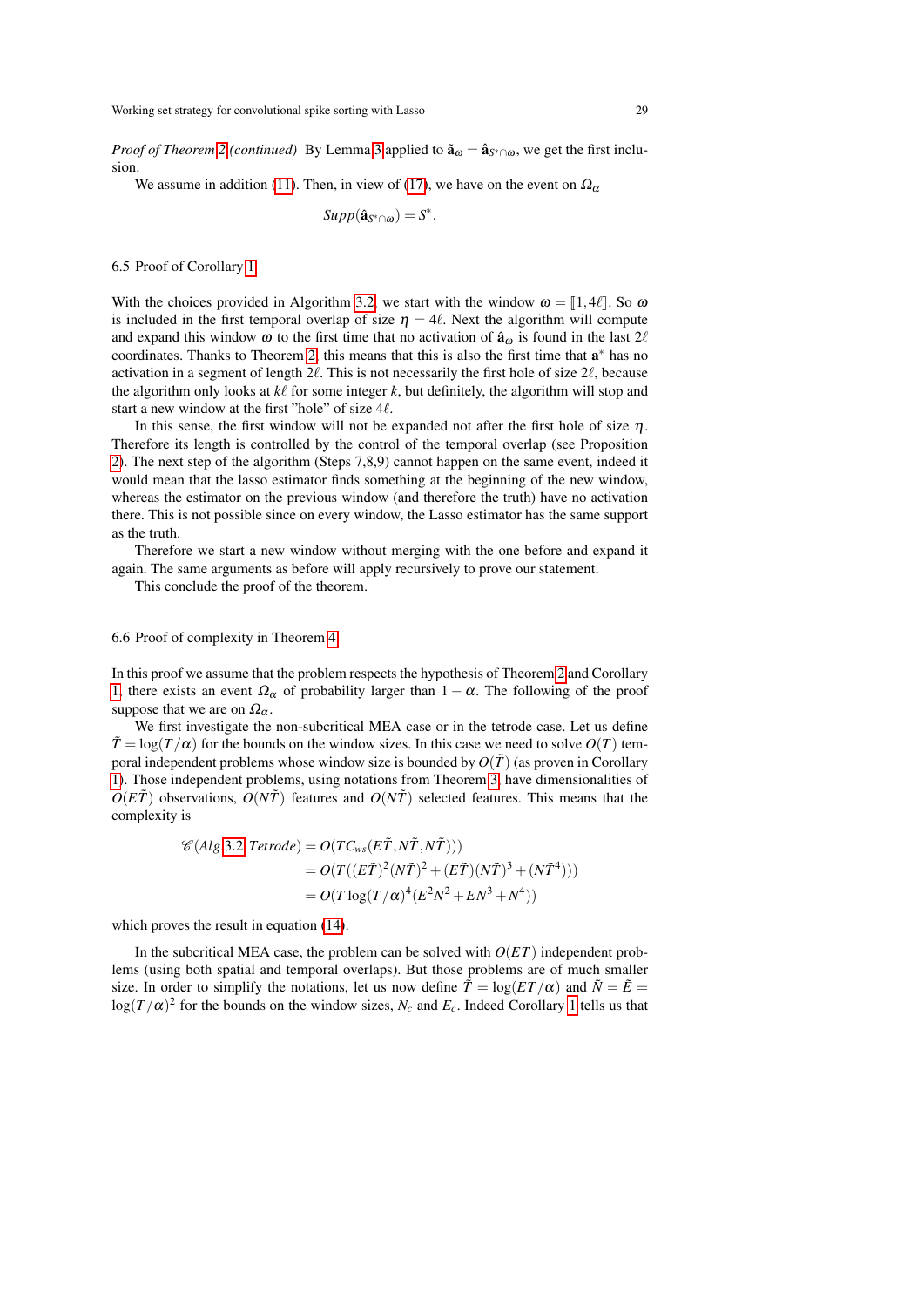the size of the temporal window is bounded in this case by  $O(\tilde{T})$  and Proposition [1](#page-14-2) tells us that the size of the spatial overlaps  $N_c$  and  $E_c$  are respectively bounded in this case by  $O(N)$ and  $O(\tilde{E})$ . This means that the problems we need to solve have maximum dimensionality of  $O(\tilde{E}\tilde{T})$  observations,  $O(\tilde{N}\tilde{T})$  features and again  $O(\tilde{N}\tilde{T})$  selected features. This means that the complexity of solving the whole problem is

$$
\mathcal{C}(Alg.3.2, MEA) = O(ETC_{ws}(\tilde{E}\tilde{T}, \tilde{N}\tilde{T}, \tilde{N}\tilde{T}))
$$
  
=  $O(ET\tilde{T}^4(\tilde{E}^2N^2 + \tilde{E}\tilde{N}^3 + \tilde{N}^4))$   
=  $O(ET\log(ET/\alpha)^4 \log(E/\alpha)^8).$ 

This proves result in equation [\(15\)](#page-19-1) concludes the proof of the theorem.

# 7 Conclusion

In this paper we propose a novel sliding window working set algorithm that can solve exactly the large scale Lasso in spike sorting in an efficient way by exploiting the convolutional structure of the problem. Under some realistic assumptions, we prove that the complexity of the proposed algorithm is quasi-linear with high probability with respect to the temporal dimensionality of the signal. Under some conditions on the neurons firing rate, the complexity is also quasi-linear with the number of electrodes which is a very important aspect for MEA that can have a large number of electrodes. We perform numerical experiments on a realistic signals and recover the theoretical computational complexity.

We believe that this result opens the door for large scale spike sorting on the recently available MEA sensor but also in other potential application which rely on a sparse estimation with a convolutional model. Future work will investigate the simultaneous estimation of the spike shape and activation and the online update of those shapes along time.

#### References

- <span id="page-29-0"></span>1. Albert, M., Bouret, Y., Fromont, M., Reynaud-Bouret, P.: Surrogate data methods based on a shuffling of the trials for synchrony detection : the centering issue. Neural Computation 28(11), 2352–2392 (2016)
- <span id="page-29-8"></span>Beck, A., Teboulle, M.: A fast iterative shrinkage-thresholding algorithm for linear inverse problems. SIAM journal on imaging sciences 2(1), 183–202 (2009)
- <span id="page-29-9"></span>3. Bethus, I., Poucet, B., Sargolini, F.: Neural correlates of goal-directed spatial navigation in the rat dorsal striatum. In: Forum of European Neuroscience. Barcelona, Spain (2012)
- <span id="page-29-2"></span>4. Bickel, P., Ritov, Y., Tsybakov, A.: Simultaneous analysis of lasso and dantzig selector. Annals of Statistics 37(4), 1705–1732 (2009)
- <span id="page-29-6"></span>5. Biffi, E., Regalia, G., Menegon, A., Ferrigno, G., Pedrocchi, A.: The influence of neuronal density and maturation on network activity of hippocampal cell cultures: a methodological study. Plos one 8(12), e83899 (2013)
- <span id="page-29-4"></span>6. Boisbunon, A., Flamary, R., Rakotomamonjy, A., Giros, A., Zerubia, J.: Large Scale Sparse Optimization for Object Detection in High Resolution Images. In: MLSP - 24th IEEE Workshop on Machine Learning for Signal Processing. Reims, France (2014). URL <https://hal.inria.fr/hal-01066235>
- <span id="page-29-3"></span>7. Bunea, F.: Honest variable selection in linear and logistic regression models via l1 and l1 + l2 penalization. Electron. J. Statist. 2, 1153–1194 (2008). DOI 10.1214/08-EJS287. URL [https://doi.org/](https://doi.org/10.1214/08-EJS287) [10.1214/08-EJS287](https://doi.org/10.1214/08-EJS287)
- <span id="page-29-5"></span>8. Dayan, P., Abbott, L.F.: Theoretical neuroscience: computational and mathematical modeling of neural systems (2001)
- <span id="page-29-7"></span>9. Duminil-Copin, H., Raoufi, A., Tassion, V.: Subcritical phase of *d*-dimensional poisson-boolean percolation and its vacant set (2018)
- <span id="page-29-1"></span>10. Einevoll, G.T., Franke, F., Hagen, E., Pouzat, C., Harris, K.D.: Towards reliable spike-train recordings from thousands of neurons with multielectrodes. Current opinion in neurobiology 22(1), 11–17 (2012)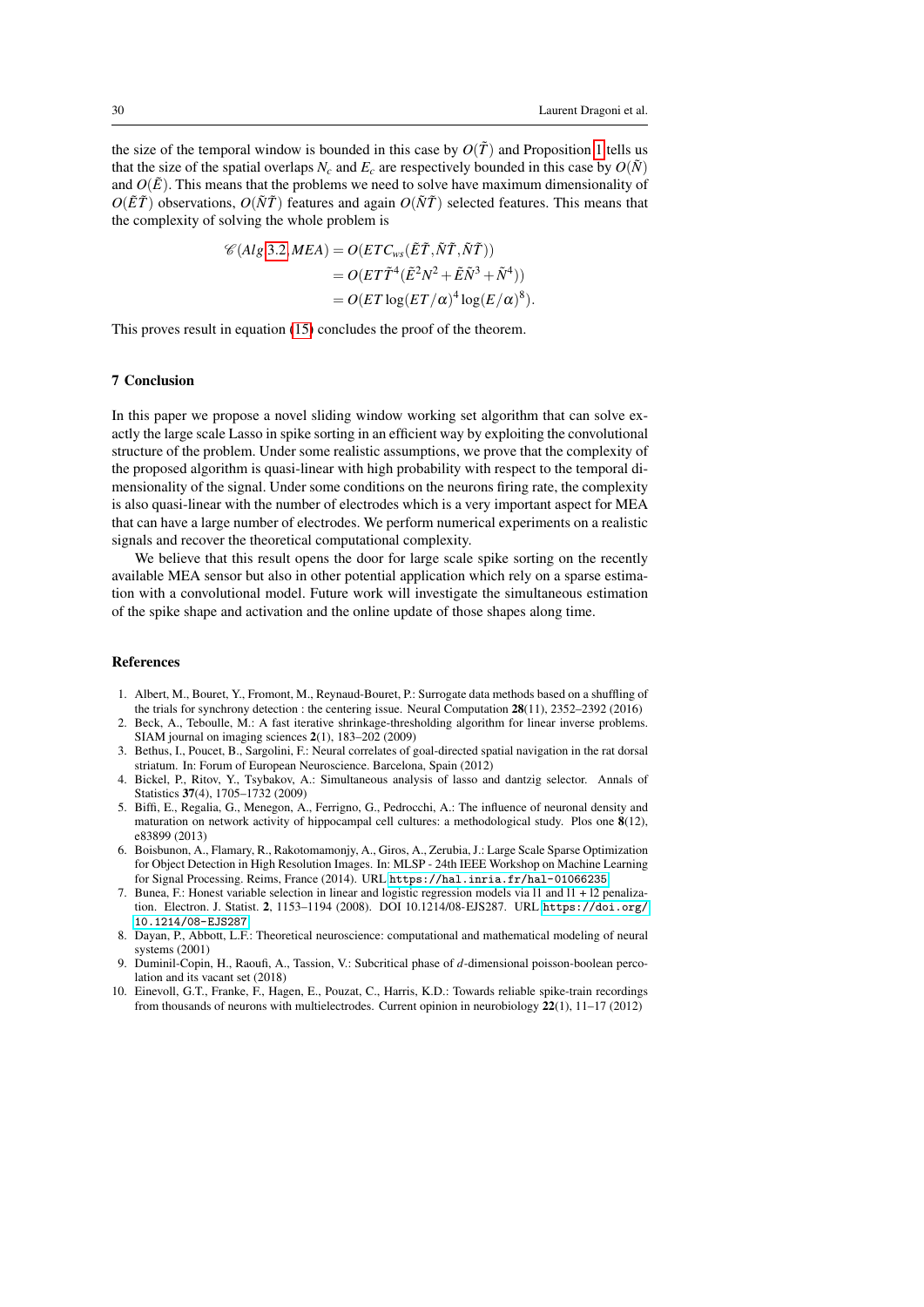- <span id="page-30-3"></span>11. Ekanadham, C., Tranchina, D., Simoncelli, E.P.: Recovery of sparse translation-invariant signals with continuous basis pursuit. IEEE transactions on signal processing 59(10), 4735–4744 (2011)
- <span id="page-30-4"></span>12. Ekanadham, C., Tranchina, D., Simoncelli, E.P.: A unified framework and method for automatic neural spike identification. Journal of neuroscience methods 222, 47–55 (2014)
- <span id="page-30-1"></span>13. Eytan, D., Marom, S.: Dynamics and effective topology underlying synchronization in networks of cortical neurons. Journal of Neuroscience 26(33), 8465–8476 (2006). DOI 10.1523/JNEUROSCI.1627-06. 2006. URL <http://www.jneurosci.org/content/26/33/8465>
- <span id="page-30-12"></span>14. Grosse, R., Raina, R., Kwong, H., Ng, A.Y.: Shift-invariance sparse coding for audio classification. arXiv preprint [arXiv:1206.5241](http://arxiv.org/abs/1206.5241) (2012)
- <span id="page-30-6"></span>15. Harris, K.D., Henze, D.A., Csicsvari, J., Hirase, H., Buzsaki, G.: Accuracy of tetrode spike separation as determined by simultaneous intracellular and extracellular measurements. Journal of neurophysiology 84(1), 401–414 (2000)
- <span id="page-30-23"></span>16. Hodgkin, A.L., Huxley, A.F.: A quantitative description of membrane current and its application to conduction and excitation in nerve. The Journal of Physiology 117(4), 500–544 (1952). DOI 10.1113/jphysiol.1952.sp004764. URL [https://physoc.onlinelibrary.wiley.com/doi/abs/](https://physoc.onlinelibrary.wiley.com/doi/abs/10.1113/jphysiol.1952.sp004764) [10.1113/jphysiol.1952.sp004764](https://physoc.onlinelibrary.wiley.com/doi/abs/10.1113/jphysiol.1952.sp004764)
- <span id="page-30-14"></span>17. Jas, M., Dupré La Tour, T., Şimşekli, U., Gramfort, A.: Learning the Morphology of Brain Signals Using Alpha-Stable Convolutional Sparse Coding. In: Advances in neural information processing systems. Long Beach, United States (2017). URL <https://hal.archives-ouvertes.fr/hal-01590988>
- <span id="page-30-15"></span>18. La Tour, T.D., Moreau, T., Jas, M., Gramfort, A.: Multivariate convolutional sparse coding for electromagnetic brain signals. In: Advances in Neural Information Processing Systems, pp. 3292–3302 (2018)
- <span id="page-30-0"></span>19. Lambert, R., Tuleau-Malot, C., Bessaih, T., Rivoirard, V., Bouret, Y., Leresche, N., Reynaud-Bouret, P.: Reconstructing the functional connectivity of multiple spike trains using hawkes models. Journal of Neuroscience Methods 297, 9–21 (2018)
- <span id="page-30-11"></span>20. Lee, H., Battle, A., Raina, R., Ng, A.Y.: Efficient sparse coding algorithms. In: Advances in neural information processing systems, pp. 801–808 (2007)
- <span id="page-30-2"></span>21. Lewicki, M.S.: A review of methods for spike sorting: the detection and classification of neural action potentials. Network: Computation in Neural Systems 9(4), R53–R78 (1998)
- <span id="page-30-21"></span>22. Loth, M.: Active set algorithms for the lasso.(algorithmes d'ensemble actif pour le lasso). Ph.D. thesis, Lille University of Science and Technology, France (2011)
- <span id="page-30-10"></span>23. Lounici, K.: Sup-norm convergence rate and sign concentration property of lasso and dantzig estimators. Electron. J. Statist. 2, 90–102 (2008). DOI 10.1214/08-EJS177. URL [https://doi.org/10.1214/](https://doi.org/10.1214/08-EJS177) [08-EJS177](https://doi.org/10.1214/08-EJS177)
- <span id="page-30-22"></span>24. Mairal, J., Bach, F., Ponce, J., Sapiro, G., Jenatton, R., Obozinski, G.: Spams: A sparse modeling software. URL [http://spams-devel.](http://spams-devel) gforge. inria. fr/downloads. html (2014)
- <span id="page-30-13"></span>25. Moreau, T., Oudre, L., Vayatis, N.: Dicod: Distributed convolutional coordinate descent for convolutional sparse coding. In: International Conference on Machine Learning, pp. 3626–3634. PMLR (2018)
- <span id="page-30-18"></span>26. Muthmann, J.O., Amin, H., Sernagor, E., Maccione, A., Panas, D., Berdondini, L., Bhalla, U.S., Hennig, M.H.: Spike detection for large neural populations using high density multielectrode arrays. Frontiers in neuroinformatics 9, 28 (2015)
- <span id="page-30-17"></span>27. Pouzat, C.: Origin of the (high frequency) extra-cellular signal. [http://christophe-pouzat.](http://christophe-pouzat.github.io/LASCON2016/OriginOfTheHighFrequencyExtraCellularSignal.html) [github.io/LASCON2016/OriginOfTheHighFrequencyExtraCellularSignal.html](http://christophe-pouzat.github.io/LASCON2016/OriginOfTheHighFrequencyExtraCellularSignal.html) (2016)
- <span id="page-30-5"></span>28. Pouzat, C., Detorakis, G.: Spysort: Neuronal spike sorting with python. CoRR abs/1412.6383 (2014). URL <http://arxiv.org/abs/1412.6383>
- <span id="page-30-24"></span>29. Reynaud-Bouret, P.: Adaptive estimation of the intensity of inhomogeneous poisson process via concentration inequalities. Probab. Theory related Fields 126(1), 103–153 (2003)
- <span id="page-30-20"></span>30. Reynaud-Bouret, P., Rivoirard, V., Grammont, F., Tuleau-Malot, C.: Goodness-of-fit tests and nonparametric adaptive estimation for spike train analysis. The Journal of Mathematical Neuroscience 4(1), 1–41 (2014)
- <span id="page-30-8"></span>31. Smaragdis, P.: Convolutive speech bases and their application to supervised speech separation. IEEE Transactions on Audio, Speech, and Language Processing 15(1), 1–12 (2007). DOI 10.1109/TASL. 2006.876726
- <span id="page-30-16"></span>32. Szafranski, M., Grandvalet, Y., Morizet-Mahoudeaux, P.: Hierarchical penalization. In: Advances in neural information processing systems, pp. 1457–1464 (2008)
- <span id="page-30-7"></span>33. Taylor, H.L., Banks, S.C., McCoy, J.F.: Deconvolution with the l1 norm. Geophysics 44(1), 39–52 (1979)
- <span id="page-30-9"></span>34. Tibshirani, R.: Regression shrinkage and selection via the lasso. Journal of the Royal Statistical Society: Series B (Methodological) 58(1), 267–288 (1996)
- <span id="page-30-19"></span>35. Tuleau-Malot, C., Rouis, A., Grammont, F., Reynaud-Bouret, P.: Multiple tests based on a gaussian approximation of the unitary events method with delayed coincidence count. Neural computation 26(7), 1408–1454 (2014)